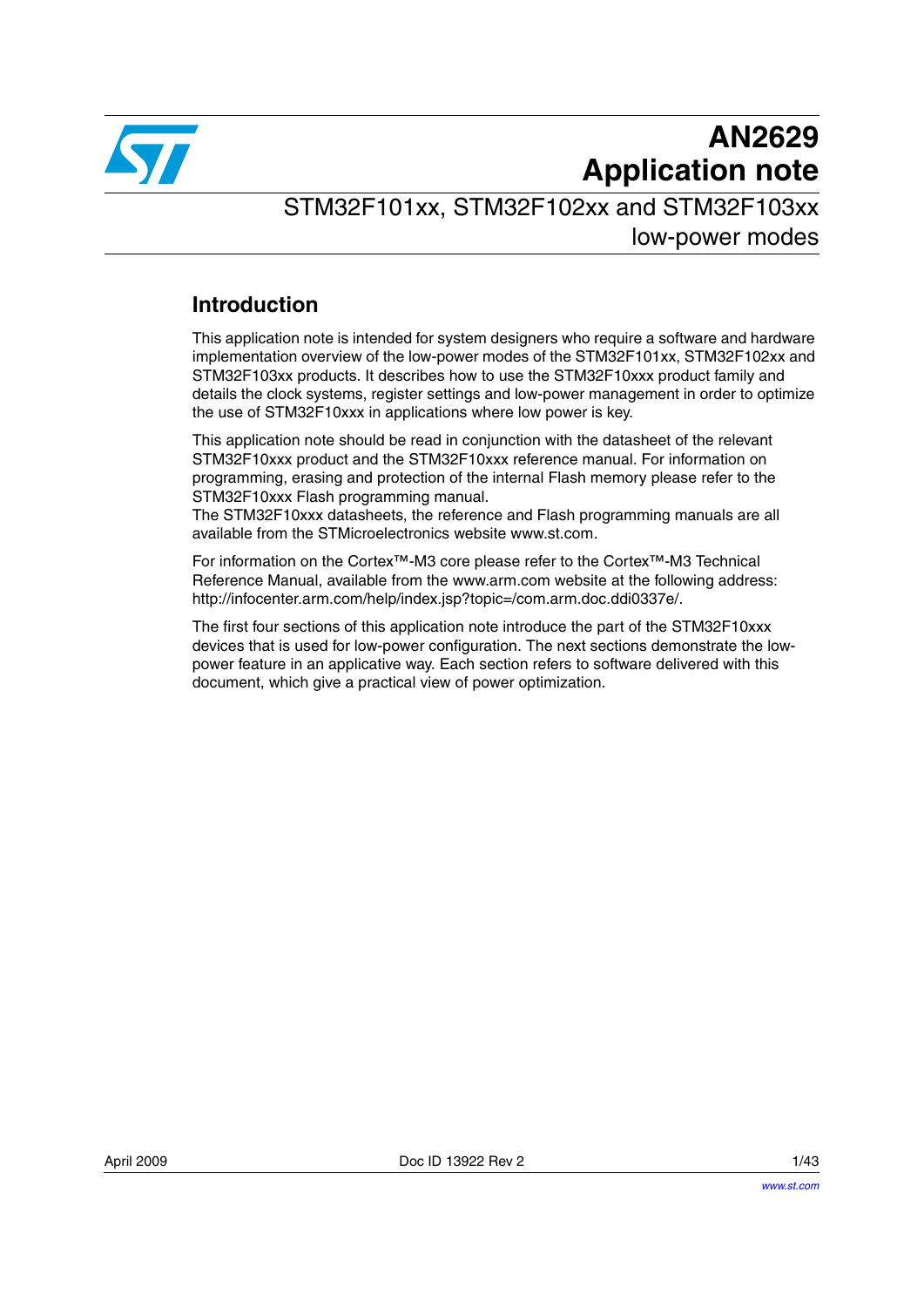## **Contents**

| $\mathbf{1}$            |     |                                                                |    |  |  |
|-------------------------|-----|----------------------------------------------------------------|----|--|--|
|                         | 1.1 |                                                                |    |  |  |
|                         |     | 1.1.1                                                          |    |  |  |
|                         |     | 1.1.2                                                          |    |  |  |
|                         |     | 1.1.3                                                          |    |  |  |
|                         | 1.2 |                                                                |    |  |  |
|                         |     | 1.2.1                                                          |    |  |  |
|                         |     | 1.2.2                                                          |    |  |  |
|                         |     | 1.2.3                                                          |    |  |  |
|                         |     | 1.2.4                                                          |    |  |  |
|                         |     | 1.2.5                                                          |    |  |  |
|                         |     | 1.2.6                                                          |    |  |  |
|                         |     | 1.2.7                                                          |    |  |  |
| $\mathbf 2$             |     |                                                                |    |  |  |
| 3                       |     |                                                                |    |  |  |
|                         | 3.1 |                                                                |    |  |  |
|                         | 3.2 |                                                                |    |  |  |
|                         | 3.3 |                                                                |    |  |  |
|                         |     | 3.3.1                                                          |    |  |  |
|                         |     | 3.3.2                                                          |    |  |  |
|                         |     | 3.3.3                                                          |    |  |  |
|                         |     | 3.3.4                                                          |    |  |  |
|                         |     | 3.3.5                                                          |    |  |  |
| $\overline{\mathbf{4}}$ |     |                                                                |    |  |  |
|                         | 4.1 |                                                                |    |  |  |
|                         | 4.2 |                                                                |    |  |  |
|                         | 4.3 |                                                                |    |  |  |
|                         | 4.4 |                                                                |    |  |  |
| 5                       |     | Power and wakeup time measurement  22                          |    |  |  |
|                         | 5.1 |                                                                |    |  |  |
|                         |     |                                                                |    |  |  |
| 2/43                    |     | Doc ID 13922 Rev 2<br><u> 1980 - Johann Barbara, martxa al</u> | 57 |  |  |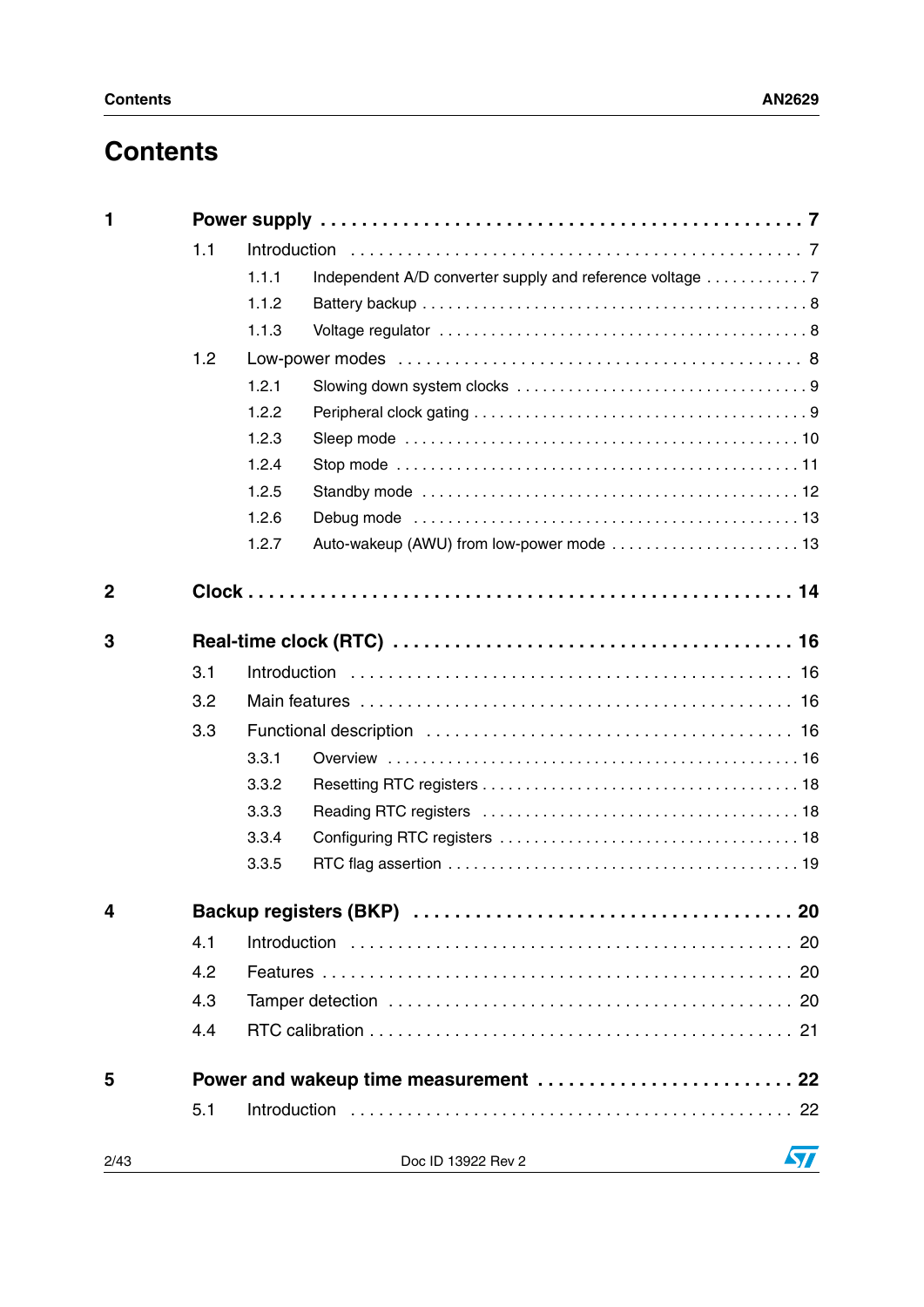|                | 5.2 |       |                                                                     |    |
|----------------|-----|-------|---------------------------------------------------------------------|----|
|                |     | 5.2.1 |                                                                     |    |
|                |     | 5.2.2 |                                                                     |    |
|                |     | 5.2.3 |                                                                     |    |
|                | 5.3 |       |                                                                     |    |
|                |     | 5.3.1 |                                                                     |    |
|                |     | 5.3.2 |                                                                     |    |
|                |     | 5.3.3 |                                                                     |    |
|                |     | 5.3.4 |                                                                     |    |
| 6              |     |       | Optimizing power consumption in your application  30                |    |
|                | 6.1 |       |                                                                     |    |
|                | 6.2 |       | Using the advance clock configuration of the STM32F10xxx 30         |    |
|                |     | 6.2.1 |                                                                     |    |
|                |     | 6.2.2 |                                                                     |    |
|                | 6.3 |       |                                                                     |    |
|                | 6.4 |       |                                                                     |    |
|                |     |       |                                                                     |    |
| $\overline{7}$ |     |       | Using the Stop and Standby mode in battery-operated applications 35 |    |
|                | 7.1 |       |                                                                     |    |
|                |     |       |                                                                     |    |
|                | 7.2 | 7.2.1 |                                                                     |    |
|                |     | 7.2.2 |                                                                     |    |
|                |     |       |                                                                     |    |
|                | 7.3 | 7.3.1 |                                                                     |    |
|                |     | 7.3.2 |                                                                     |    |
|                | 7.4 |       |                                                                     |    |
|                | 7.5 |       |                                                                     | 39 |
|                |     |       |                                                                     |    |
| 8              |     |       | Using the Backup domain in very low-power applications  40          |    |
|                | 8.1 |       |                                                                     | 40 |
|                | 8.2 |       |                                                                     |    |
|                |     | 8.2.1 |                                                                     |    |
|                | 8.3 | 8.2.2 |                                                                     |    |

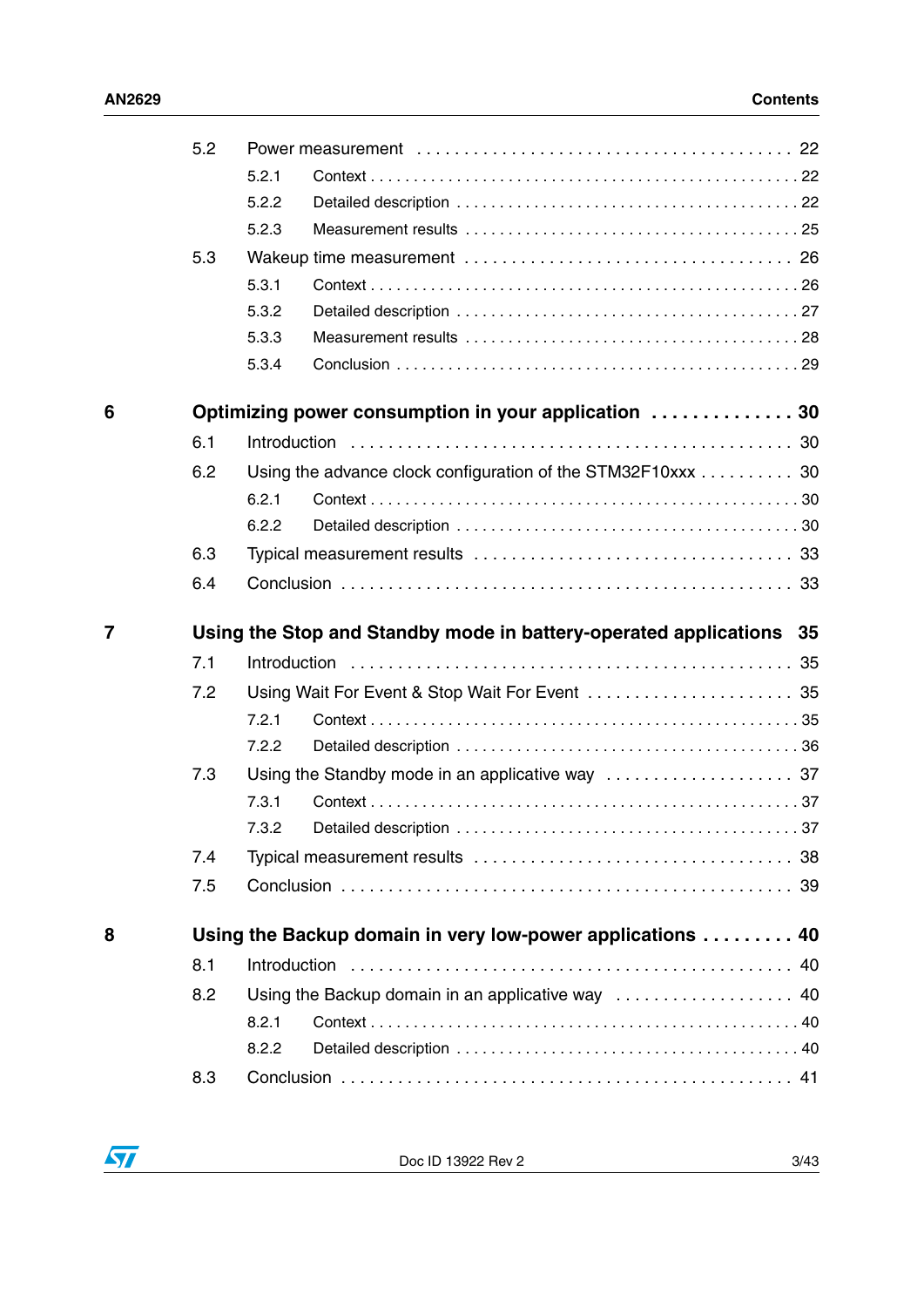| 9 |  |  |  |
|---|--|--|--|
|---|--|--|--|



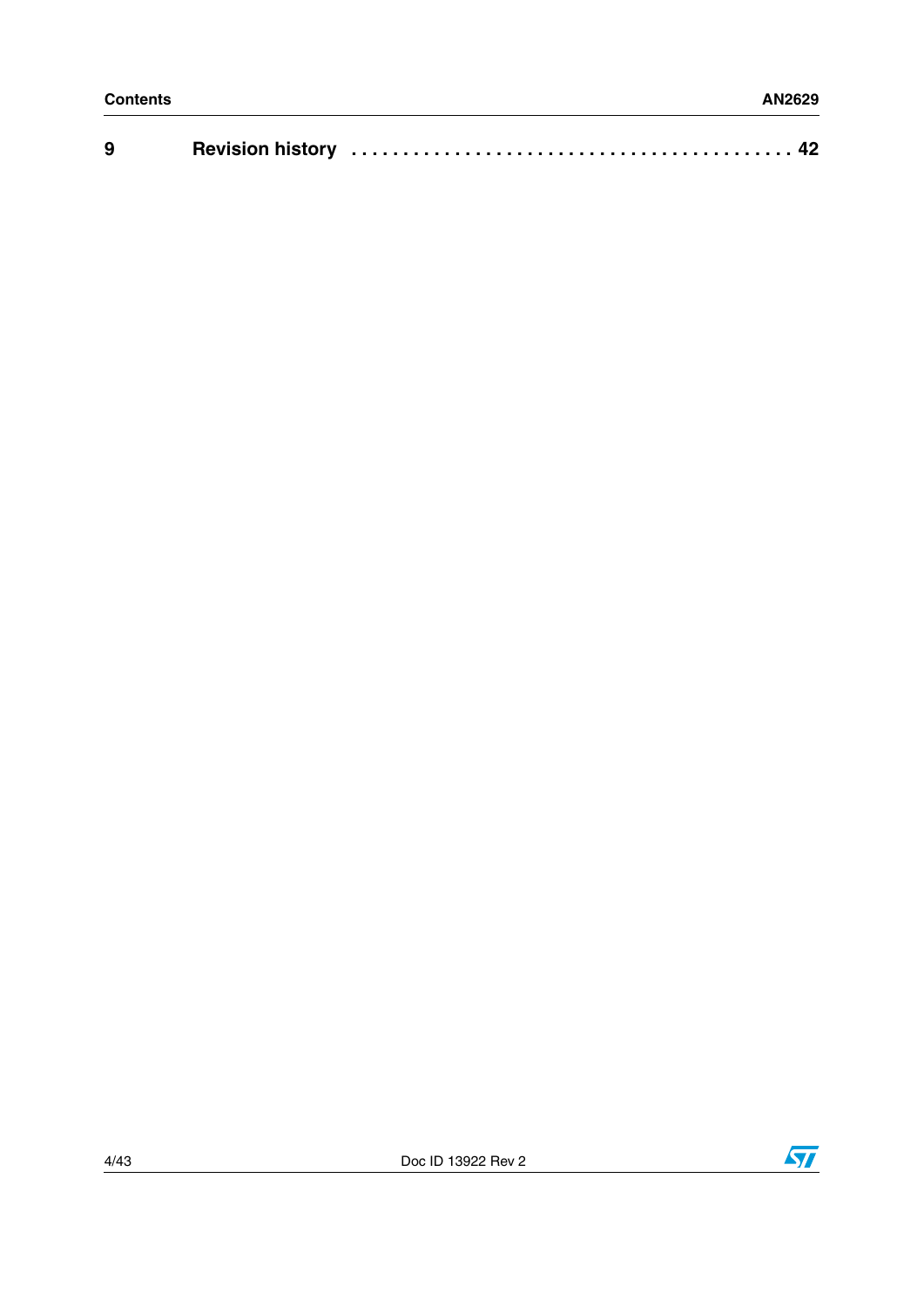## **List of tables**

| Table 1.  |  |
|-----------|--|
| Table 2.  |  |
| Table 3.  |  |
| Table 4.  |  |
| Table 5.  |  |
| Table 6.  |  |
| Table 7.  |  |
| Table 8.  |  |
| Table 9.  |  |
| Table 10. |  |
| Table 11. |  |

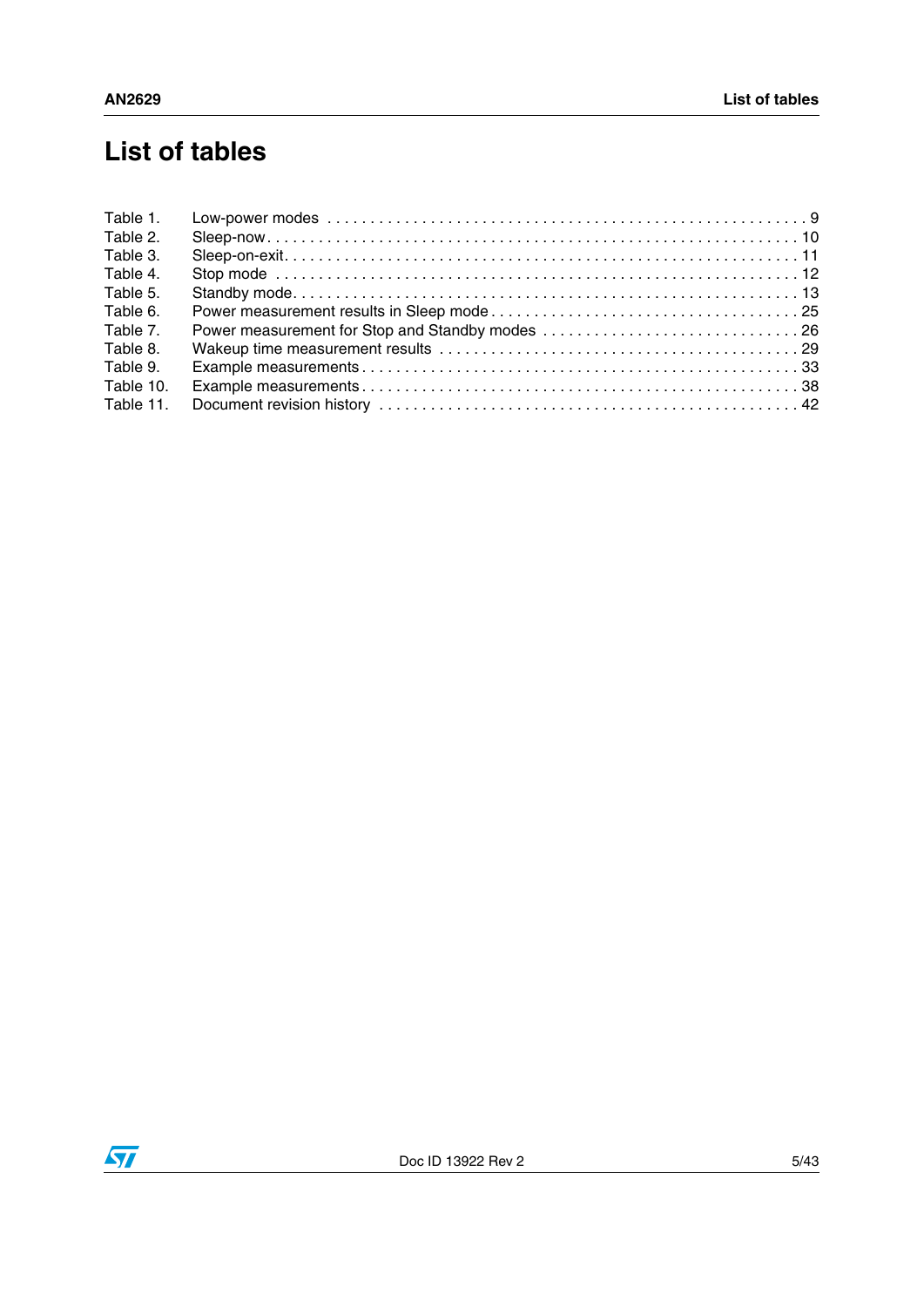# **List of figures**

| Figure 1. |                                                                    |
|-----------|--------------------------------------------------------------------|
| Figure 2. |                                                                    |
| Figure 3. |                                                                    |
| Figure 4. | RTC second and alarm waveform example with PR=0003, ALARM=00004 19 |
| Figure 5. |                                                                    |
| Figure 6. |                                                                    |
| Figure 7. |                                                                    |
| Figure 8. |                                                                    |
| Figure 9. |                                                                    |



 $\sqrt{2}$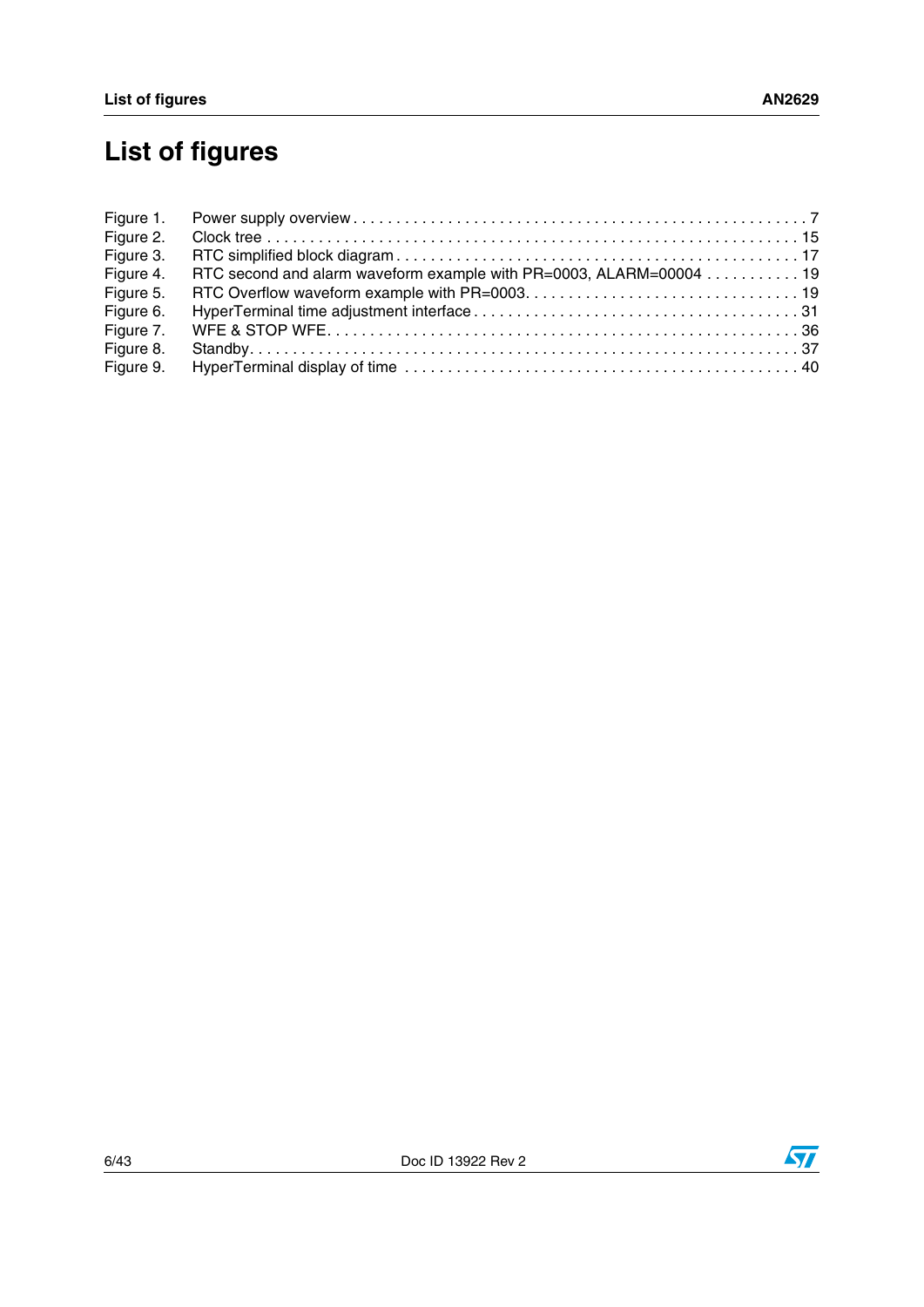## <span id="page-6-0"></span>**1 Power supply**

## <span id="page-6-1"></span>**1.1 Introduction**

The device requires a 2.0 V to 3.6 V operating voltage supply  $(V_{DD})$ . An embedded regulator is used to supply the internal 1.8 V digital power.

The real-time clock (RTC) and backup registers can be powered from the  $V_{BAT}$  voltage when the main  $V_{DD}$  supply is powered off.



<span id="page-6-3"></span>**Figure 1. Power supply overview**

#### <span id="page-6-2"></span>**1.1.1 Independent A/D converter supply and reference voltage**

To improve conversion accuracy, the ADC has an independent power supply that can be filtered separately, and shielded from noise on the PCB.

- The ADC voltage supply input is available on a separate  $V_{DDA}$  pin
- An isolated supply ground connection is provided on the  $V_{SSA}$  pin

When available (depending on package),  $V_{REF-}$  must be tied to  $V_{SSA}$ .

#### **On 100-pin packages**

To ensure a better accuracy on low-voltage inputs, the user can connect a separate external reference voltage ADC input on  $V_{REF+}$ . The voltage on  $V_{REF+}$  may range from 2.0 V to  $V_{DDA}$ .

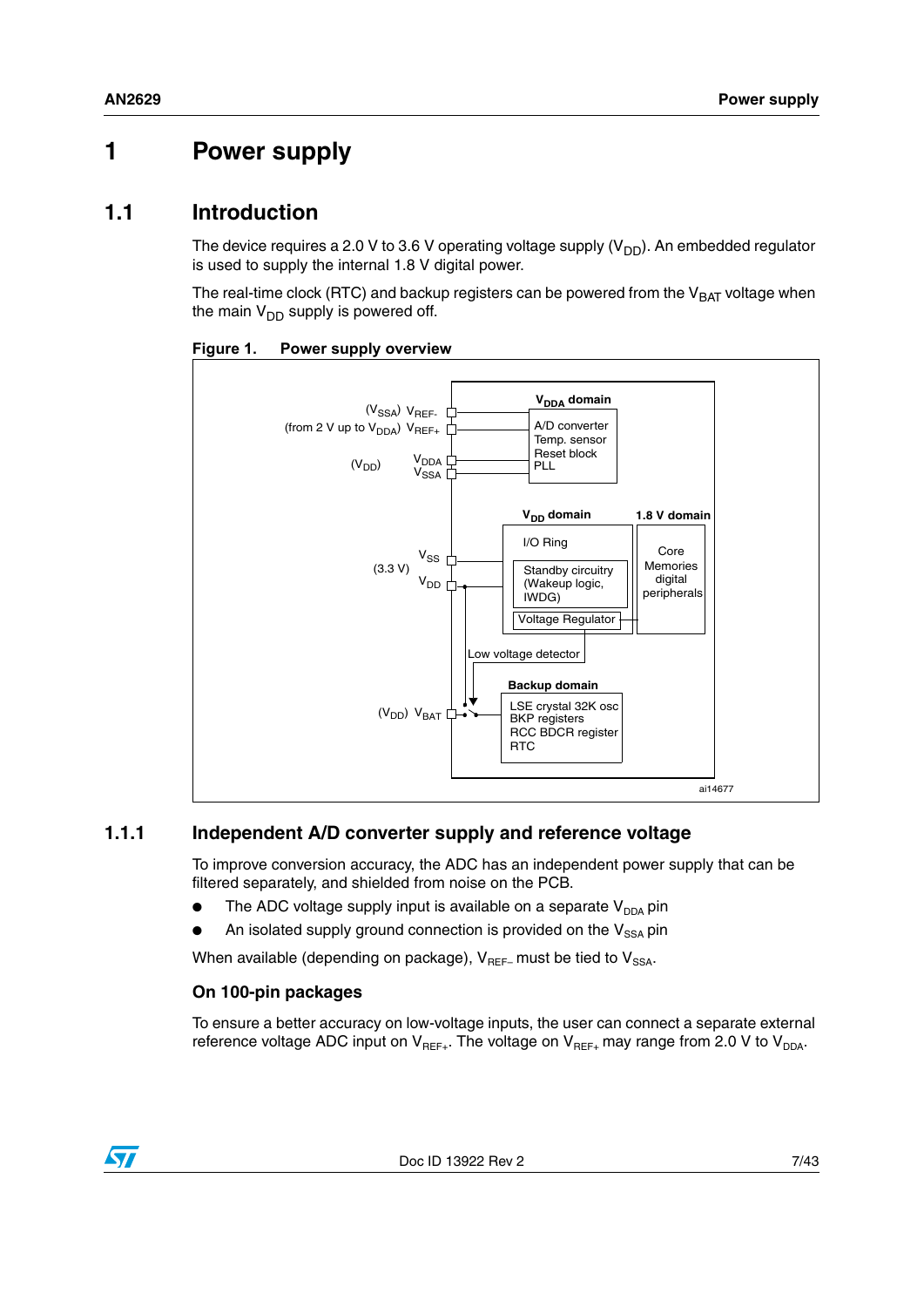#### **On packages with 64 pins or less**

The  $V_{\text{BFE}_{+}}$  and  $V_{\text{BFE}}$  pins are not available, they are internally connected to the ADC voltage supply  $(V_{DDA})$  and ground  $(V_{SSA})$ .

#### <span id="page-7-0"></span>**1.1.2 Battery backup**

To retain the content of the Backup registers when  $V_{DD}$  is turned off, the  $V_{BAT}$  pin can be connected to an optional standby voltage supplied by a battery or another source.

The  $V<sub>BAT</sub>$  pin also powers the RTC unit, allowing the RTC to operate even when the main digital supply ( $V_{DD}$ ) is turned off. Switching to the  $V_{BAT}$  supply is controlled by the power down reset (PDR) circuitry embedded in the Reset block.

If no external battery is used in the application,  $V_{BAT}$  must be connected externally to  $V_{DD}$ .

#### <span id="page-7-1"></span>**1.1.3 Voltage regulator**

The voltage regulator is always enabled after reset. It works in three different modes depending on the application modes:

- in Run mode, the regulator supplies full power to the 1.8 V domain (core, memories and digital peripherals)
- in Stop mode, the regulator supplies low power to the  $1.8$  V domain, preserving the contents of the registers and SRAM
- in Standby mode, the regulator is powered off. The contents of the registers and SRAM are lost except for those concerned with the Standby circuitry and the Backup domain.

## <span id="page-7-2"></span>**1.2 Low-power modes**

By default, the microcontroller is in Run mode after a system or a power Reset. Several lowpower modes are available to save power when the CPU does not need to be kept running, for example when waiting for an external event. It is up to the user to select the mode that gives the best compromise between low-power consumption, short startup time and available wakeup sources.

The STM32F10xxx devices feature three low-power modes:

- Sleep mode (CPU clock off, all peripherals including Cortex-M3 core peripherals like NVIC, SysTick, etc. are kept running)
- Stop mode (all clocks are stopped)
- Standby mode (1.8V domain powered-off)

In addition, the power consumption in Run mode can be reduce by one of the following means:

- Slowing down the system clocks
- Gating the clocks to the APB and AHB peripherals when they are unused.

*[Table 1](#page-8-2)* below summarizes the low-power modes of the STM32F10xxx MCU.

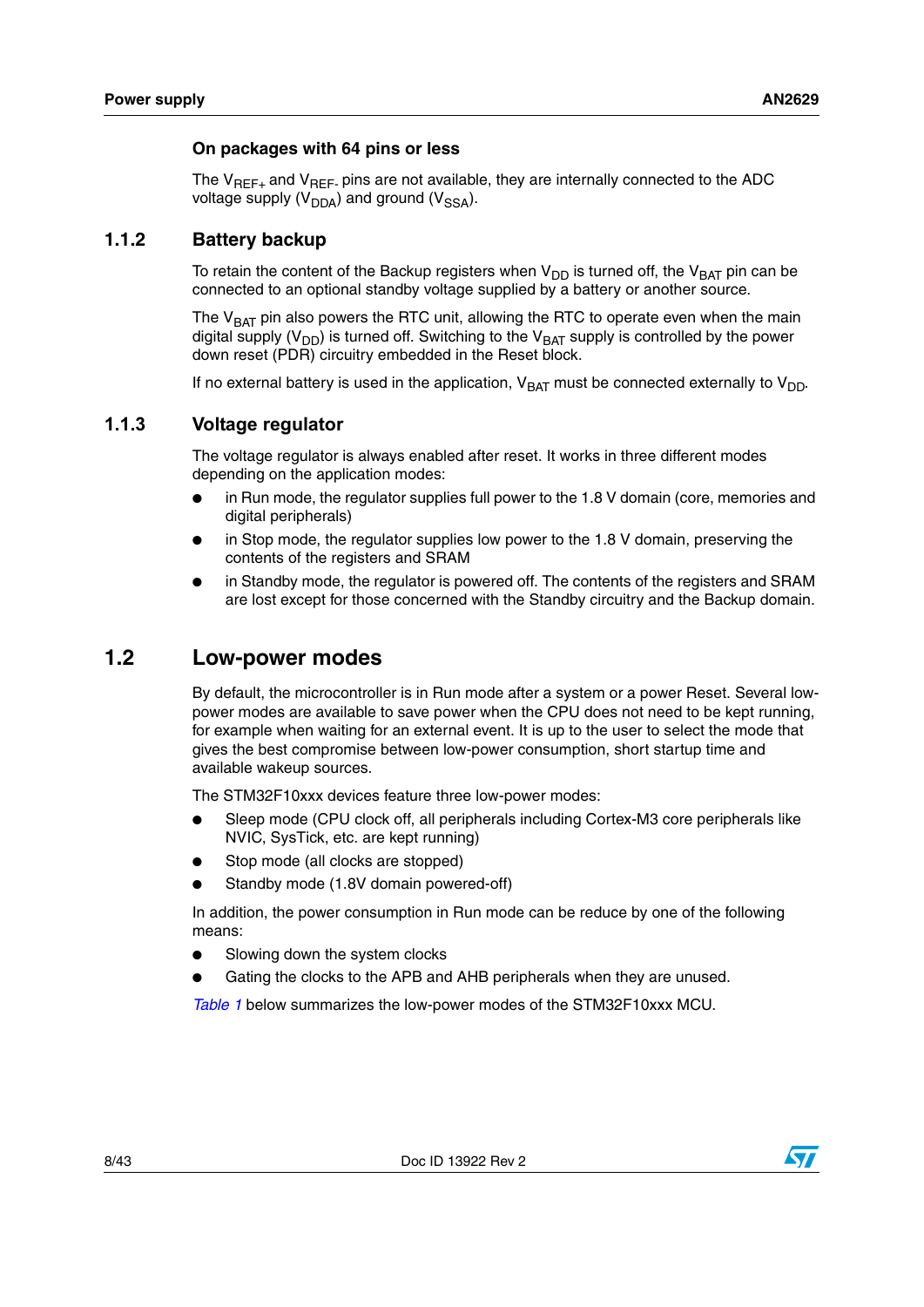| Mode name                           | Entry                                                                       | Wakeup                                                                                  | Effect on 1.8 V<br>domain clocks                        | <b>Effect on</b><br>V <sub>DD</sub> domain<br>clocks | Voltage<br>regulator                                                                           |  |
|-------------------------------------|-----------------------------------------------------------------------------|-----------------------------------------------------------------------------------------|---------------------------------------------------------|------------------------------------------------------|------------------------------------------------------------------------------------------------|--|
| Sleep                               | WFI                                                                         | Any interrupt                                                                           | CPU clock OFF                                           |                                                      |                                                                                                |  |
| (Sleep-now<br>or Sleep-on-<br>exit) | <b>WFE</b>                                                                  | Wakeup event                                                                            | No effect on other<br>clocks or analog<br>clock sources | None                                                 | ON                                                                                             |  |
| Stop                                | PDDS and<br>LPDS bits $+$<br><b>SLEEPDEEP</b><br>bit + WFI or<br><b>WFE</b> | Any EXTI line<br>(configured in the EXTI<br>registers)                                  | All 1.8 V domain<br>clocks OF                           | HSI and HSE<br>oscillators<br><b>OFF</b>             | ON or in<br>low-power<br>mode<br>(depends<br>on the<br>Power<br>control<br>register,<br>PWR CR |  |
| Standby                             | PDDS bit $+$<br>SLEEPDEEP I<br>bit + WFI or<br><b>WFE</b>                   | WKUP pin rising edge,<br>RTC alarm, external<br>reset in NRST pin,<br><b>IWDG</b> reset |                                                         |                                                      | <b>OFF</b>                                                                                     |  |

<span id="page-8-2"></span>Table 1. **Low-power modes** 

### <span id="page-8-0"></span>**1.2.1 Slowing down system clocks**

In Run mode the speed of the system clocks (SYSCLK, HCLK, PCLK1, PCLK2) can be reduced by programming the prescaler registers. These prescalers can also be used to slow down peripherals before entering Sleep mode.

#### <span id="page-8-1"></span>**1.2.2 Peripheral clock gating**

In Run mode, the HCLK and PCLKx for individual peripherals and memories can be stopped at any time to reduce power consumption.

To further reduce power consumption in Sleep mode the peripheral clocks can be disabled prior to executing the WFI or WFE instructions.

Peripheral clock gating is controlled by the AHB peripheral clock enable register (RCC\_AHBENR), the APB1 peripheral clock enable register (RCC\_APB1ENR) and the APB2 peripheral clock enable register (RCC\_APB2ENR).

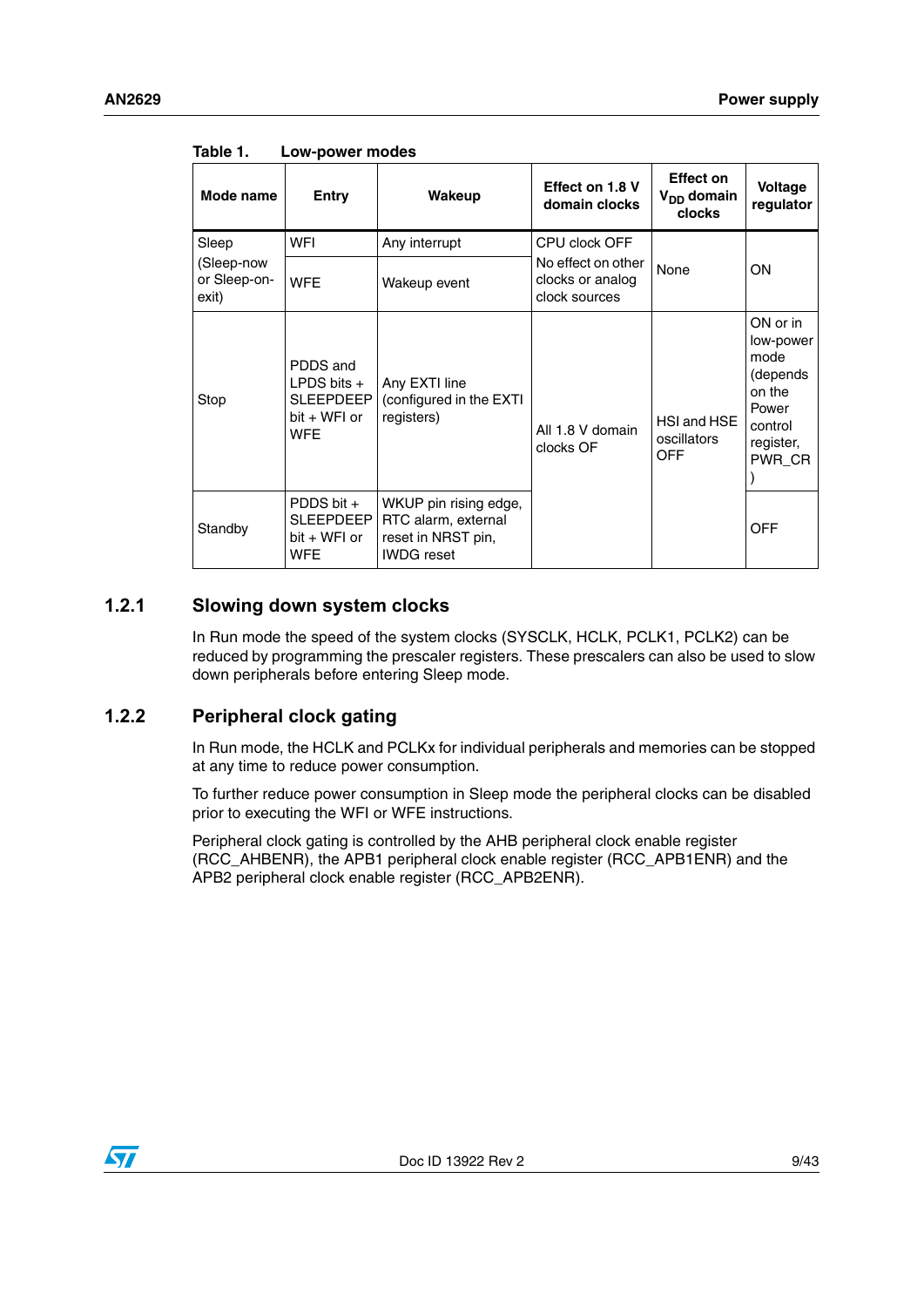#### <span id="page-9-0"></span>**1.2.3 Sleep mode**

#### **Entering Sleep mode**

The Sleep mode is entered by executing the WFI (Wait For Interrupt) or WFE (Wait for Event) instructions. Two options are available to select the Sleep mode entry mechanism, depending on the SLEEPONEXIT bit in the Cortex-M3 System Control register:

- Sleep-now: if the SLEEPONEXIT bit is cleared, the MCU enters Sleep mode as soon as WFI or WFE instruction is executed.
- Sleep-on-exit: if the SLEEPONEXIT bit is set, the MCU enters Sleep mode as soon as it exits the lowest priority ISR.

In the Sleep mode, all I/O pins keep the same state as in the Run mode.

Refer to *Table 2* and *Table 3* for details on how to enter Sleep mode.

#### **Exiting Sleep mode**

If the WFI instruction is used to enter Sleep mode, any peripheral interrupt acknowledged by the nested vectored interrupt controller (NVIC) can wake up the device from Sleep mode.

If the WFE instruction is used to enter Sleep mode, the MCU exits Sleep mode as soon as an event occurs. The wakeup event can be generated either by:

- enabling an interrupt in the peripheral control register but not in the NVIC, and enabling the SEVONPEND bit in the Cortex-M3 System Control register. When the MCU resumes from WFE, the peripheral interrupt pending bit and the peripheral NVIC IRQ channel pending bit (in the NVIC interrupt clear pending register) have to be cleared.
- or configuring an external or internal EXTI line in event mode. When the CPU resumes from WFE, it is not necessary to clear the peripheral interrupt pending bit or the NVIC IRQ channel pending bit as the pending bit corresponding to the event line is not set.

This mode offers the lowest wakeup time as no time is wasted in interrupt entry/exit.

Refer to *Table 2* and *Table 3* for more details on how to exit Sleep mode.

| Sleep-now      | <b>Description</b>                                                                                                                                         |  |  |
|----------------|------------------------------------------------------------------------------------------------------------------------------------------------------------|--|--|
| Mode entry     | WFI (Wait for Interrupt) or WFE (Wait for Event) while:<br>$-$ SLEEPDEEP = 0 and<br>$-$ SLEEPONEXIT = 0<br>Refer to the Cortex-M3 System Control register. |  |  |
| Mode exit      | If WFI was used for entry ->Interrupt<br>If WFE was used for entry ->Wakeup event                                                                          |  |  |
| Wakeup latency | None.                                                                                                                                                      |  |  |

<span id="page-9-1"></span>

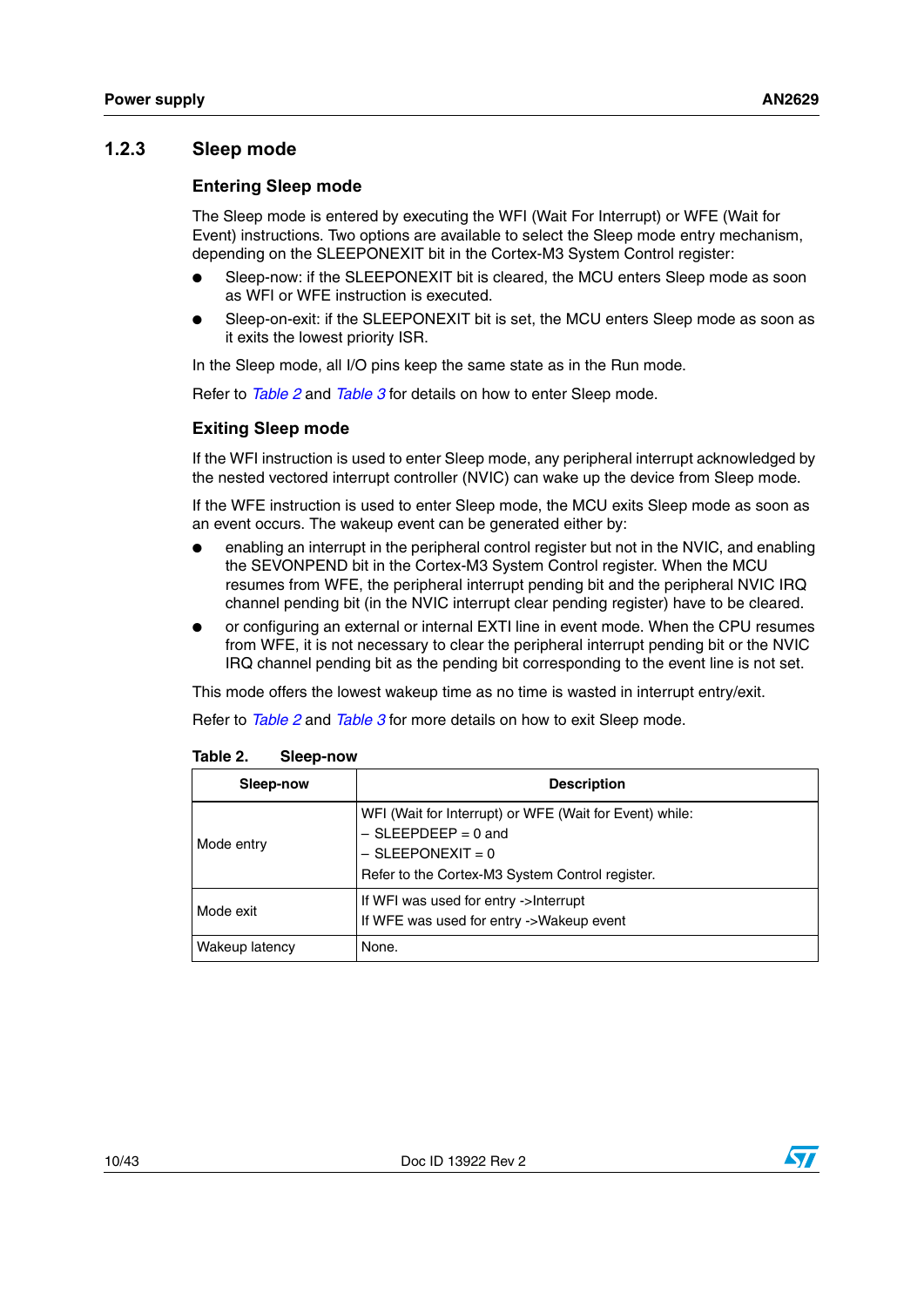| .              |                                                                                                                                              |
|----------------|----------------------------------------------------------------------------------------------------------------------------------------------|
| Sleep-on-exit  | <b>Description</b>                                                                                                                           |
| Mode entry     | WFI (wait for interrupt) while:<br>$SLEEPDEEP = 0$ and<br>$SLEEPONEXIT = 1$<br>Refer to the Cortex <sup>™</sup> -M3 System Control register. |
| Mode exit      | Interrupt.                                                                                                                                   |
| Wakeup latency | None.                                                                                                                                        |

<span id="page-10-1"></span>Toble 2 **Table 3. Sleep-on-exit**

#### <span id="page-10-0"></span>**1.2.4 Stop mode**

The Stop mode is based on the Cortex-M3 deepsleep mode combined with peripheral clock gating. The voltage regulator can be configured either in normal or low-power mode. In Stop mode, all clocks in the 1.8 V domain are stopped, the PLL, the HSI and the HSE RC oscillators are disabled. SRAM and register contents are preserved.

In the Stop mode, all I/O pins keep the same state as in the Run mode.

#### **Entering the Stop mode**

Refer to Table 4 for details on how to enter the Stop mode.

To further reduce power consumption in Stop mode, the internal voltage regulator can be put in low-power mode. This is configured by the LPDS bit of the Power control register (PWR\_CR).

If Flash memory programming is ongoing, the Stop mode entry is delayed until the memory access is finished.

If an access to the APB domain is ongoing, The Stop mode entry is delayed until the APB access is finished.

In Stop mode, the following features can be selected by programming individual control bits:

- Independent watchdog (IWDG): the IWDG is started by writing to its Key register or by hardware option. Once started it cannot be stopped except by a Reset.
- Real-time clock (RTC): this is configured by the RTCEN bit in the Backup domain control register (RCC\_BDCR)
- Internal RC oscillator (LSI RC): this is configured by the LSION bit in the Control/status register (RCC\_CSR).
- External 32.768 kHz oscillator (LSE OSC): this is configured by the LSEON bit in the Backup domain control register (RCC\_BDCR).

The ADC or DAC can also consume power during the Stop mode, unless they are disabled before entering it. To disable them, the ADON bit in the ADC\_CR2 register and the ENx bit in the DAC CR register must both be written to 0.

#### **Exiting the Stop mode**

Refer to *Table 4* for more details on how to exit the Stop mode.

When exiting Stop mode by issuing an interrupt or a wakeup event, the HSI RC oscillator is selected as system clock.

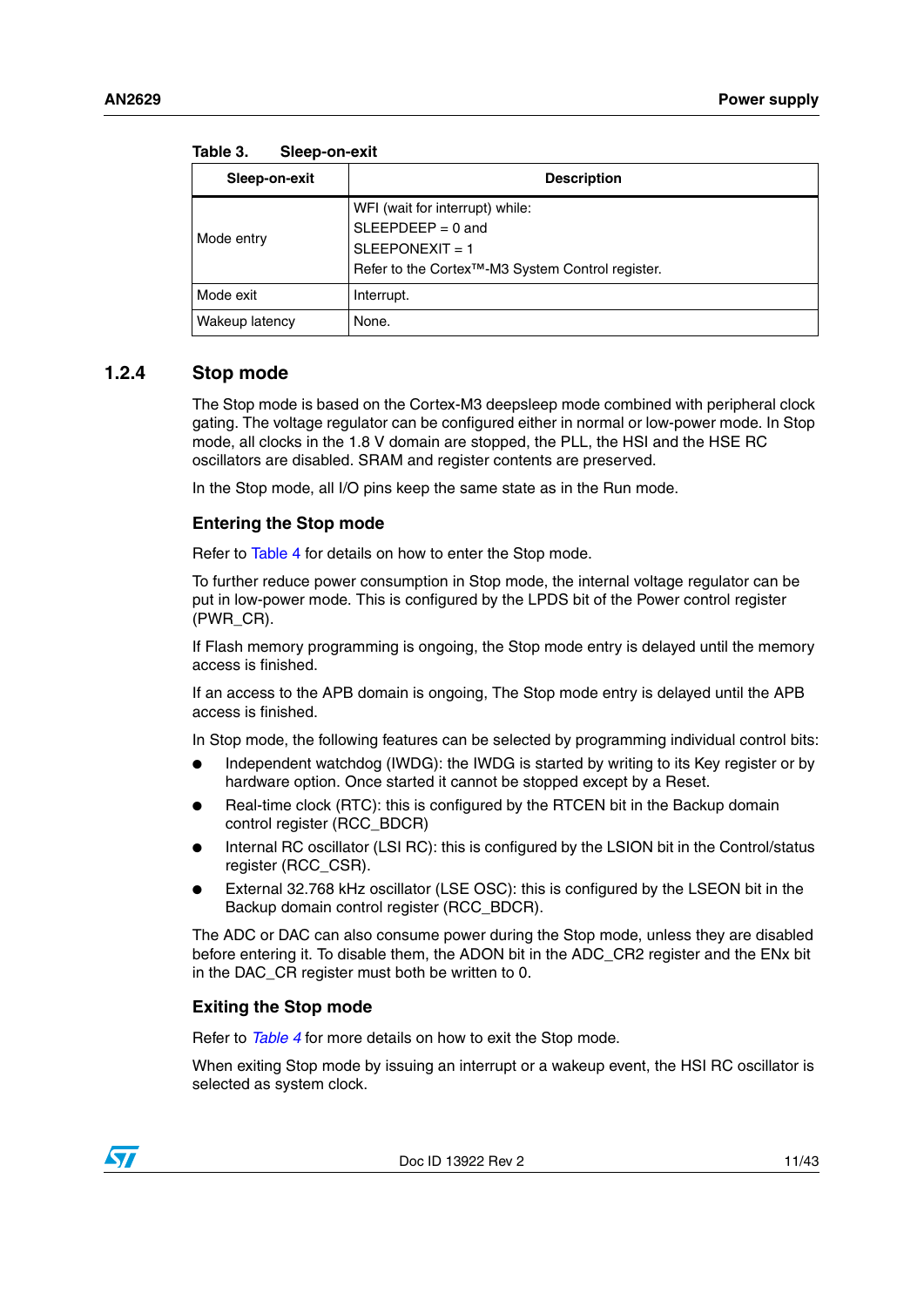When the voltage regulator operates in low-power mode, an additional startup delay is incurred when waking up from Stop mode. By keeping the internal regulator ON during Stop mode, the consumption is higher although the startup time is reduced.

| Stop mode      | <b>Description</b>                                                                                                                                                                                                                                                                                                                                                                                                                                                              |
|----------------|---------------------------------------------------------------------------------------------------------------------------------------------------------------------------------------------------------------------------------------------------------------------------------------------------------------------------------------------------------------------------------------------------------------------------------------------------------------------------------|
| Mode entry     | WFI (Wait for Interrupt) or WFE (Wait for Event) while:<br>- Set SLEEPDEEP bit in Cortex-M3 System Control register<br>- Clear PDDS bit in Power Control register (PWR CR)<br>- Select the voltage regulator mode by configuring LPDS bit in PWR_CR<br><b>Note:</b> To enter Stop mode, all EXTI Line pending bits (in Pending register<br>(EXTI_PR)) and RTC Alarm flag must be reset. Otherwise, the Stop mode entry<br>procedure is ignored and program execution continues. |
| Mode exit      | If WFI was used for entry:<br>Any EXTI Line configured in Interrupt mode (the corresponding EXTI Interrupt<br>vector must be enabled in the NVIC).<br>If WFE was used for entry: Any EXTI Line configured in event mode.                                                                                                                                                                                                                                                        |
| Wakeup latency | HSI RC wakeup time + Regulator wakeup time from low-power mode                                                                                                                                                                                                                                                                                                                                                                                                                  |

<span id="page-11-1"></span>Table 4. Stop mode

#### <span id="page-11-0"></span>**1.2.5 Standby mode**

The Standby mode allows to achieve the lowest power consumption. It is based on the Cortex-M3 deepsleep mode, with the voltage regulator disabled. The 1.8 V domain is consequently powered off. The PLL, the HSI oscillator and the HSE oscillator are also switched off. SRAM and register contents are lost except for registers in the Backup domain and Standby circuitry (see *Figure 1*).

#### **Entering the Standby mode**

Refer to *Table 5* for more details on how to enter the Standby mode.

In Standby mode, the following features can be selected by programming individual control bits:

- Independent watchdog (IWDG): the IWDG is started by writing to its Key register or by hardware option. Once started it cannot be stopped except by a reset.
- real-time clock (RTC): this is configured by the RTCEN bit in the Backup domain control register (RCC\_BDCR)
- Internal RC oscillator (LSI RC): this is configured by the LSION bit in the Control/status register (RCC\_CSR).
- External 32.768 kHz oscillator (LSE OSC): this is configured by the LSEON bit in the Backup domain control register (RCC\_BDCR)

#### **Exiting the Standby mode**

The microcontroller exits Standby mode when an external Reset (NRST pin), IWDG Reset, a rising edge on WKUP pin or an RTC alarm occurs. All registers are reset after wakeup from Standby except for the Power control/status register (PWR\_CSR).

After waking up from Standby mode, program execution restarts in the same way as after a Reset (boot pins sampling, vector reset is fetched, etc.). The SBF status flag in the Power control/status register (PWR\_CSR) indicates that the MCU was in Standby mode.

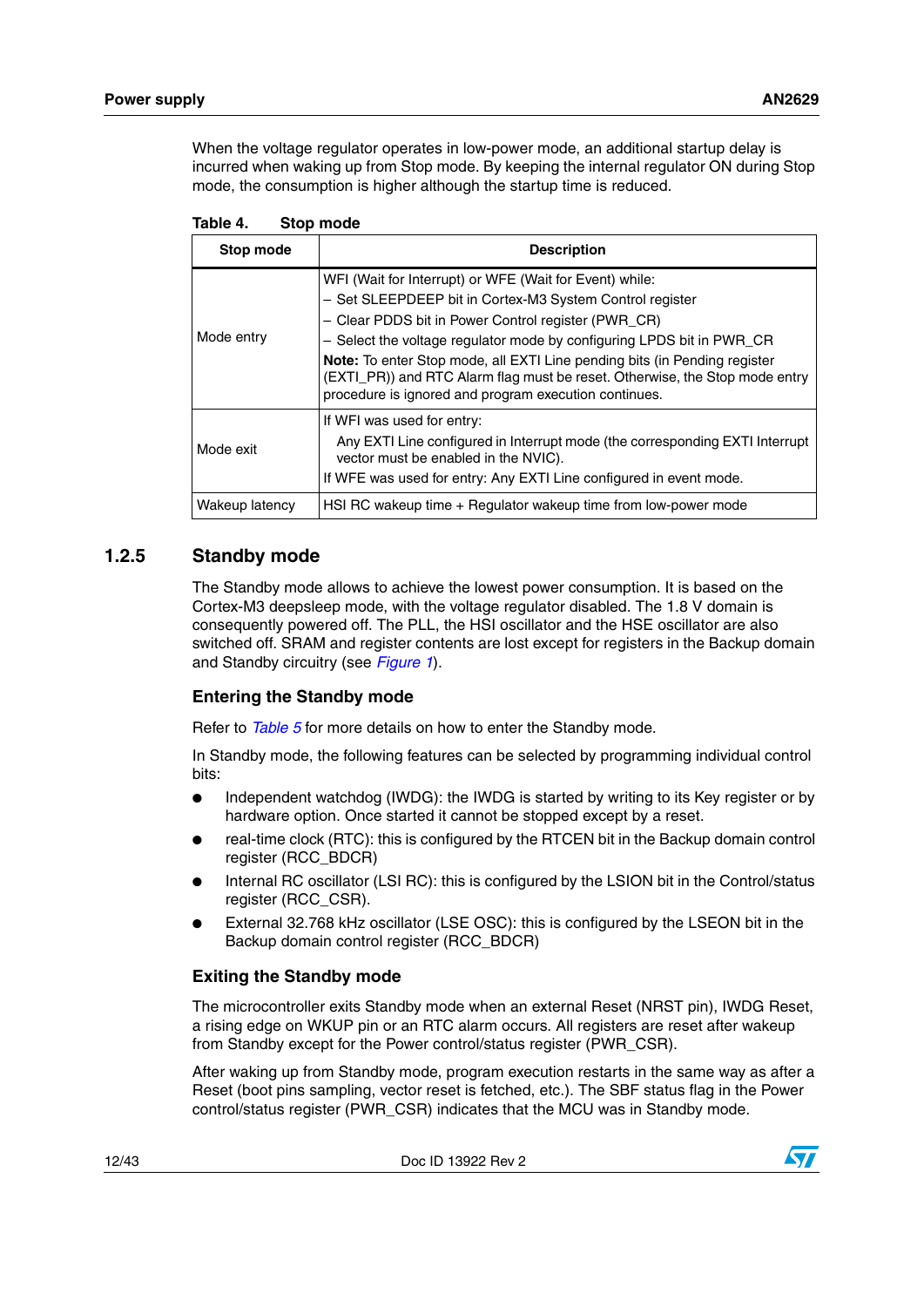| <b>Standby mode</b> | <b>Description</b>                                                                                                                                                                                                                 |  |  |  |
|---------------------|------------------------------------------------------------------------------------------------------------------------------------------------------------------------------------------------------------------------------------|--|--|--|
| Mode entry          | WFI (Wait for Interrupt) or WFE (Wait for Event) while:<br>- Set SLEEPDEEP in Cortex-M3 System Control register<br>- Set PDDS bit in Power Control register (PWR_CR)<br>- Clear WUF bit in Power Control/Status register (PWR_CSR) |  |  |  |
| Mode exit           | WKUP pin rising edge, RTC alarm, external Reset in NRST pin, IWDG<br>Reset.                                                                                                                                                        |  |  |  |
| Wakeup latency      | Regulator start $up$ + Reset phase                                                                                                                                                                                                 |  |  |  |

<span id="page-12-2"></span>Table 5 **Standby mode** 

#### **I/O states in Standby mode**

In Standby mode, all I/O pins are high impedance except:

- Reset pad (still available)
- TAMPER pin if configured for tamper or calibration out
- WKUP pin, if enabled

#### <span id="page-12-0"></span>**1.2.6 Debug mode**

By default, the debug connection is lost if the application puts the MCU in Stop or Standby mode while the debug features are used. This is due to the fact that the Cortex™-M3 core is no longer clocked.

However, by setting some configuration bits in the DBGMCU\_CR register, the software can be debugged even when using the low-power modes extensively.

#### <span id="page-12-1"></span>**1.2.7 Auto-wakeup (AWU) from low-power mode**

The RTC can be used to wakeup the MCU from low-power mode without depending on an external interrupt (Auto-wakeup mode). The RTC provides a programmable time base for waking up from Stop or Standby mode at regular intervals. For this purpose, two of the three alternative RTC clock sources can be selected by programming the RTCSEL[1:0] bits in the Backup domain control register (RCC\_BDCR):

- Low-power 32.768 kHz external crystal oscillator (LSE OSC). This clock source provides a precise time base with very low-power consumption (less than 1µA added consumption in typical conditions)
- Low-power internal RC Oscillator (LSI RC) This clock source has the advantage of saving the cost of the 32.768 kHz crystal. This internal RC Oscillator is designed to add minimum power consumption.

To wakeup from Stop mode with an RTC alarm event, it is necessary to:

- Configure the EXTI Line 17 to be sensitive to rising edge
- Configure the RTC to generate the RTC alarm

To wakeup from Standby mode, there is no need to configure the EXTI Line 17.

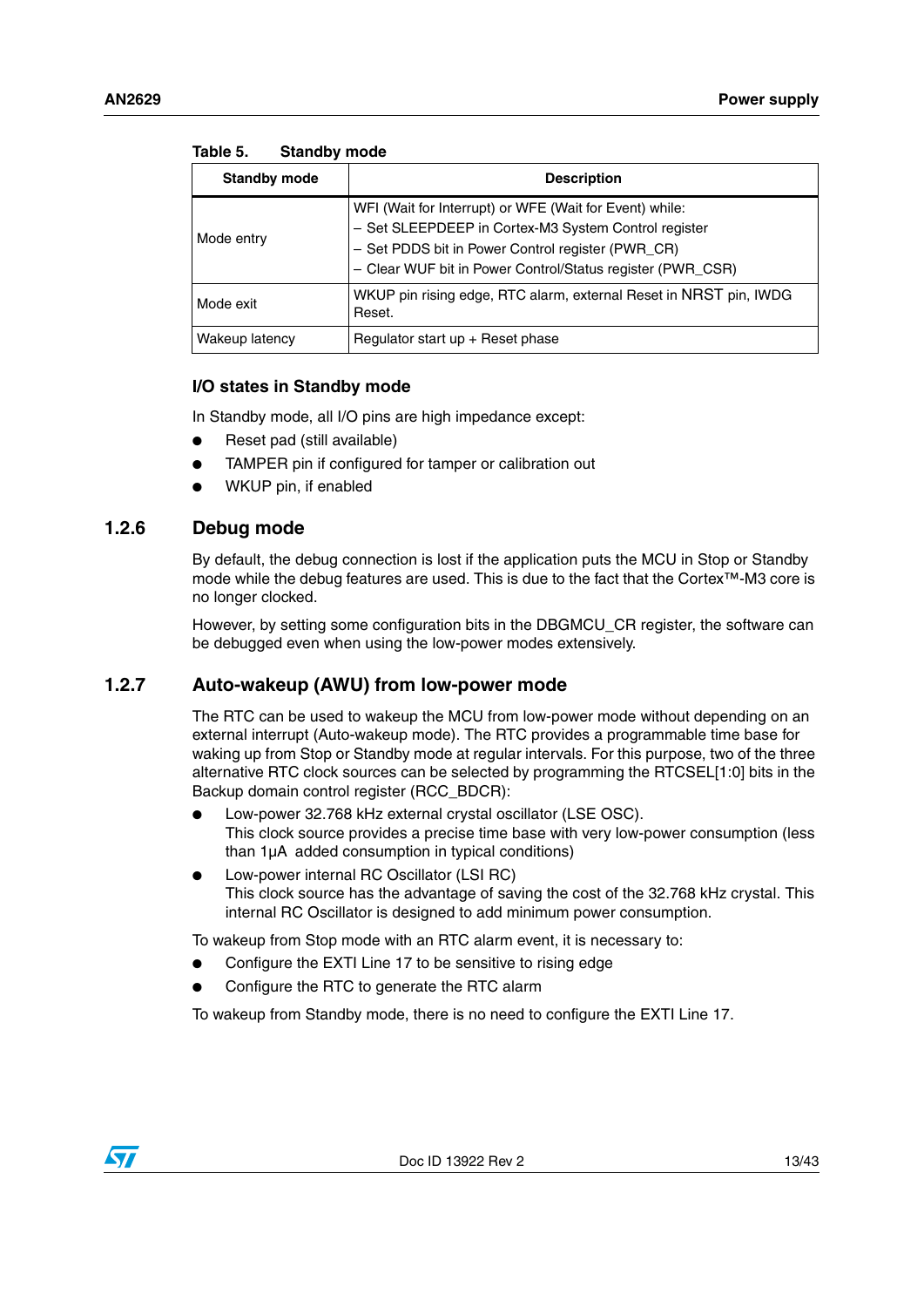## <span id="page-13-0"></span>**2 Clock**

Three different clock sources can be used to drive the system clock (SYSCLK):

- HSI oscillator clock
- **HSE oscillator clock**
- PLL clock

The devices have the two secondary clock sources listed below:

- 40 kHz low-speed internal RC (LSI RC) that drives the independent watchdog and optionally the RTC used for Auto-Wakeup from Stop/Standby mode.
- 32.768 kHz low speed external crystal (LSE crystal) that optionally drives the real-time clock (RTCCLK)

Each clock source can be switched on or off independently when not used, to optimize power consumption.

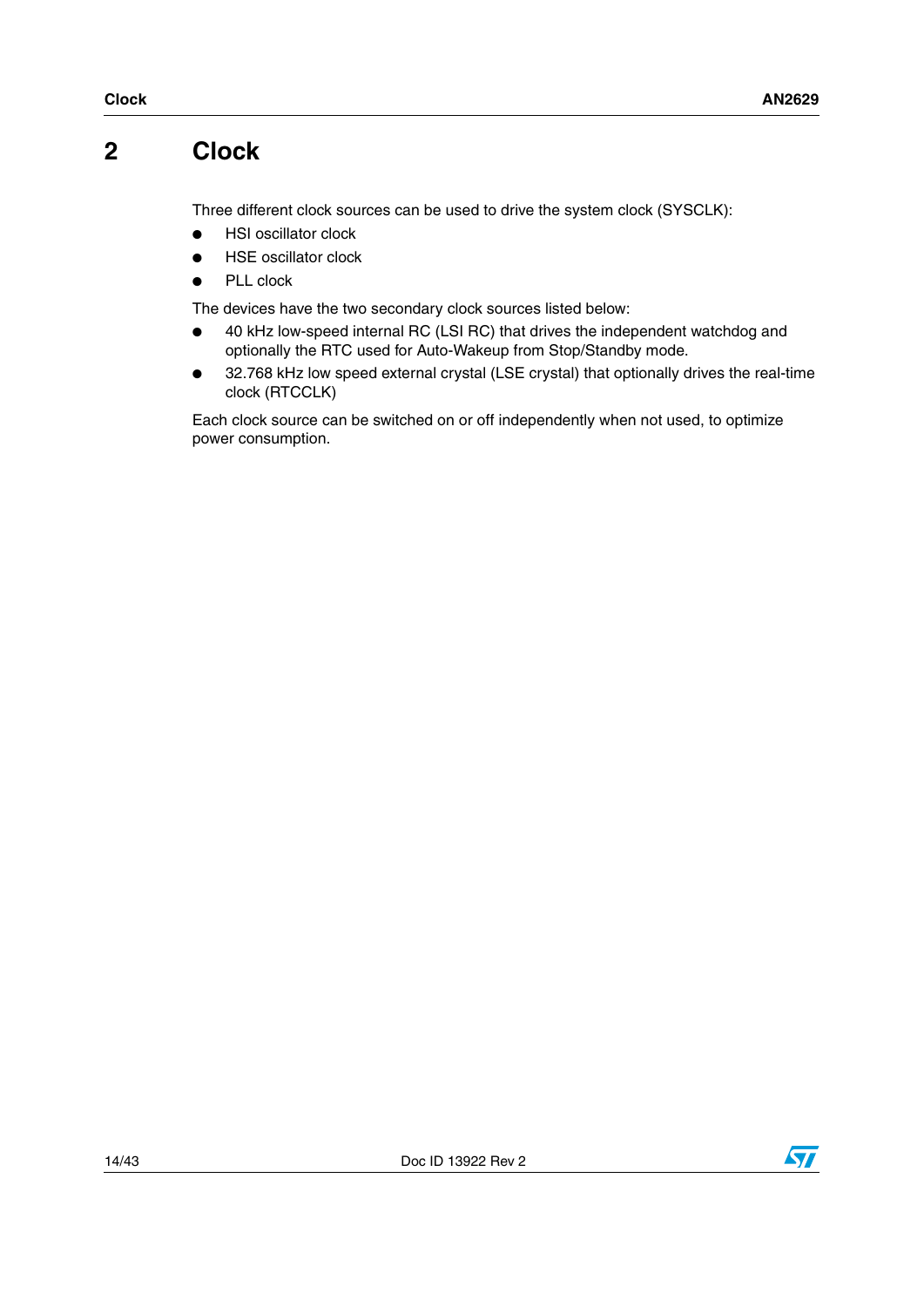<span id="page-14-0"></span>



1. When the HSI is used as a PLL clock input, the maximum system clock frequency that can be achieved is 64 MHz.

Several prescalers allow the configuration of the AHB frequency, the high speed APB (APB2) and the low speed APB (APB1) domains. The maximum frequency of the AHB and APB2 domains is 72 MHz. The maximum allowed frequency of the APB1 domains is 36 MHz. The RCC feeds the external clock of the Cortex system timer (SysTick) with the AHB clock (HCLK) divided by 8. The SysTick can work either with this clock or with the Cortex clock (HCLK), configurable in the SysTick Control and Status Register. The ADCs are clocked by the high speed domain (APB2) clock divided by 2, 4, 6 or 8.

The timer clock frequencies are twice the frequency of the APB domain to which they are connected. Nevertheless, if the APB prescaler is 1, the clock frequency of the timer is the same as the frequency of the APB domain to which it is connected.

FCLK acts as the Cortex™-M3 free running clock. For more details refer to the ARM Cortex™-M3 Technical Reference Manual.

Doc ID 13922 Rev 2 15/43

![](_page_14_Picture_10.jpeg)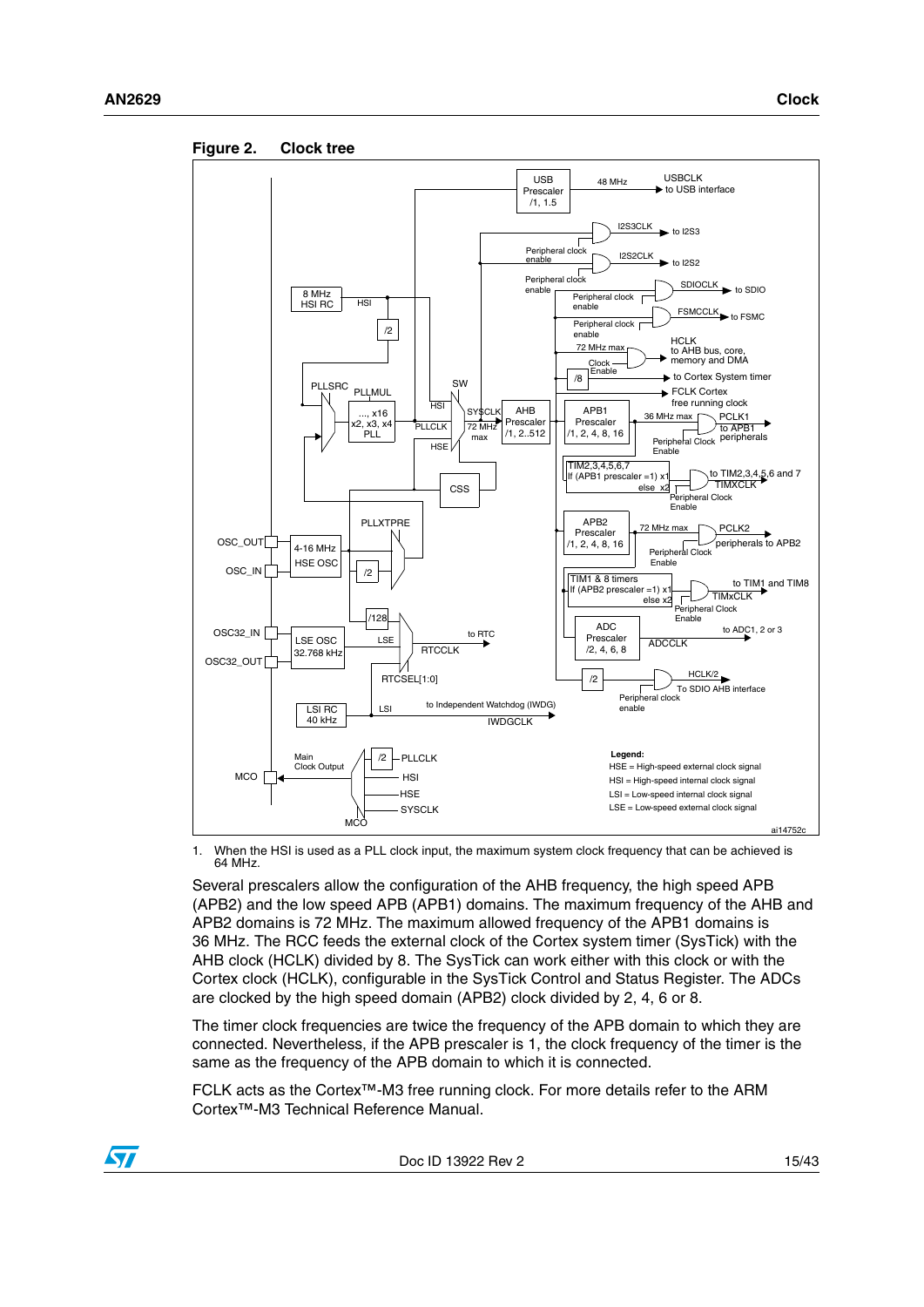## <span id="page-15-0"></span>**3 Real-time clock (RTC)**

### <span id="page-15-1"></span>**3.1 Introduction**

The real-time clock is an independent timer. The RTC provides a set of continuously-running counters which can be used, with suitable software, to provide a clock-calendar function. The counter values can be written to set the current time/date of the system.

### <span id="page-15-2"></span>**3.2 Main features**

- Programmable prescaler: division factor up to  $2^{20}$
- 32-bit programmable counter for long-term measurement
- Two separate clocks: PCLK1 for the APB1 interface and RTC clock (must be at least four times slower than the PCLK1 clock)
- Two separate reset types:
	- The APB1 interface is reset by system reset
	- The RTC Core (Prescaler, Alarm, Counter and Divider) is reset only by a Backup domain reset (see "Backup domain reset" section in the STM32F10xxx reference manual).
- Three dedicated maskable interrupt lines:
	- Alarm interrupt, for generating a software programmable alarm interrupt.
	- Seconds interrupt, for generating a periodic interrupt signal with a programmable period length (up to 1 second).
	- Overflow interrupt, to detect when the internal programmable counter rolls over to zero.

## <span id="page-15-3"></span>**3.3 Functional description**

#### <span id="page-15-4"></span>**3.3.1 Overview**

The RTC consists of two main units (see *[Figure 3 on page 17](#page-16-0)*). The first one (APB1 Interface) is used to interface with the APB1 bus. This unit also contains a set of 16-bit registers accessible from the APB1 bus in read or write mode. The APB1 interface is clocked by the APB1 bus clock in order to interface with the APB1 bus.

The other unit (RTC Core) consists of a chain of programmable counters made of two main blocks. The first block is the RTC prescaler block, which generates the RTC time base TR\_CLK that can be programmed to have a period of up to 1 second. It includes a 20-bit programmable divider (RTC Prescaler). Every TR\_CLK period, the RTC generates an interrupt (Second Interrupt) if it is enabled in the RTC\_CR register. The second block is a 32-bit programmable counter that can be initialized to the current system time. The system time is incremented at the TR\_CLK rate and compared with a programmable date (stored in the RTC\_ALR register) in order to generate an alarm interrupt, if enabled in the RTC\_CR control register.

![](_page_15_Picture_21.jpeg)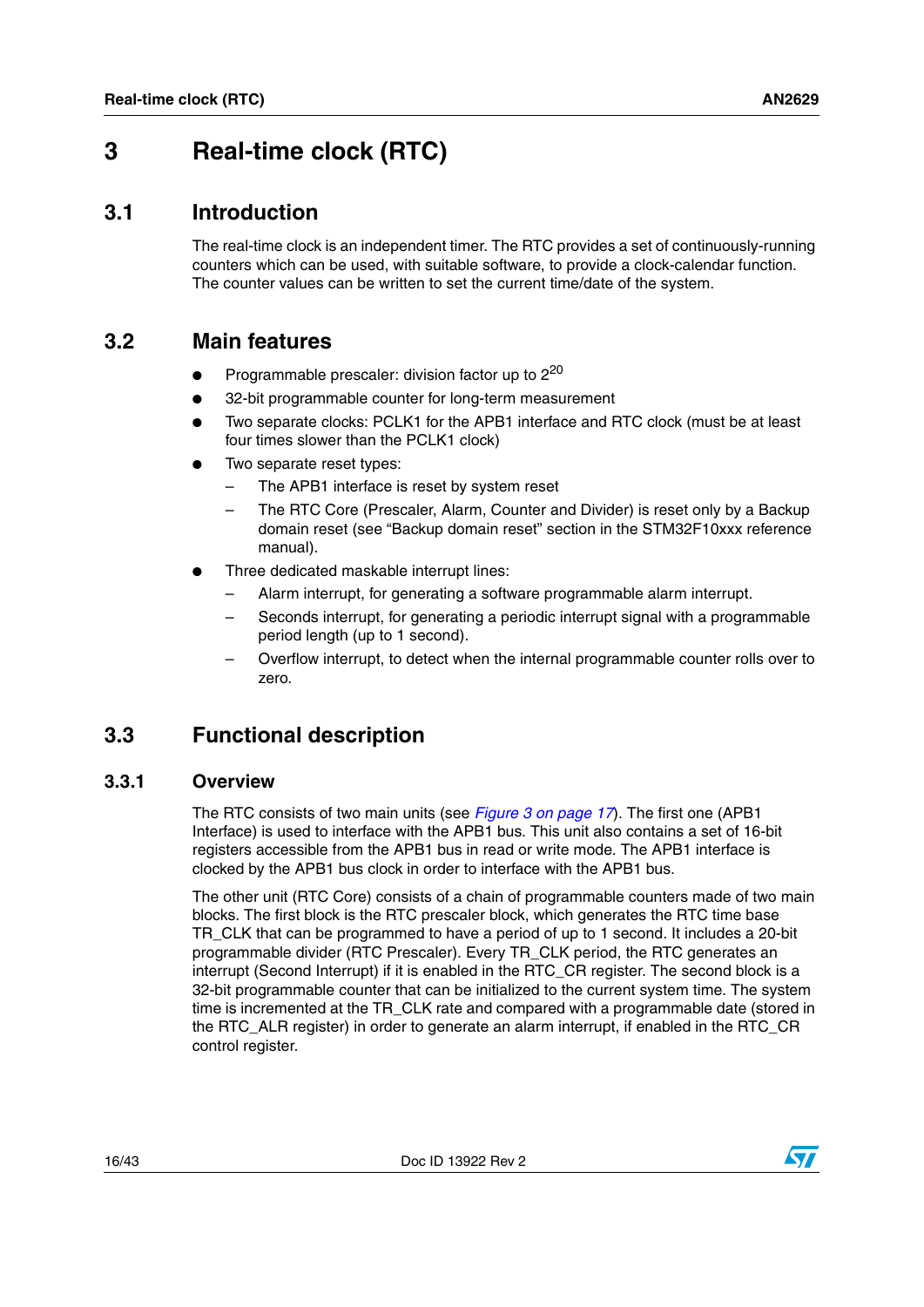![](_page_16_Figure_2.jpeg)

#### <span id="page-16-0"></span>**Figure 3. RTC simplified block diagram**

![](_page_16_Picture_4.jpeg)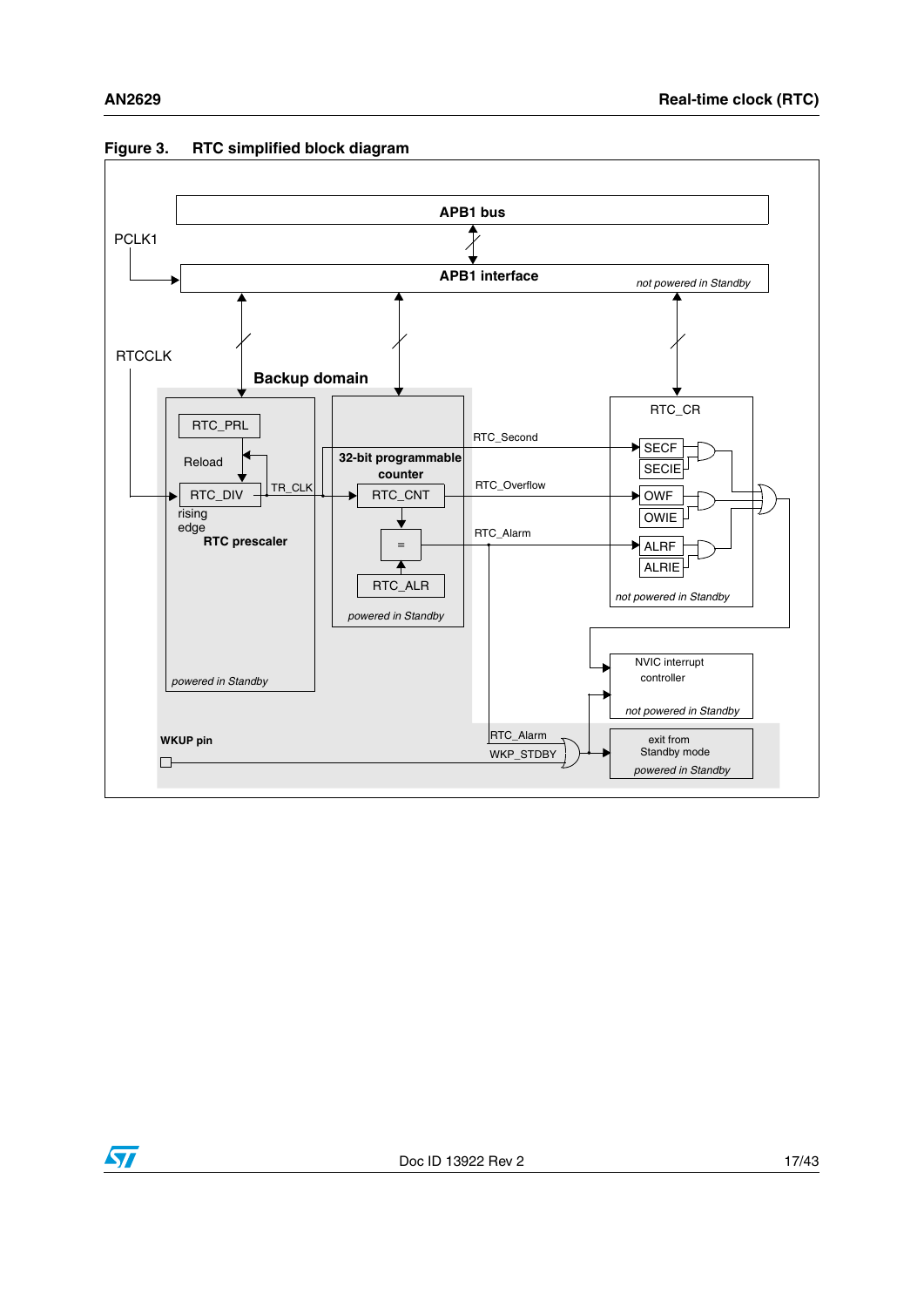#### <span id="page-17-0"></span>**3.3.2 Resetting RTC registers**

All system registers are asynchronously reset by a System Reset or Power Reset, except for RTC\_PRL, RTC\_ALR, RTC\_CNT, and RTC\_DIV.

The RTC\_PRL, RTC\_ALR, RTC\_CNT, and RTC\_DIV registers are reset only by a Backup Domain reset. Refer to the STM32F10xxx reference manual.

#### <span id="page-17-1"></span>**3.3.3 Reading RTC registers**

The RTC core is completely independent from the RTC APB1 interface.

Software accesses the RTC prescaler, counter and alarm values through the APB1 interface but the associated readable registers are internally updated at each rising edge of the RTC clock resynchronized by the RTC APB1 clock. This is also true for the RTC flags.

This means that the first read to the RTC APB1 registers may be corrupted (generally read as 0) if the APB1 interface has previously been disabled and the read occurs immediately after the APB1 interface is enabled but before the first internal update of the registers. This can occur if:

- A system reset or power reset has occurred
- The MCU has just woken up from Standby mode (see the STM32F10xxx reference manual)
- The MCU has just woken up from Stop mode (see the STM32F10xxx reference manual)

In all the above cases, the RTC core has been kept running while the APB1 interface was disabled (reset, not clocked or not powered).

Consequently when reading the RTC registers, after having disabled the RTC APB1 interface, the software must first wait for the RSF bit (Register Synchronized Flag) in the RTC\_CRL register to be set by hardware.

Note that the RTC APB1 interface is not affected by WFI and WFE low-power modes.

#### <span id="page-17-2"></span>**3.3.4 Configuring RTC registers**

To write in the RTC\_PRL, RTC\_CNT, RTC\_ALR registers, the peripheral must enter Configuration Mode. This is done by setting the CNF bit in the RTC\_CRL register.

In addition, writing to any RTC register is only enabled if the previous write operation is finished. To enable the software to detect this situation, the RTOFF status bit is provided in the RTC\_CR register to indicate that an update of the registers is in progress. A new value can be written to the RTC registers only when the RTOFF status bit value is '1'.

#### **Configuration procedure:**

- 1. Poll RTOFF, wait until its value goes to '1'
- 2. Set the CNF bit to enter configuration mode
- 3. Write to one or more RTC registers
- 4. Clear the CNF bit to exit configuration mode
- 5. Poll RTOFF, wait until its value goes to '1' to check the end of the write operation.

The write operation only executes when the CNF bit is cleared; it takes at least three RTCCLK cycles to complete.

18/43 Doc ID 13922 Rev 2

![](_page_17_Picture_26.jpeg)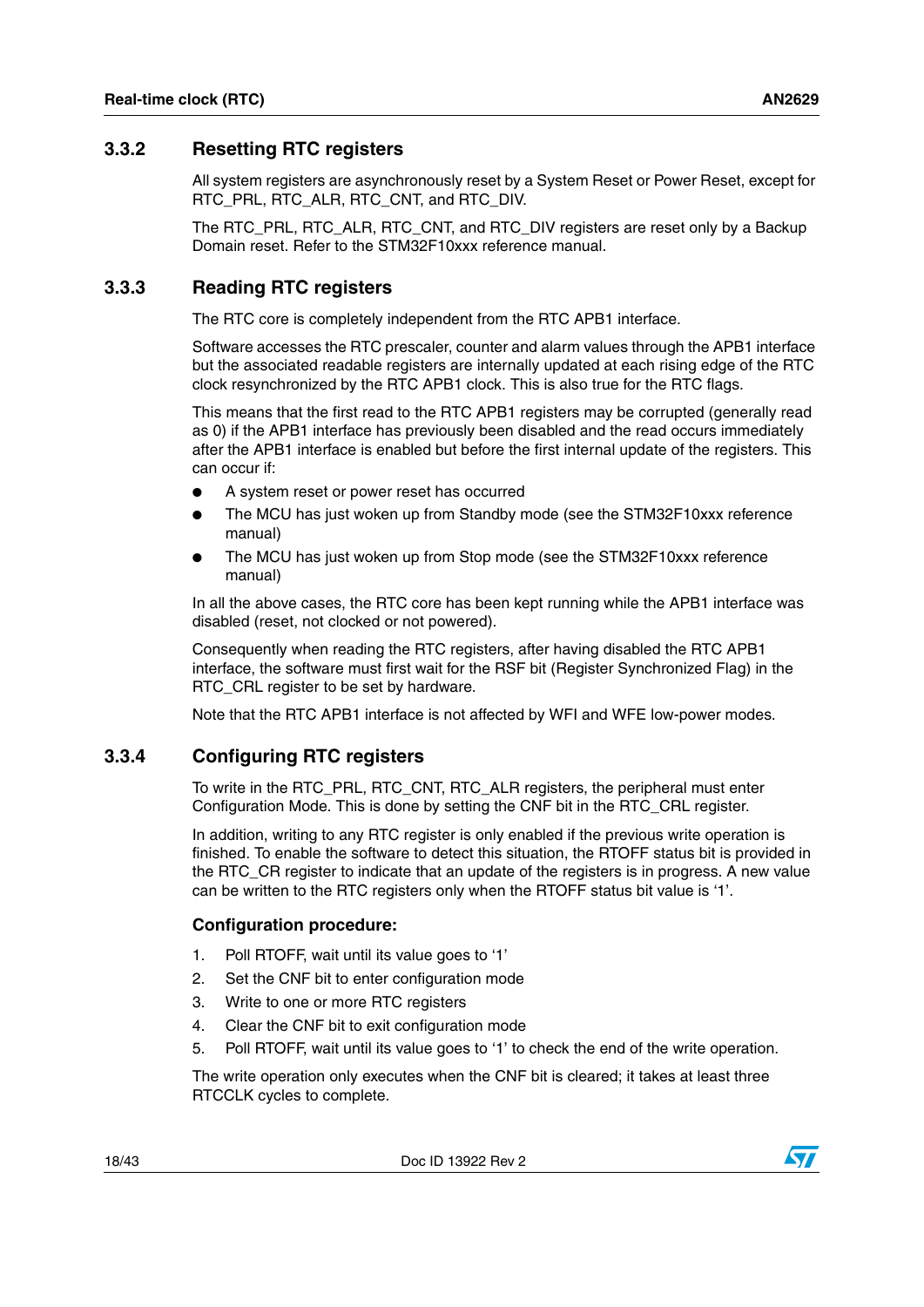### <span id="page-18-0"></span>**3.3.5 RTC flag assertion**

The RTC Second flag (SECF) is asserted on each RTC Core clock cycle before the update of the RTC Counter.

The RTC Overflow flag (OWF) is asserted on the last RTC Core clock cycle before the counter reaches 0x0000.

The RTC\_Alarm and RTC Alarm flag (ALRF) (see *[Figure 4](#page-18-1)*) are asserted on the last RTC Core clock cycle before the counter reaches the RTC Alarm value stored in the Alarm register increased by one (RTC\_ALR + 1). The write operation in the RTC Alarm and RTC Second flag must be synchronized by using one of the following sequences:

- Use the RTC Alarm interrupt and inside the RTC interrupt routine, the RTC Alarm and/or RTC Counter registers are updated.
- Wait for SECF bit to be set in the RTC Control register. Update the RTC Alarm and/or the RTC Counter register.

<span id="page-18-1"></span>**Figure 4. RTC second and alarm waveform example with PR=0003, ALARM=00004**

![](_page_18_Figure_9.jpeg)

#### <span id="page-18-2"></span>**Figure 5. RTC Overflow waveform example with PR=0003**

![](_page_18_Figure_11.jpeg)

![](_page_18_Picture_12.jpeg)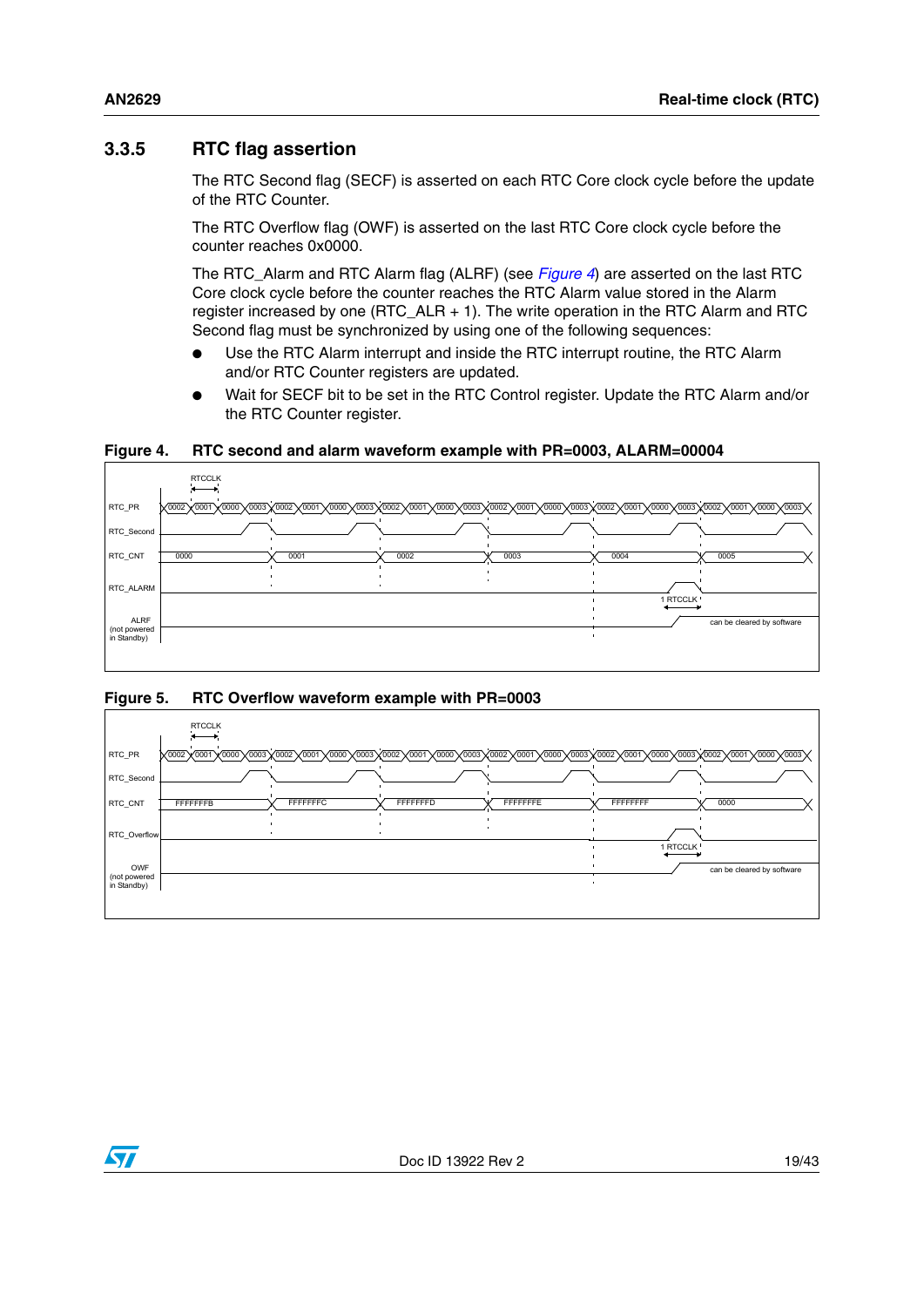## <span id="page-19-0"></span>**4 Backup registers (BKP)**

### <span id="page-19-1"></span>**4.1 Introduction**

The backup registers are ten 16-bit registers for storing 20 bytes of user application data. They are implemented in the backup domain that remains powered on by  $V_{BAT}$  when the  $V<sub>DD</sub>$  power is switched off. They are not reset when the device wakes up from Standby mode or by a system reset or power reset.

In addition, the BKP control registers are used to manage the Tamper detection feature and RTC calibration.

After reset, the access to Backup registers and RTC is disabled and the Backup domain is protected against possible parasitic write access.

The DBP bit must be set in the Power control register (PWR\_CR) to enable access to the Backup registers and RTC.

### <span id="page-19-2"></span>**4.2 Features**

- Ten 16-bit data registers.
- Status/control register for managing the anti-Tamper feature
- Calibration register for storing the RTC calibration value

## <span id="page-19-3"></span>**4.3 Tamper detection**

The TAMPER pin generates a Tamper detection event when the pin changes from 0 to 1 or from 1 to 0 depending on the TPAL bit in the Backup control register (BKP\_CR). A tamper detection event resets all data backup registers.

However to avoid losing Tamper events, the signal used for edge detection is logically ANDed with the Tamper enable in order to detect a Tamper event in case it occurs before the TAMPER pin is enabled.

- **When TPAL=0:** If the TAMPER pin is already high before it is enabled (by setting TPE bit), an extra Tamper event is detected as soon as the TAMPER pin is enabled (while there was no rising edge on the TAMPER pin after TPE was set)
- **When TPAL=1:** If the TAMPER pin is already low before it is enabled (by setting the TPE bit), an extra Tamper event is detected as soon as the TAMPER pin is enabled (while there was no falling edge on the TAMPER pin after TPE was set)

After a Tamper event has been detected and cleared, the TAMPER pin should be disabled and then re-enabled with TPE before writing to the backup data registers (BKP\_DRx) again. This prevents software from writing to the backup data registers (BKP\_DRx), while the TAMPER pin value still indicates a Tamper detection. This is equivalent to a level detection on the TAMPER pin.

*Note:* Tamper detection is still active when V<sub>DD</sub> power is switched off. To avoid unwanted resetting *of the data backup registers, the TAMPER pin should be externally tied to the correct level.*

![](_page_19_Picture_20.jpeg)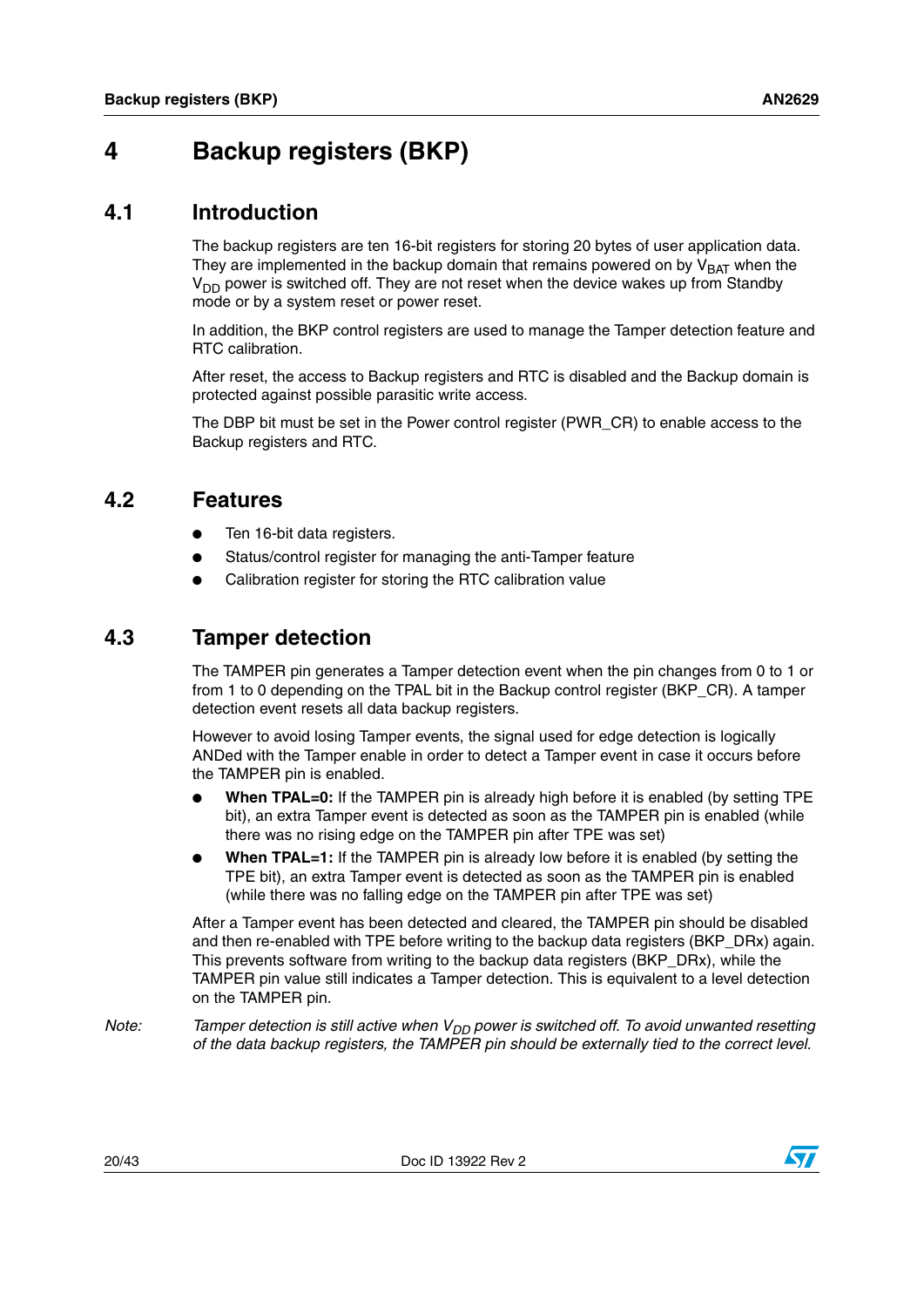## <span id="page-20-0"></span>**4.4 RTC calibration**

For measurement purposes, the 32.768 kHz RTC clock can be output on the TAMPER pin. This is enabled by setting the CCO bit in the RTC clock calibration register (BKP\_RTCCR).

The clock can be slowed down by up to 121 ppm by configuring CAL[6:0] bits.

![](_page_20_Picture_5.jpeg)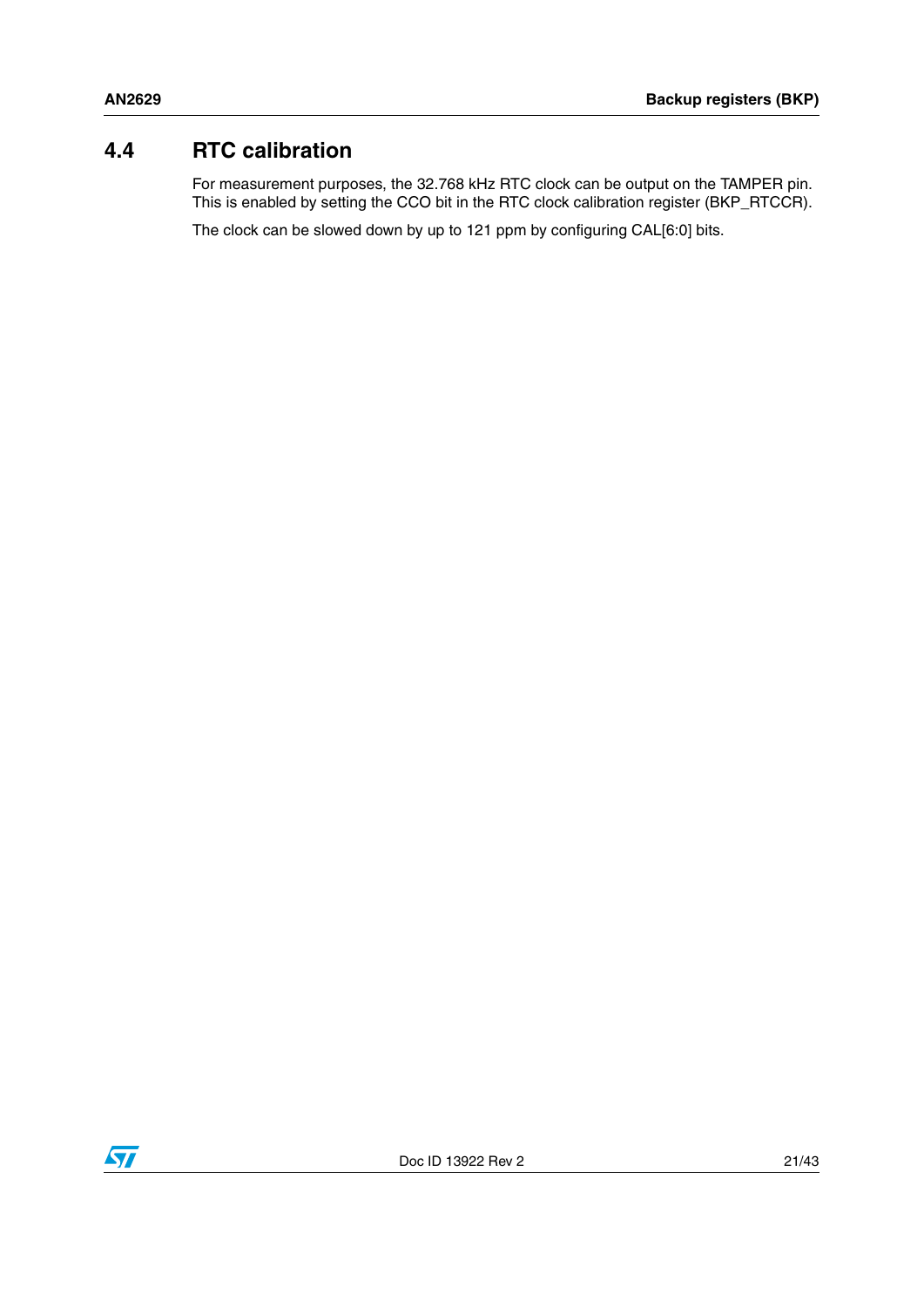## <span id="page-21-0"></span>**5 Power and wakeup time measurement**

### <span id="page-21-1"></span>**5.1 Introduction**

This section describes the measurement of the STM32F10xxx low-power mode consumptions and wake up timings. All described tests are made on the STM3210B evaluation board (order code STM3210B-EVAL) and can easily be tailored to any other hardware. This board is available for evaluation and testing purposes. Please contact your local ST sales office for further details.

This section is divided into two main parts: the first describes power measurement and the second handles the measurement of the time required by the STM32F10xxx to wake up from the different low-power modes.

### <span id="page-21-2"></span>**5.2 Power measurement**

#### <span id="page-21-3"></span>**5.2.1 Context**

This part describes how to measure the power consumption of the STM32F10xxx using the firmware provided in the Zip file that comes with this application note. This firmware is available in the **CurrentMeasurements** folder.

The **CurrentMeasurements** folder contains all the subdirectories and files that make up the core of the application example:

- inc subfolder contains the example header files
- **src** subfolder contains the example source files
- *project* subfolder contains two projects that compile the example files:
	- *EWARMv5:* contains the project for the EWARM toolchain
	- *RVMDK***:** contains the project for the RVMDK toolchain
	- *RIDE***:** contains the project for the RIDE toolchain

#### <span id="page-21-4"></span>**5.2.2 Detailed description**

Power is measured in the following STM32F10xxx low-power modes:

- **Sleep mode:** power consumption in this mode depends on the used clock and the active peripherals. So, to cover the whole applicative functionality of this mode, measurements are made using different clock sources (HSI and HSE), clock frequencies (from 125 kHz to 72 MHz) and APB peripheral configurations (all peripheral clocks ON or all peripheral clocks OFF).
- **Stop mode:** power consumption in this mode is measured in the two possible configurations of the Stop mode (Regulator in Run mode and Regulator in low-power mode).

Note that for the **Sleep and Stop modes**, all unused I/O pins are configured as analog pins. The Schmitt trigger input is thus deactivated, leading to zero consumption for these I/O pins.

**Standby mode:** power consumption in the standby mode is measured with RTC OFF and with RTC ON.

*Note: For more details on the different low-power modes please refer to [Section 1: Power supply](#page-6-0).*

22/43 Doc ID 13922 Rev 2

![](_page_21_Picture_24.jpeg)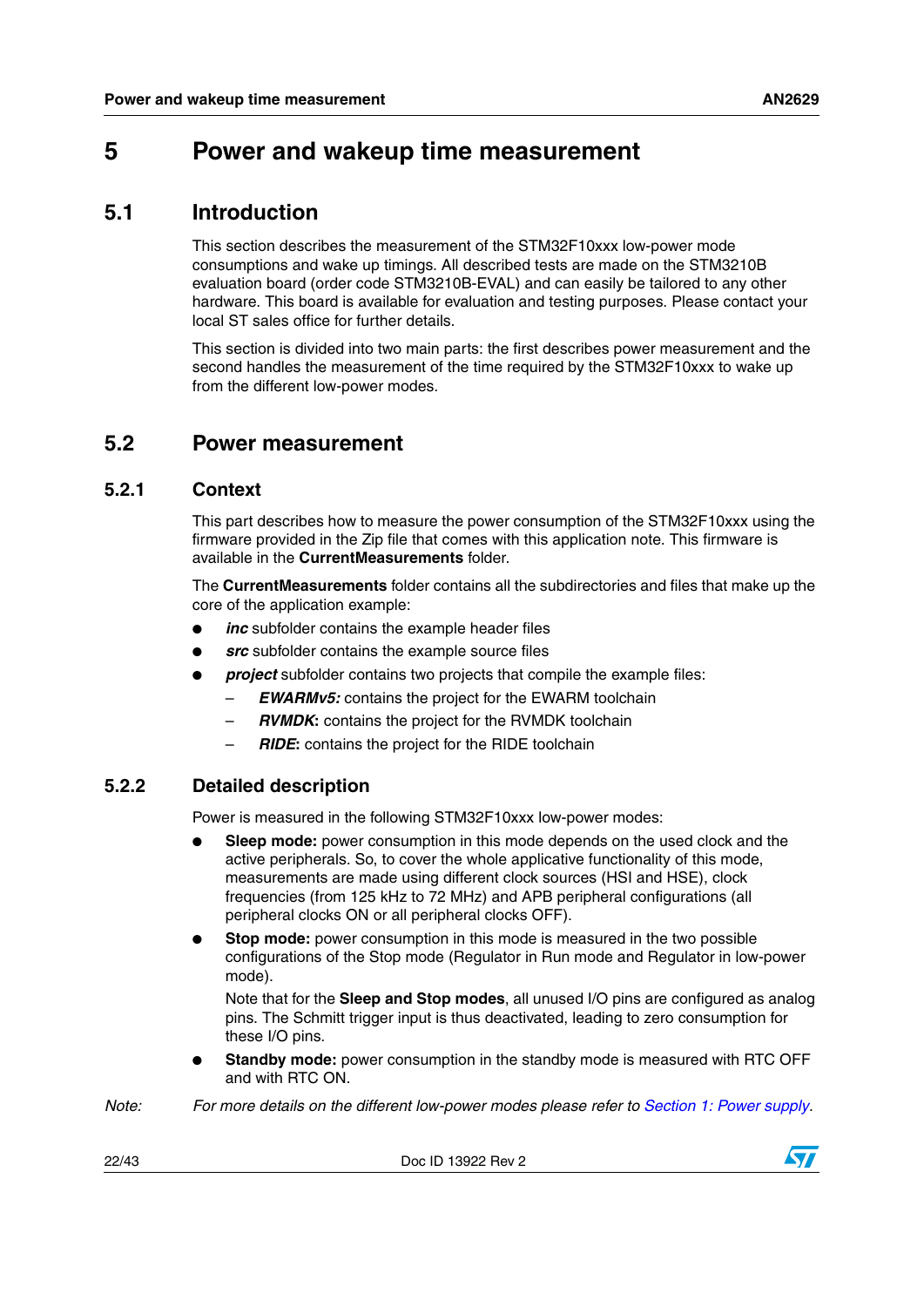#### **Hardware environment**

- Sleep, Stop and Standby (With RTC OFF): the measurement of the power consumption is made by replacing jumper JP9 in the STM3210B-EVAL board by an ammeter and by powering the board from an external supply, or by using the USB cable.
- **RTC powered by V<sub>BAT</sub>:** the measurement is made by connecting an external power supply to the pin 2 of jumper J11. The ammeter is then connected in series.

#### **Firmware description**

The firmware provided is divided into the following files:

● *File main.c*:

This file contains the main firmware body. The user can select the needed low-power mode by uncommenting the respective line:

```
/* Define the Low power mode*/
//#define SLEEP
//#define SLEEP_ALLPERIPH_ENABLE
//#define SLEEP_ALLPERIPH_DISABLE
//#define STOP
//#define STOP_Regulator_ON
//#define STOP_Regulator_LowPower
```
//#define STANDBY

```
//#define RTC_ON
```
● *hw\_config.c* and *hw\_config.h* files:

These files contain all functions related to the configuration of the STM32F10xxx (clock configuration, peripheral enable/disable, I/O configuration, etc.).

To select the way the Sleep and Stop mode are entered (WFI or WFE), uncomment the corresponding line in the *hw\_config.h* file:

```
/* Define the entry to the low power mode */
//#define Entry_WFE
```

```
//#define Entry_WFI
```
To select the needed clock configuration for Sleep mode, uncomment the corresponding line in the *hw\_config.h* file:

```
/* Define the clock settings */
#define HSE_PLL_ON
#define HSE_PLL_ON_72MHz
//#define HSE_PLL_ON_48MHz
//#define HSE_PLL_ON_36MHz
//#define HSE_PLL_ON_24MHz
//#define HSE_PLL_ON_16MHz
//#define HSE_PLL_OFF
```
![](_page_22_Picture_19.jpeg)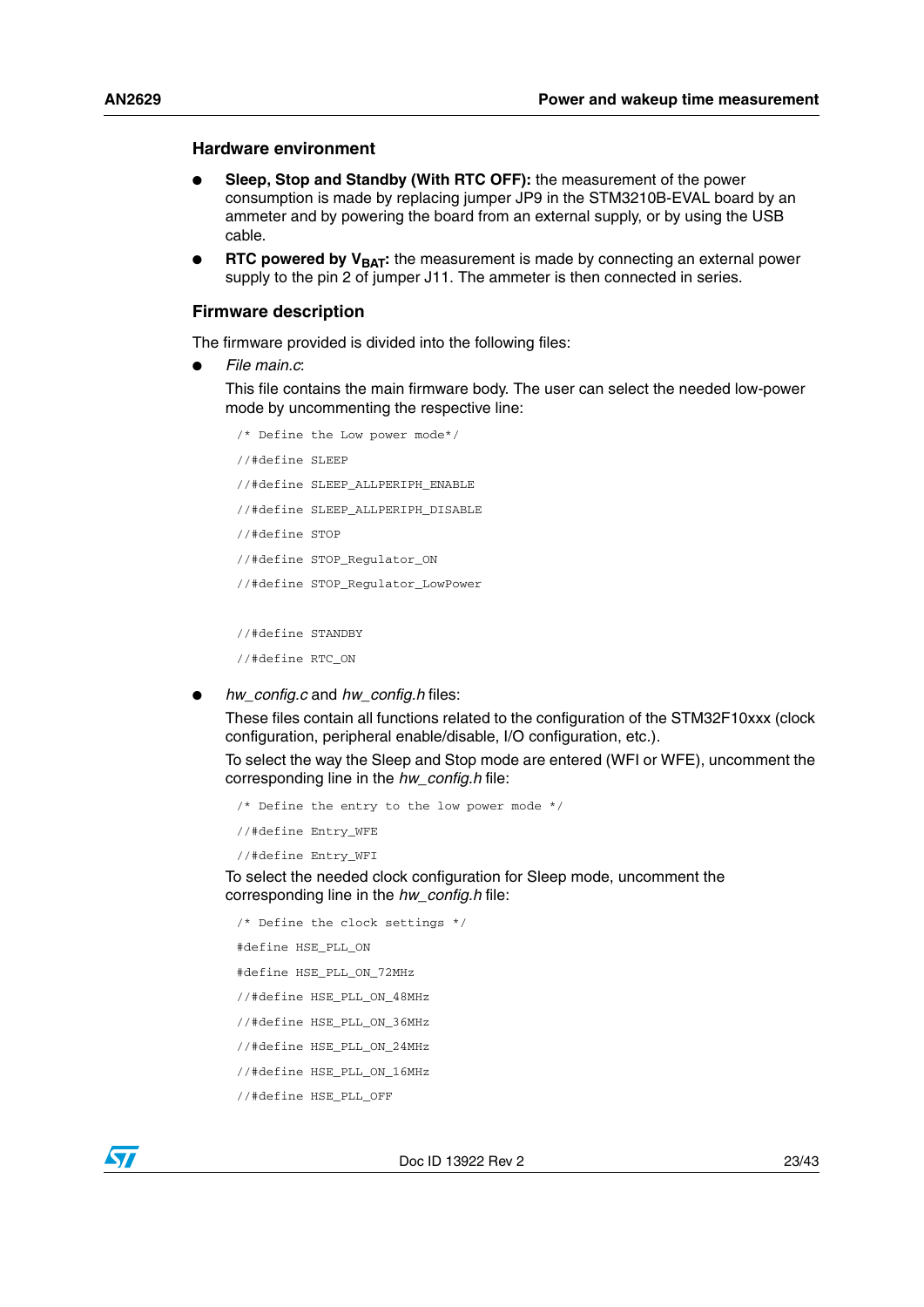- //#define HSE\_PLL\_OFF\_8MHz
- //#define HSE\_PLL\_OFF\_4MHz
- //#define HSE\_PLL\_OFF\_2MHz
- //#define HSE\_PLL\_OFF\_1MHz
- //#define HSE\_PLL\_OFF\_500kHz
- //#define HSE\_PLL\_OFF\_125kHz
- //#define HSI\_PLL\_ON
- //#define HSI\_PLL\_ON\_64MHz
- //#define HSI\_PLL\_ON\_48MHz
- //#define HSI\_PLL\_ON\_36MHz
- //#define HSI\_PLL\_ON\_24MHz //#define HSI\_PLL\_ON\_16MHz
- 
- //#define HSI\_PLL\_OFF
- //#define HSI\_PLL\_OFF\_8MHz
- //#define HSI\_PLL\_OFF\_4MHz
- //#define HSI\_PLL\_OFF\_2MHz
- //#define HSI\_PLL\_OFF\_1MHz
- //#define HSI\_PLL\_OFF\_500kHz
- //#define HSI\_PLL\_OFF\_125kHz
- *Note: 1 With both HSI and HSE clock sources, if the system clock frequency is equal to or less than 8 MHz, the PLL is turned off.*
	- *2 The Wakeup push-button of the* STM3210B-EVAL *board (connected to pin PA0 in the STM32F10xxx) is used as the wakeup source for all low-power modes.*
		- *stm32f10x\_it.c* file:

This file manages the interrupt service routine of the EXTI line 0 if the selected way of entering the low-power mode is the WFI instruction.

![](_page_23_Picture_27.jpeg)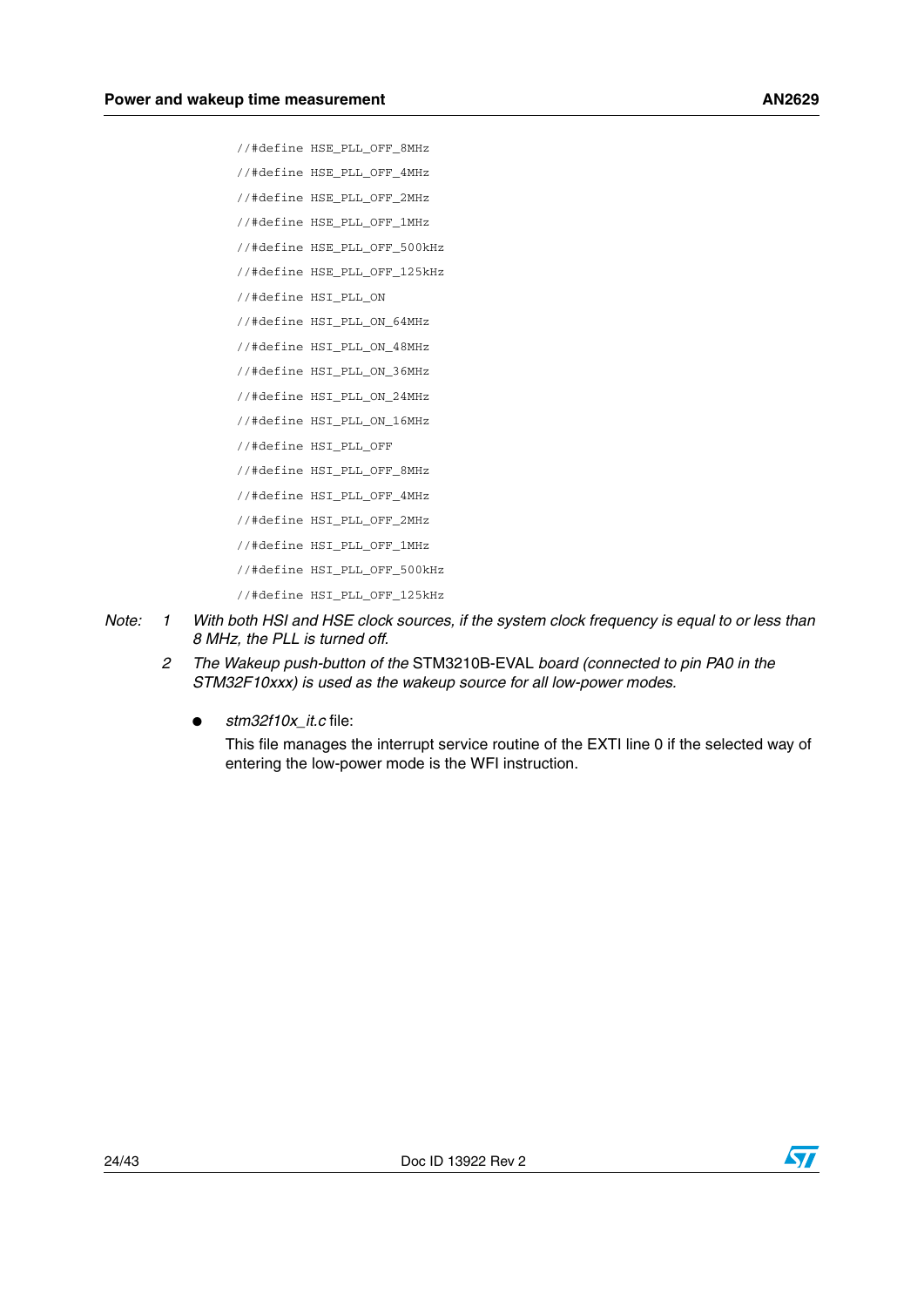#### <span id="page-24-0"></span>**5.2.3 Measurement results**

*[Table 6](#page-24-1)* and *[Table 7](#page-25-2)* summarize the measurement results of power consumption in the Sleep, Stop and Standby modes.

| Symbol          | <b>Parameter</b>                | <b>Conditions</b>                                                                               | $f_{HCLK}$ | <b>AII APB</b><br>peripherals<br>enabled | <b>AII APB</b><br>peripherals<br>disabled | unit |
|-----------------|---------------------------------|-------------------------------------------------------------------------------------------------|------------|------------------------------------------|-------------------------------------------|------|
|                 |                                 |                                                                                                 | 72 MHz     | 14.4                                     | 5.5                                       |      |
|                 |                                 |                                                                                                 | 48 MHz     | 9.9                                      | 3.9                                       |      |
|                 |                                 |                                                                                                 | 36 MHz     | 7.6                                      | 3.1                                       |      |
|                 |                                 |                                                                                                 | 24 MHz     | 5.3                                      | 2.3                                       |      |
|                 |                                 | Running on HSE,                                                                                 | 16 MHz     | 3.8                                      | 1.8                                       |      |
|                 |                                 | AHB prescaler used<br>to reduce the                                                             | 8 MHz      | 2.1                                      | 1.2                                       |      |
|                 |                                 | frequency                                                                                       | 4 MHz      | 1.6                                      | 1.1                                       |      |
|                 | Supply current<br>in Sleep mode |                                                                                                 | 2 MHz      | 1.3                                      | $\mathbf{1}$                              | mA   |
|                 |                                 |                                                                                                 | 1 MHz      | 1.11                                     | 0.98                                      |      |
|                 |                                 |                                                                                                 | 500 kHz    | 1.04                                     | 0.96                                      |      |
|                 |                                 |                                                                                                 | 125 kHz    | 0.98                                     | 0.95                                      |      |
| l <sub>DD</sub> |                                 | Running on high<br>speed internal RC<br>(HSI), AHB prescaler<br>used to reduce the<br>frequency | 64 MHz     | 12.3                                     | 4.4                                       |      |
|                 |                                 |                                                                                                 | 48 MHz     | 9.3                                      | 3.3                                       |      |
|                 |                                 |                                                                                                 | 36 MHz     | $\overline{7}$                           | 2.5                                       |      |
|                 |                                 |                                                                                                 | 24 MHz     | 4.8                                      | 1.8                                       |      |
|                 |                                 |                                                                                                 | 16 MHz     | 3.2                                      | 1.2                                       |      |
|                 |                                 |                                                                                                 | 8 MHz      | 1.6                                      | 0.6                                       |      |
|                 |                                 |                                                                                                 | 4 MHz      | $\mathbf{1}$                             | 0.5                                       |      |
|                 |                                 |                                                                                                 | 2 MHz      | 0.72                                     | 0.47                                      |      |
|                 |                                 |                                                                                                 | 1 MHz      | 0.56                                     | 0.44                                      |      |
|                 |                                 |                                                                                                 | 500 kHz    | 0.49                                     | 0.42                                      |      |
|                 |                                 |                                                                                                 | 125 kHz    | 0.43                                     | 0.41                                      |      |

<span id="page-24-1"></span>**Table 6. Power measurement results in Sleep mode**

![](_page_24_Picture_6.jpeg)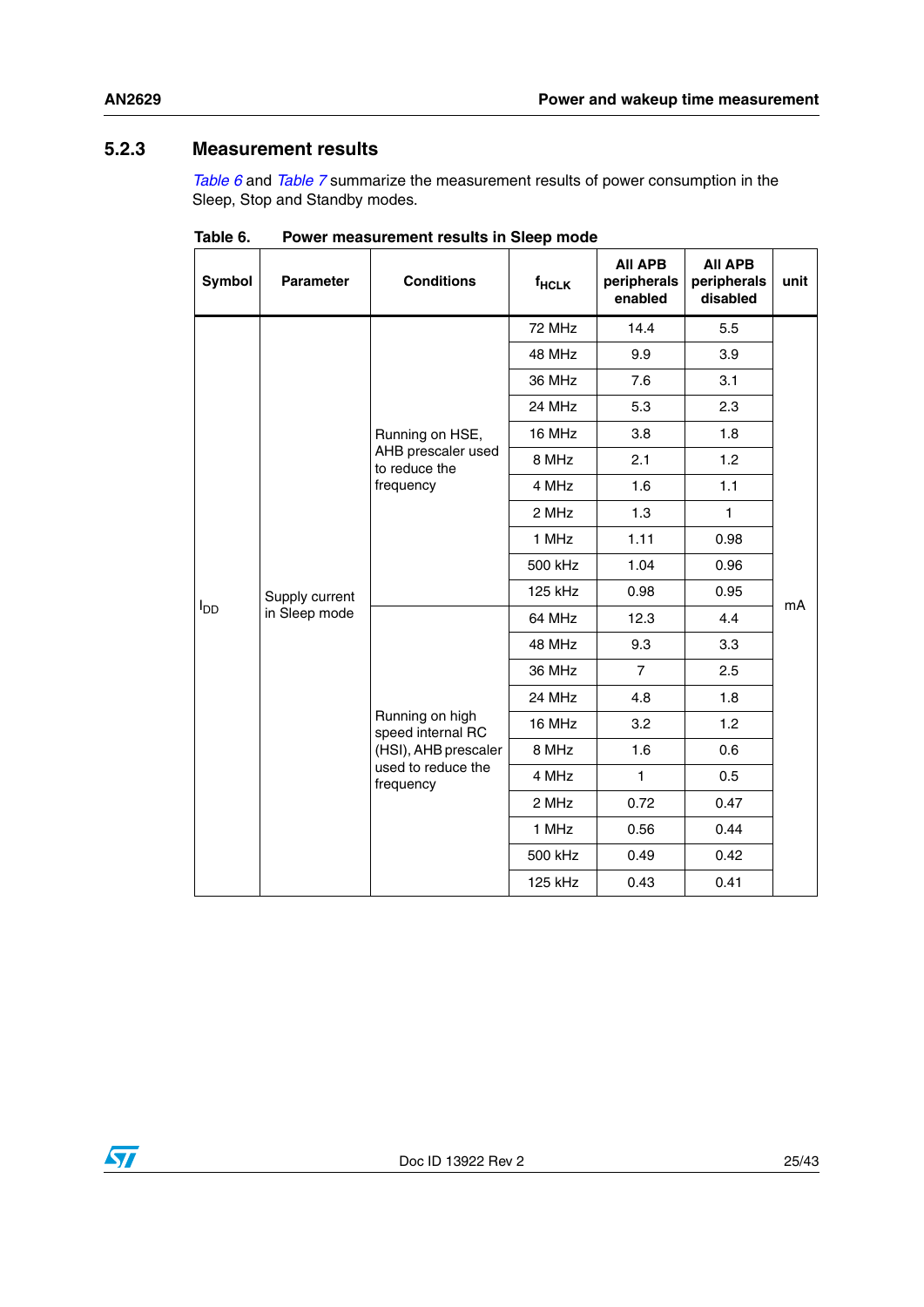| Symbol           | <b>Parameter</b>                     | <b>Conditions</b>                                                                                                                                  | $V_{DD}/V_{BAT}$ =<br>2.4V | $V_{DD}/V_{BAT}$ =<br>3.3V | <b>Unit</b> |
|------------------|--------------------------------------|----------------------------------------------------------------------------------------------------------------------------------------------------|----------------------------|----------------------------|-------------|
| $I_{DD}$         | Supply current<br>in Stop mode       | Regulator in Run mode, low-<br>speed and high-speed internal<br>RC oscillators and high-speed<br>oscillator OFF (no independent<br>watchdog)       | NA.                        | 24                         |             |
|                  |                                      | Regulator in Low Power mode,<br>low-speed and high-speed<br>internal RC oscillators and high-<br>speed oscillator OFF (no<br>independent watchdog) | NA.                        | 14                         | μA          |
|                  | Supply current<br>in Standby<br>mode | Low-speed internal RC oscillator<br>and independent watchdog OFF,<br>low-speed oscillator and RTC<br>OFF                                           | NA.                        | $\overline{c}$             |             |
| <b>I</b> DD_VBAT | Backup domain<br>supply current      | Low-speed oscillator and RTC<br>OΝ                                                                                                                 | 1.08                       | 1.4                        |             |

<span id="page-25-2"></span>Table 7. **Power measurement for Stop and Standby modes** 

### <span id="page-25-0"></span>**5.3 Wakeup time measurement**

#### <span id="page-25-1"></span>**5.3.1 Context**

This part describes how to measure the time required by the STM32F10xxx to wake up from different low-power modes, using the firmware provided with this application note. The firmware is found in the Zip file in the **WakeUpTiming** folder

The **WakeUp\_Timing** folder contains all the subdirectories and files that make up the core of the application example:

- *inc* subfolder contains the example header files
- **src** subfolder contains the example source files
- project subfolder contains two projects that compile the example files:
	- *EWARMv5:* contains the project for the EWARM toolchain
	- *RVMDK***:** contains the project for the RVMDK toolchain
	- *RIDE***:** contains the project for the RIDE toolchain

![](_page_25_Picture_14.jpeg)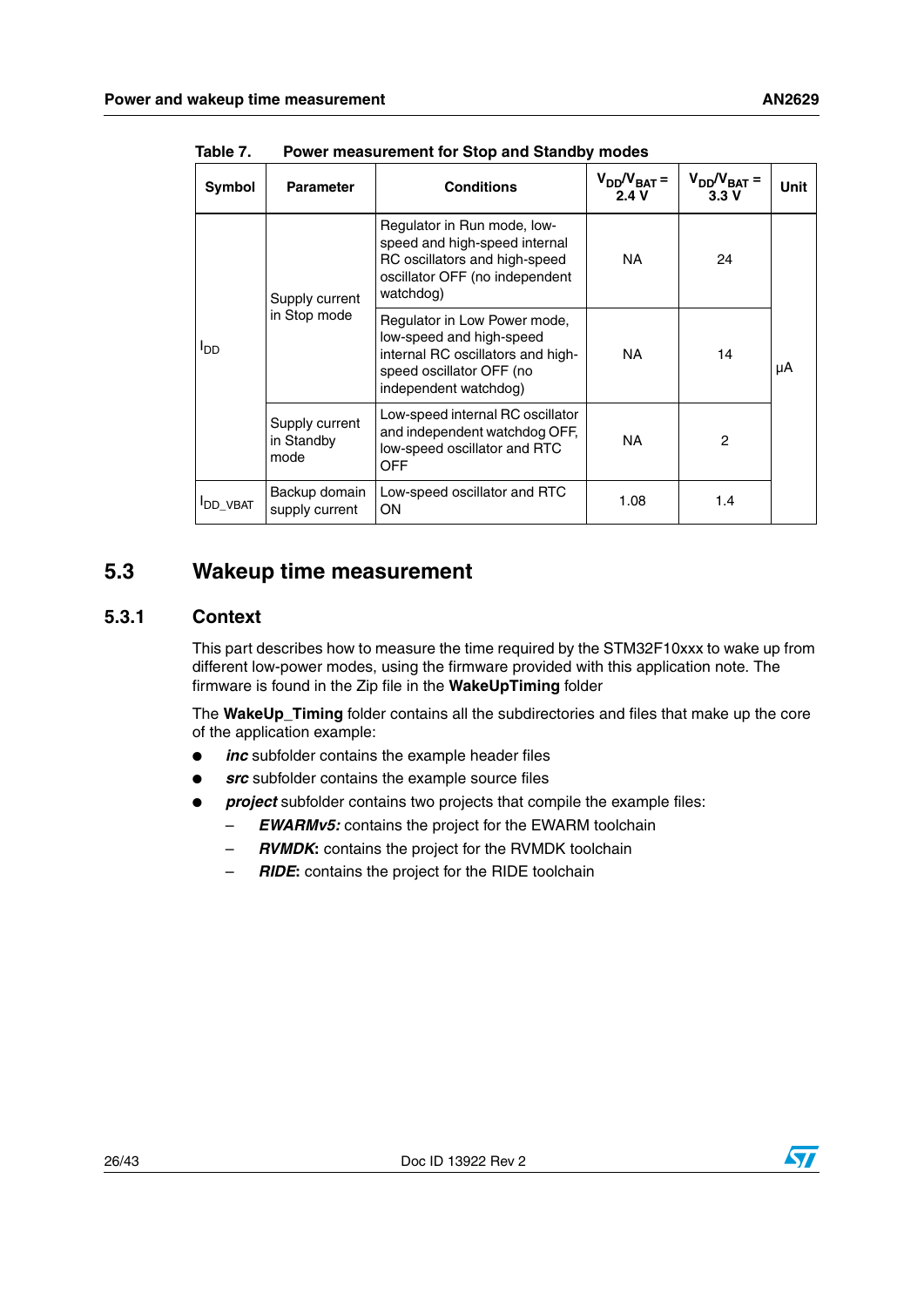#### <span id="page-26-0"></span>**5.3.2 Detailed description**

The wakeup time is defined as follows:

- **For Sleep and Stop modes:** the wakeup time starts on setting the wakeup source (in our case the Wakeup push-button of the STM3210B-EVAL board connected to pin PA0) and ends:
	- after the execution of the first instruction after the WFE (in the case of wakeup on an external event) or
	- after the execution of the first instruction of the interrupt service routine (in the case of wakeup on an external interrupt)
- **Standby mode:** after waking up from Standby mode, program execution restarts in the same way as after a Reset. So the wakeup time for the Standby mode is the time between the selection of the wakeup source (Wakeup push-button) and the execution of the first instruction of the code.

*Note: For more details on the different low-power modes please refer to [Section 1: Power supply](#page-6-0).*

#### **Hardware environment**

Pin PC6 is set to one after wakeup from the low-power modes, so, to measure the wakeup time, an oscilloscope should be connected across the PC6 and PA0 pins. The wakeup time is the time between the rising edge of PA0 (Wakeup button) and the rising edge of PC6.

#### **Firmware description**

The firmware provided is divided into the following files:

● *main.c*:

This file contains the main Firmware body. The user can select the low-power mode to test by uncommenting the respective line:

```
/* Define the Low power mode*/
//#define SLEEP
//#define STOP_Regulator_ON
//#define STOP_Regulator_LowPower
//#define STANDBY
```
Before entering a low-power mode, PC6 is configured as an output push-pull (speed 50 MHz) and reset to the low level.

- a) For the Sleep and Stop modes:
- in the case of WFE, a direct write to the BSRR (Bit Set Reset register) is performed to set PC6 to the high level
- in case of WFI, the setting of PC6 is managed on the interrupt service routine of the EXTI line 0
- b) For the Standby mode, pin PC6 should be set at the code startup (this part of the code is managed in the startup files. See below).
- tools startup file:

To measure the wakeup time for the Standby mode, it is first necessary to configure and set the PC6 pin. To manage this, the following asm code is added to the tools startup file:

```
; Set clock GPIOC (APB)
```
![](_page_26_Picture_24.jpeg)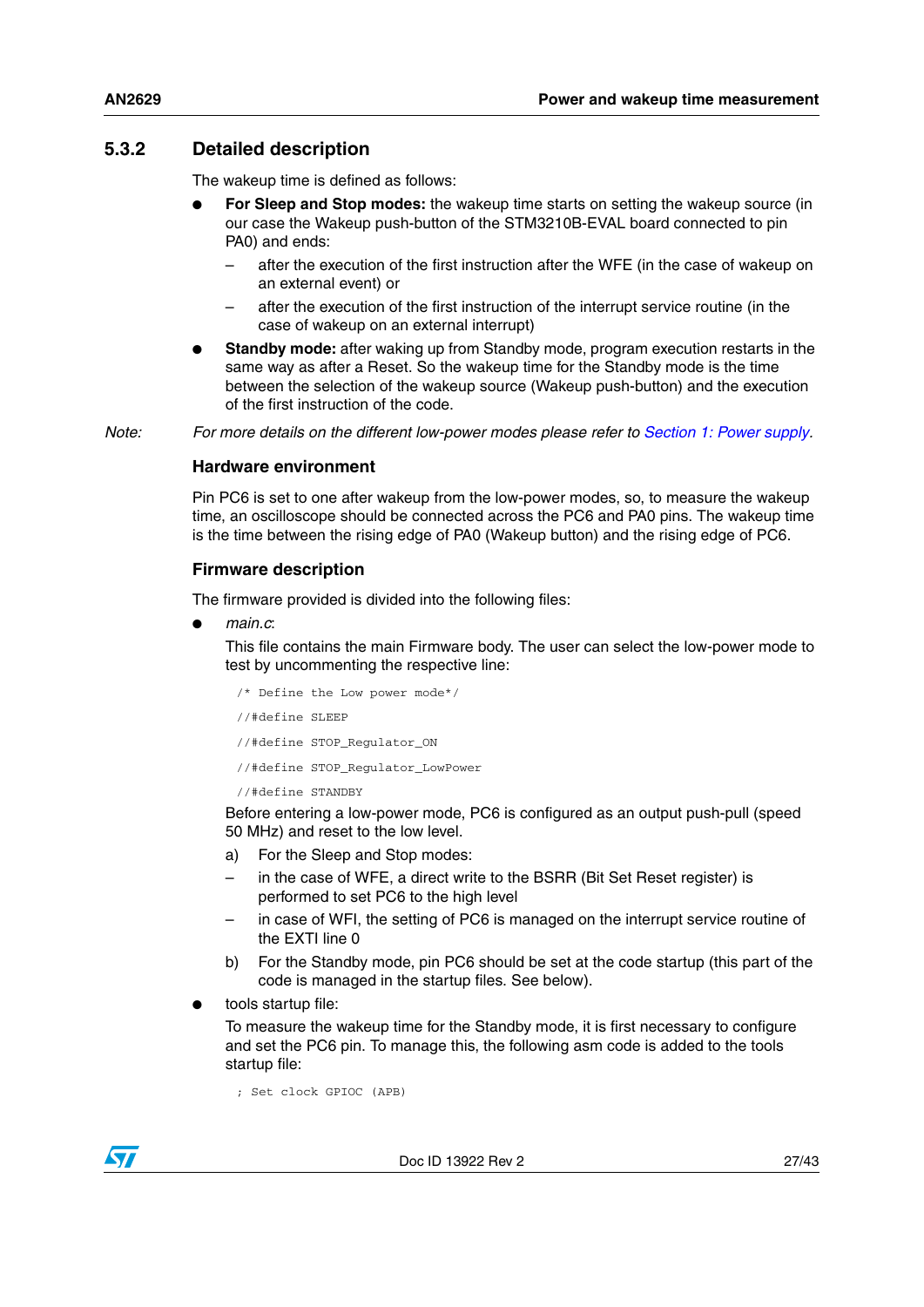```
MOVW.W r3,#0x1000
MOVT.W r3,#0x4002
MOVS r1,#0x10
STR r1,[r3,#0x18]
; Set GPIOC config for Pin 6 in Output Push-Pull
MOVW.W r3,#0x1000
MOVT.W r3,#0x4001
MOVS r1,#0x03000000
STR r1,[r3,#0x00]
; GPIOC, GPIO_Pin_6, Bit_SET
MOVS r2,#0x40
STR r2,[r3,#0x10]
```
- Keil tool (RVMDK): this code is inserted in the *startup\_stm32f10x\_md.s* file before the branch to the main.
- IAR tool (EWARM): this code is inserted in the *startup\_stm32f10x\_md.s* file in the \_\_low\_level\_init(void) function.
- *hw\_config.c* and *hw\_config.h*:

These files contain all functions related to the STM32F10xxx configuration (clock configuration, I/O configuration, etc.). To select the way the Sleep and Stop mode are entered (WFI or WFE), uncomment the corresponding line in the *hw\_config.h* file:

```
/* Define the entry to the low power mode */
//#define Entry_WFE
//#define Entry_WFI
```
*Note: For all measurements, the HSI is the Wakeup clock source.*

● *stm32f10x\_it.c*:

This file manages the interrupt service routine of the EXTI line 0 if the selected way of entering the low-power mode is the WFI instruction.

#### <span id="page-27-0"></span>**5.3.3 Measurement results**

*[Table 8](#page-28-1)* summarizes the wakeup time measurement results in Sleep, Stop and Standby modes.

![](_page_27_Picture_13.jpeg)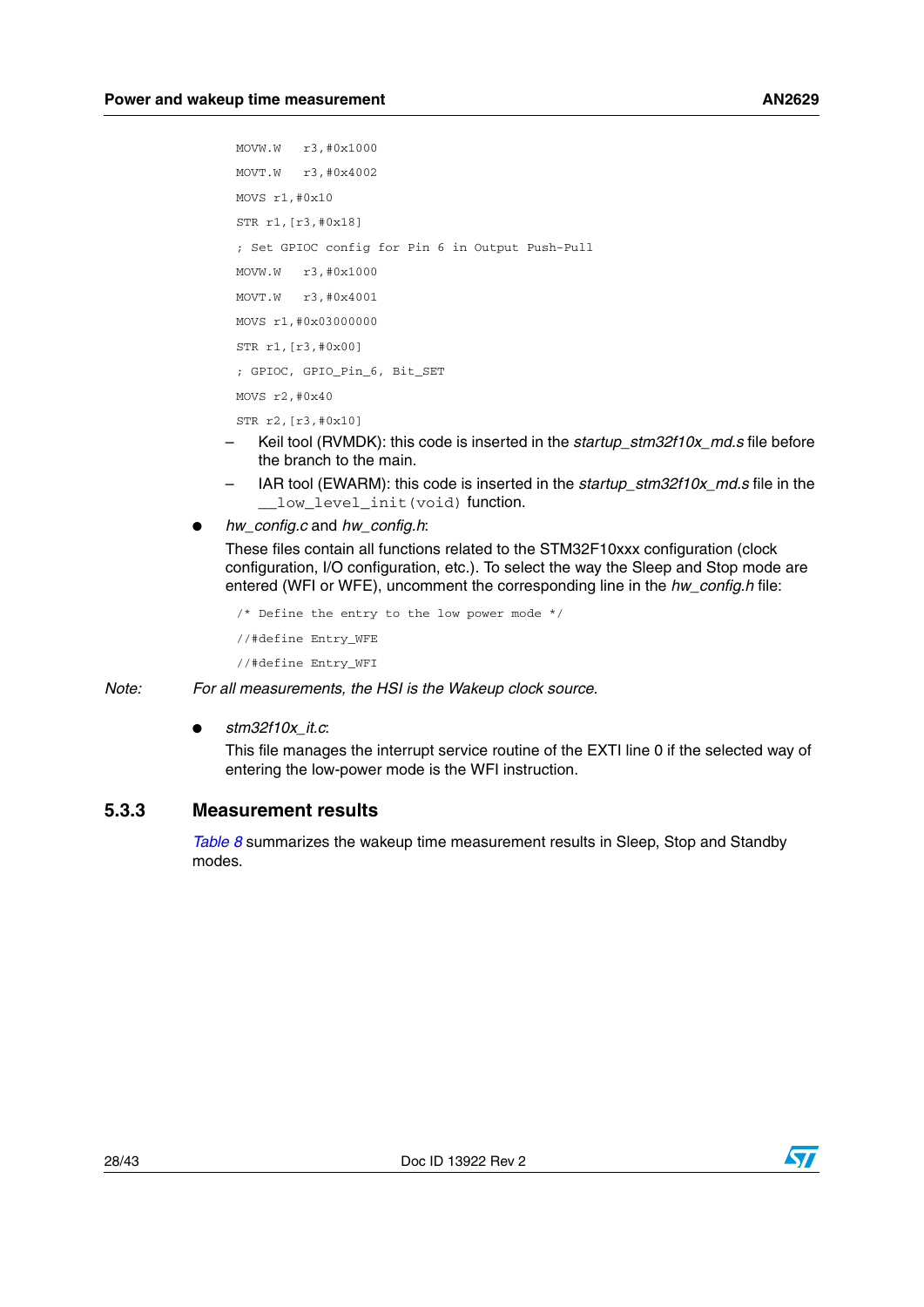| <b>Symbol</b>        | <b>Parameter</b>                                                                             | <b>Conditions</b> | <b>Typ</b> | Unit |  |
|----------------------|----------------------------------------------------------------------------------------------|-------------------|------------|------|--|
| <sup>t</sup> wusleep | Wakeup from Sleep mode (WFE)                                                                 |                   | 1.8        |      |  |
|                      | Wakeup from Sleep mode (WFI)                                                                 |                   | 3.75       |      |  |
| <sup>t</sup> wustop  | Wakeup from Stop mode (regulator<br>in run mode $+$ WFE)                                     |                   | 3.52       |      |  |
|                      | Wakeup from Stop mode (regulator<br>Wakeup on<br>in run mode $+$ WFI)<br><b>HSI RC clock</b> |                   | 5.42       | μs   |  |
|                      | Wakeup from Stop mode (regulator<br>in Low power mode $+$ WFE)                               |                   | 5.32       |      |  |
|                      | Wakeup from Stop mode (regulator<br>in Low power mode + WFI)                                 |                   | 7.21       |      |  |
| <sup>t</sup> wustdby | Wakeup from Standby mode                                                                     |                   | 50         |      |  |

<span id="page-28-1"></span>Table 8. **Wakeup time measurement results** 

#### <span id="page-28-0"></span>**5.3.4 Conclusion**

These different results show the trade-off between consumption and wakeup time in the STM32F10xxx. Generally, the lower the power consumption, the longer the wakeup time. The user should therefore try to find the best trade-off according to the application constraints.

![](_page_28_Picture_6.jpeg)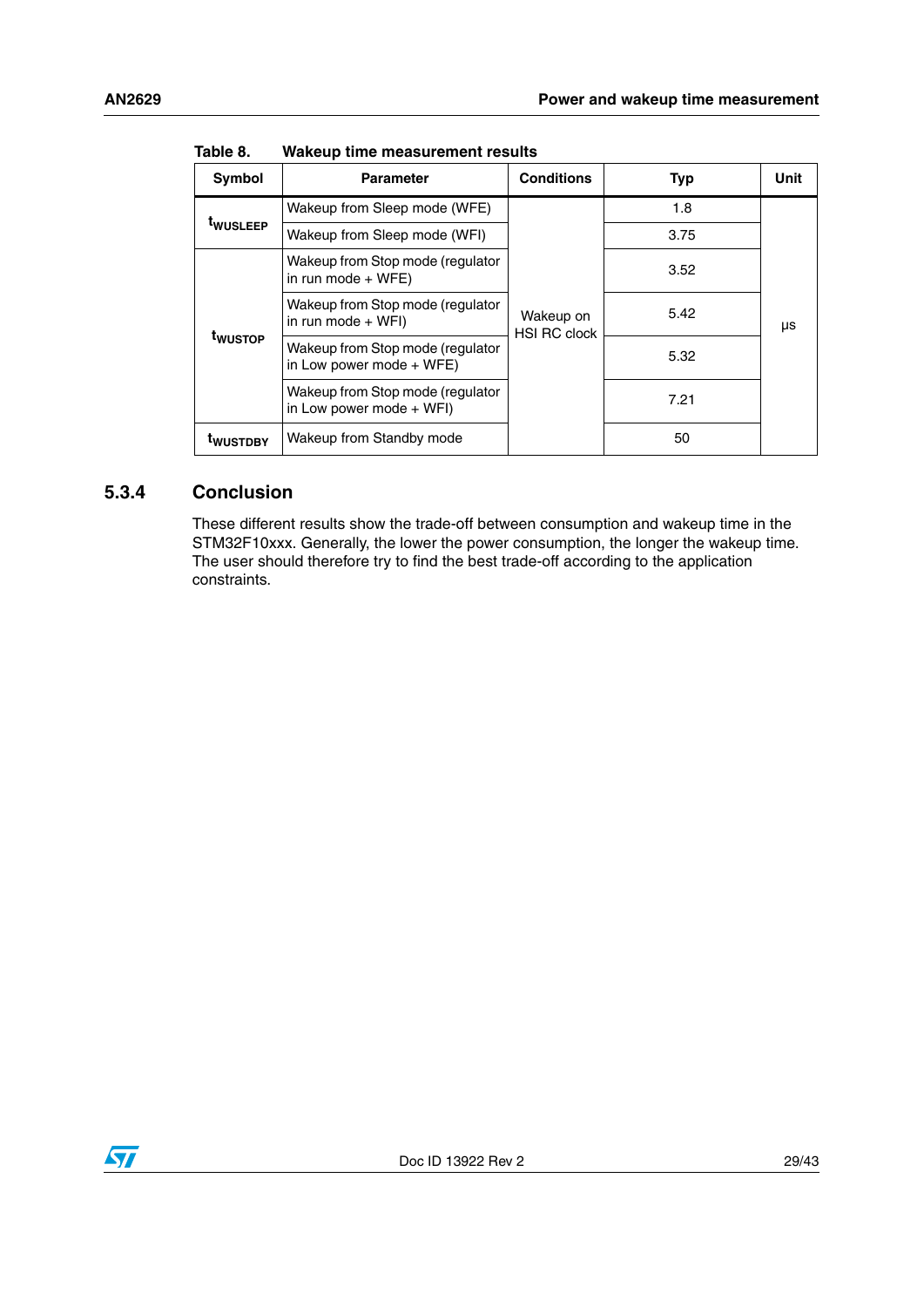## <span id="page-29-0"></span>**6 Optimizing power consumption in your application**

## <span id="page-29-1"></span>**6.1 Introduction**

According to the laws of physics, microcontroller power consumption increases with the clock frequency. This is why the best ratio between consumption and performance has to be found. In many applications, power consumption can be reduced by adjusting system/peripheral frequency to the required performance. The STM32F10xxx offers the Slow mode features to reach that aim. If no specific system/peripheral activity is required, the low-power modes of the STM32F10xxx can be used.

This section describes how to use the Slow and Low-power modes to optimize consumption according to the application requirement.

A software example is provided that gives a practical view of power optimization. With this software, the user can measure the consumption of the STM32F10xxx with the different optimization possibilities.

## <span id="page-29-2"></span>**6.2 Using the advance clock configuration of the STM32F10xxx**

#### <span id="page-29-3"></span>**6.2.1 Context**

This section describes how to use the clock configuration of the STM32F10xxx, using a firmware found in the Zip file delivered with this application note. This firmware is available in the **Run\_Mode** folder.

The **Run\_Mode** folder contains all the subdirectories and files that make up the core of the application example:

- *inc* subfolder contains the example header files
- **src** subfolder contains the example source files
- *project* subfolder contains two projects that compile the example files:
	- **EWARMv5:** contains the project for the EWARM toolchain
	- *RVMDK***:** contains the project for the RVMDK toolchain
	- *RIDE***:** contains the project for the RIDE toolchain

#### <span id="page-29-4"></span>**6.2.2 Detailed description**

The program is a basic application that sends the time from RTC on a serial line (USART).

- At the beginning of the application, the user has to adjust the time using the HyperTerminal for instance.
- Time is displayed on the terminal and refreshed every second. Practically, the RTC is configured to generate an interruption every second.
- When the interruption occurs, the RTC counter is captured; the time is calculated and sent through USART1.

*[Figure 6](#page-30-0)* below shows the HyperTerminal view of the time adjustment interface.

![](_page_29_Picture_24.jpeg)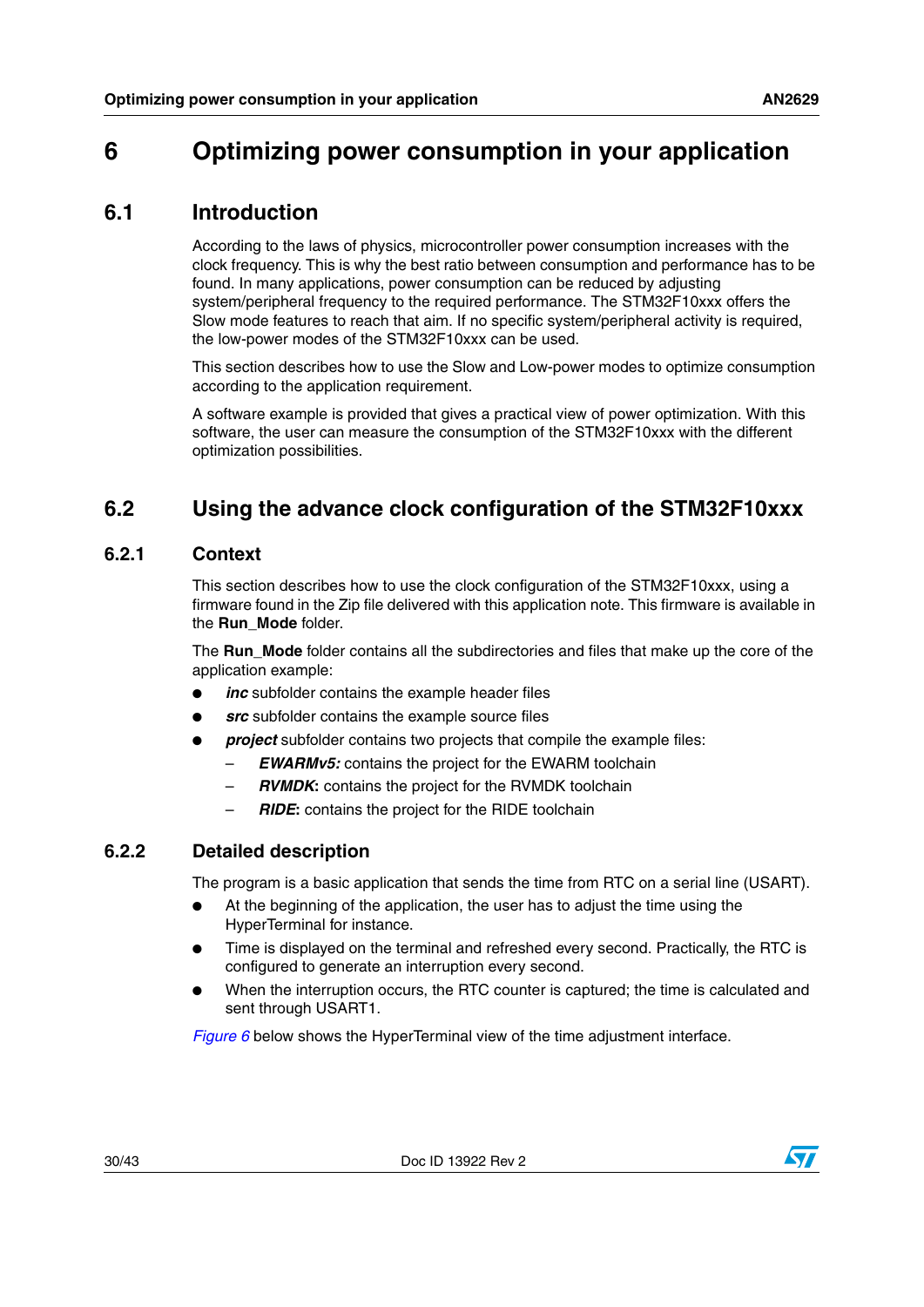<span id="page-30-0"></span>![](_page_30_Picture_2.jpeg)

**Figure 6. HyperTerminal time adjustment interface**

#### **Hardware environment**

Use this example with STM32F10xxx evaluation board**:** refer to the user manual UM0426: "*STM3210B-EVAL evaluation board*" to use the STM3210B-EVAL.

- The USART1 signals (RX, TX) must be connected to a DB9 connector using an RS232 transceiver.
- A null-modem female/female RS232 cable must be connected between the DB9 connector (CN6 on STM3210B-EVAL board) and the PC serial port.
- After connecting the power supply and the JTAG tools, the power consumption can be measured by replacing Jumper JP9 by an ammeter.

#### **Firmware description**

Launch this example with the used toolchain:

The standard tools can be used to run the example. The *.uv2* file used to launch the project with the RVMDK toolchain is contained in the RVMDK folder.

![](_page_30_Picture_12.jpeg)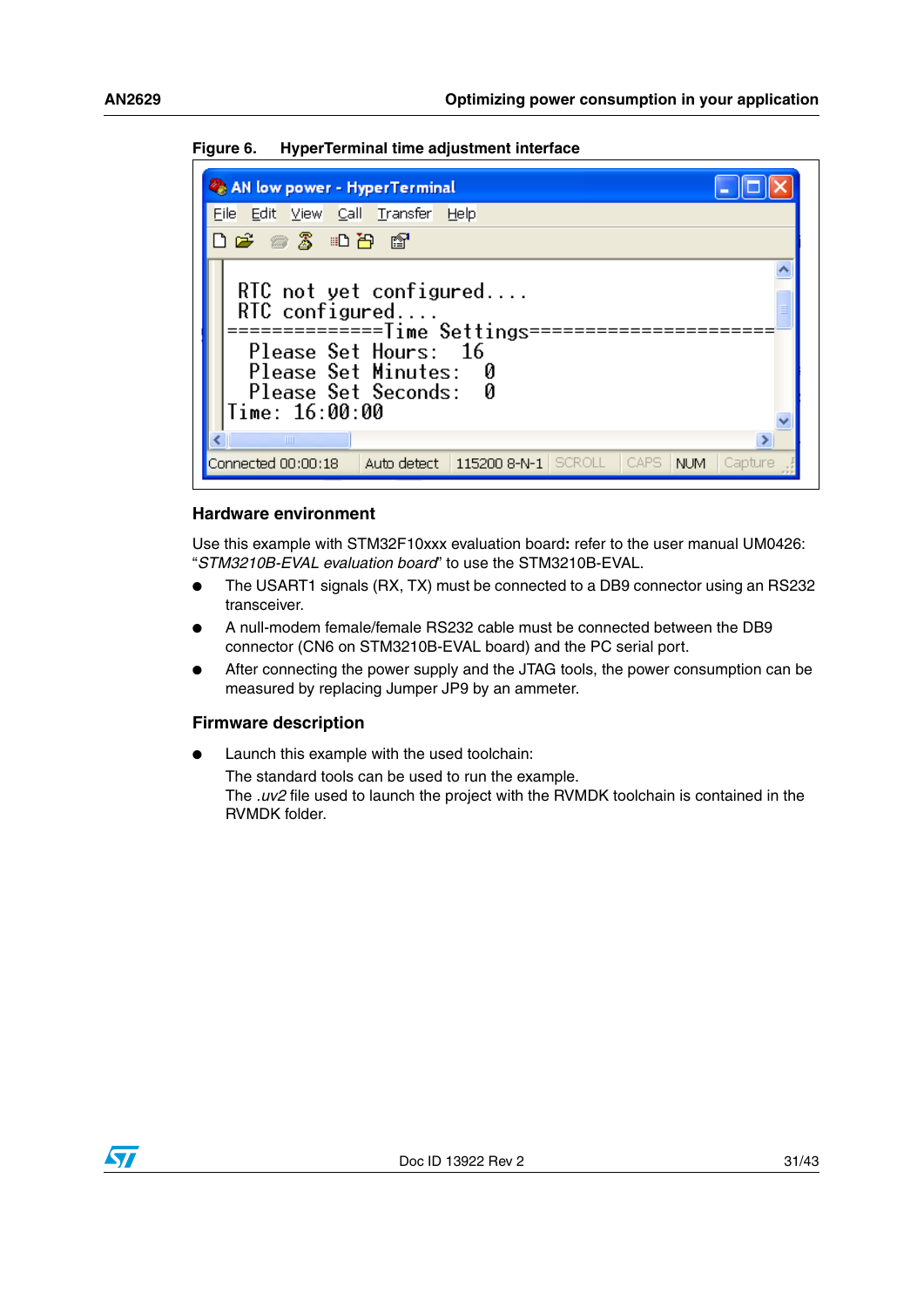The *.eww* file, used to launch the project with the EWARM toolchain, is in the EWARM folder.

- Configure HyperTerminal on the PC
	- $-$  Word length  $= 8$  bits
	- One Stop bit
	- No parity
	- Baud rate  $= 115200$  baud
	- flow control: none
- Configure the firmware

In the header file (*main.h*) several #*define* can be selected to parameterize the example. Using a #*define*, the user can measure by themselves the consumption values provided in *[Table 9](#page-32-2)*.

– #*define* for APB1 and APB2 prescaler configuration:

#define ABP1\_DIV4 #define ABP2\_DIV2 #define ABP1\_DIV8 #define ABP2\_DIV8

– #*define* for peripheral selection (clock gating):

#define ALL\_PERIPHERIALS\_ENABLE #define USART\_ONLY

- #*define* for frequency selection:
	- #define HCLK FREO 72MHz /\* Only with external oscillator \*/ #define HCLK\_FREQ\_8MHz
- #*define* for Prefetch Buffer or Half Cycle feature using:
	- #define PREFETCH\_ON
	- #define HALF\_CYCLE\_ON
- #*define* for switching to Sleep mode while the application is waiting for the RTC interrupt:
	- #define WFI\_ON
- #*define* for External or Internal oscillator selection

#define HSI ENABLE /\* Use internal oscillator \*/ #define HSE\_ENABLE /\*Use external oscillator \*/

**Caution:** To reload the Flash memory after launching the low-power example, the boot pin configuration must be changed from BOOT FLASH to BOOT RAM, and the reset button must be pressed. This is because the debugger cannot take the hand when the STM32F10xxx is in low-power mode.

Once this has been done, the boot pin must be configured back to BOOT FLASH. Measurement is then started by disconnecting and reconnecting the power supply. The power off/ power on reset sequence is necessary to avoid internal debug module overconsumption.

![](_page_31_Picture_27.jpeg)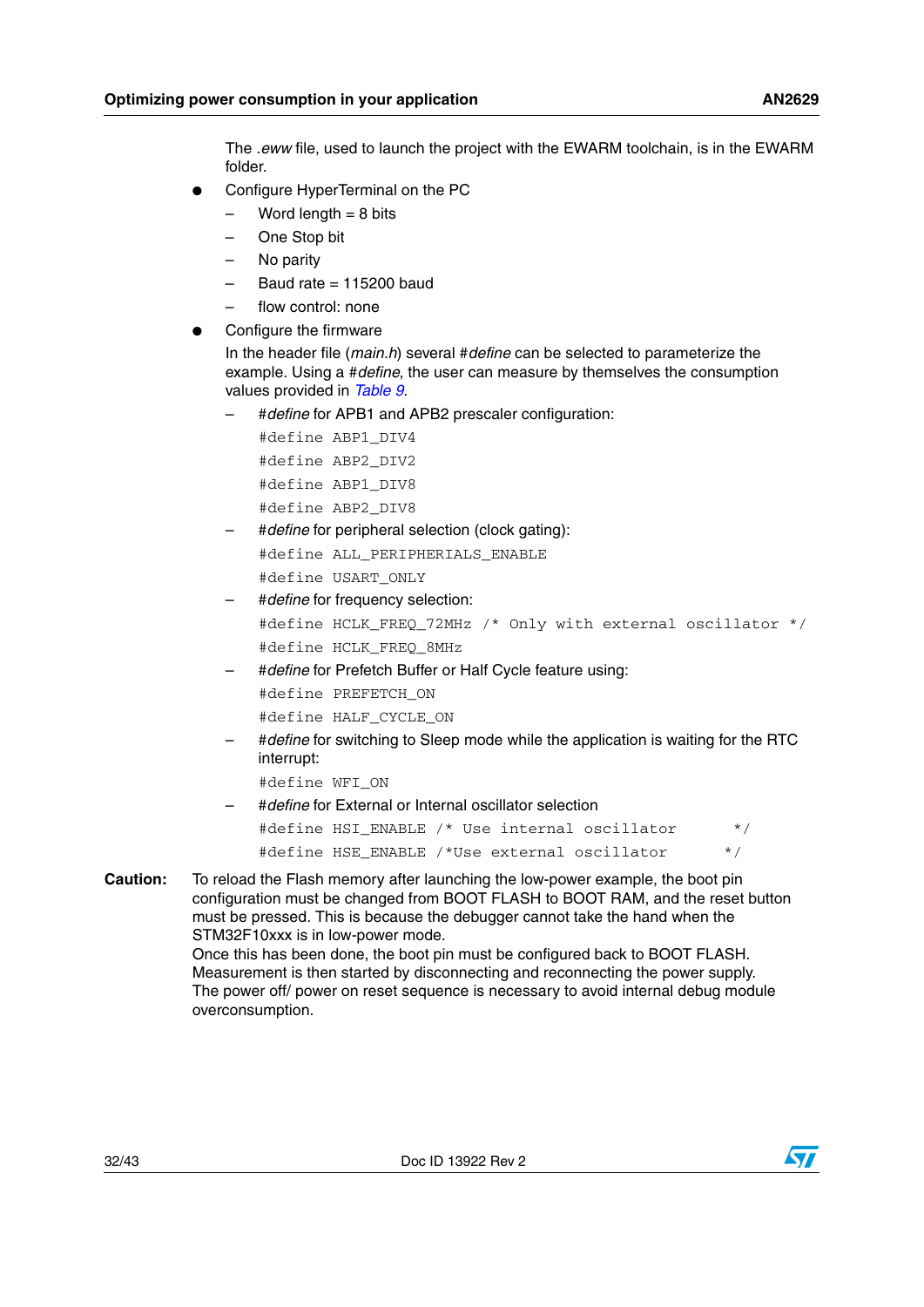## <span id="page-32-0"></span>**6.3 Typical measurement results**

*[Table 9](#page-32-2)* shows the measurements made with these examples.

| APB1             | APB <sub>2</sub> | <b>Peripheral</b> | <b>Frequency</b> | <b>Prefetch</b> | Half<br>cycle | <b>WFI</b> | <b>Oscillator</b> | <b>Typical</b><br>consumption<br>at 25 °C in mA |
|------------------|------------------|-------------------|------------------|-----------------|---------------|------------|-------------------|-------------------------------------------------|
| DIV4             | DIV <sub>2</sub> | ALL ON            | 72 MHz           | ON              | <b>OFF</b>    | <b>OFF</b> | <b>HSE</b>        | 33.35                                           |
| DIV <sub>8</sub> | DIV <sub>8</sub> | ALL ON            | 72 MHz           | ON              | OFF           | <b>OFF</b> | <b>HSE</b>        | 27.85                                           |
| DIV <sub>8</sub> | DIV <sub>8</sub> | <b>USART</b>      | 72 MHz           | ON              | <b>OFF</b>    | <b>OFF</b> | <b>HSE</b>        | 25.13                                           |
| DIV4             | DIV <sub>2</sub> | <b>USART</b>      | 8 MHz            | ON              | <b>OFF</b>    | <b>OFF</b> | <b>HSE</b>        | 9.23                                            |
| DIV4             | DIV <sub>2</sub> | <b>USART</b>      | 8 MHz            | <b>OFF</b>      | <b>ON</b>     | <b>OFF</b> | <b>HSE</b>        | 6.42                                            |
| DIV4             | DIV <sub>2</sub> | <b>USART</b>      | 8 MHz            | <b>OFF</b>      | <b>ON</b>     | <b>ON</b>  | <b>HSE</b>        | 1.67                                            |
| DIV <sub>4</sub> | DIV <sub>2</sub> | <b>USART</b>      | 8 MHz            | <b>OFF</b>      | <b>ON</b>     | <b>ON</b>  | <b>HSI</b>        | 1.09                                            |

<span id="page-32-2"></span>Table 9. **Example measurements** 

## <span id="page-32-1"></span>**6.4 Conclusion**

To reduce power consumption, the STM32F10xxx has to be initialized with an optimized configuration according to the used application. For this reason, the user must focus on the application requirements and configure the STM32F10xxx accordingly.

This example shows the possible STM32F10xxx clock configurations that can be used to optimize the power consumption of an application. They are described below:

- System and peripheral frequency
	- If the application does not need to run at the maximum frequency, the user can reduce HCLCK using the PLL or the prescaler divisor.
	- The peripheral bus frequency can be reduce using the APB1 and APB2 prescalers.
- *Note: For more information on the clock tree, please refer to [Figure 2 on page 15.](#page-14-0)*
	- Clock gating
		- To optimize power consumption only peripherals used has to be clocked. That can be done with clock gating configuration.

*Note: For more information on clock gating please refer to the STM32F10xxx reference manual.*

- Prefetch or half cycle features
	- The prefetch feature is useful to enhance the performance. Using the prefetch buffer in an application prevents the performance loss caused by the Flash memory wait state.
	- In applications that are not sensitive to Flash memory wait states, the half cycle feature can be used to reduce consumption.

![](_page_32_Picture_19.jpeg)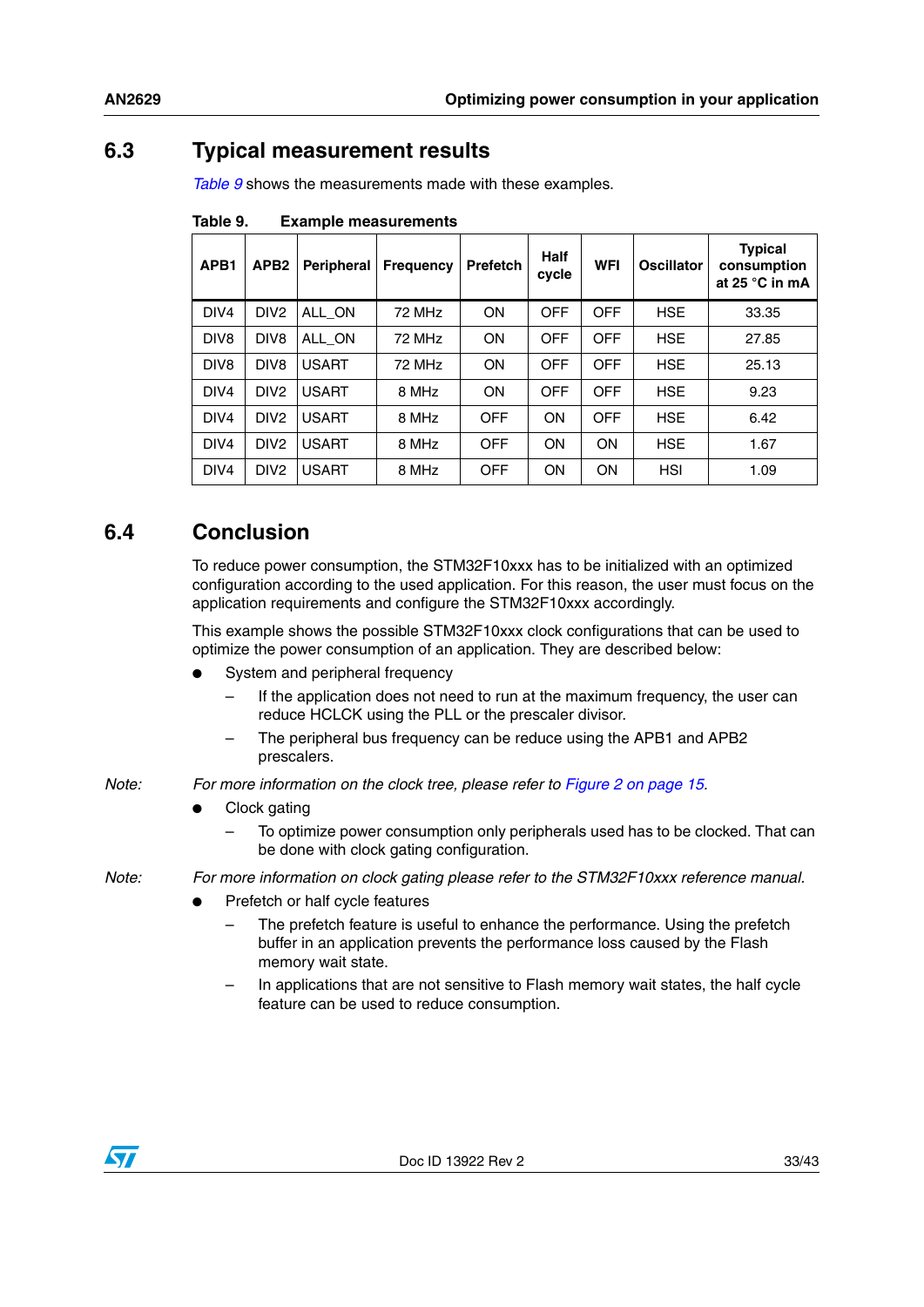- **Caution:** Half cycle configuration is not available in combination with a prescaler on the AHB. The clock system should be equal to the HCLK clock. This feature can therefore be used only with a direct clock from the internal, 8 MHz RC (HSI) oscillator or with the HSE oscillator.
	- Internal or external oscillator
		- Using the internal oscillator instead of the external oscillator also reduces power consumption. The maximum system clock frequency that can be attained, however, is 64 MHz, and the accuracy is poorer than that of an external crystal oscillator or a ceramic resonator.
- *Note: For more information on oscillators please refer to the STM32F10xxx reference manual.*
	- Sleep mode

Another way of reducing power consumption is to switch to the STM32F10xxx Sleep mode when the application is waiting for an event or an interrupt.

This example shows the possible STM32F10xxx clock configurations that can be used to optimize the power consumption of an application. They such as frequency selection, clock gating, half cycle, internal oscillator and WFI mode, to optimize the power consumption of your application.

![](_page_33_Picture_10.jpeg)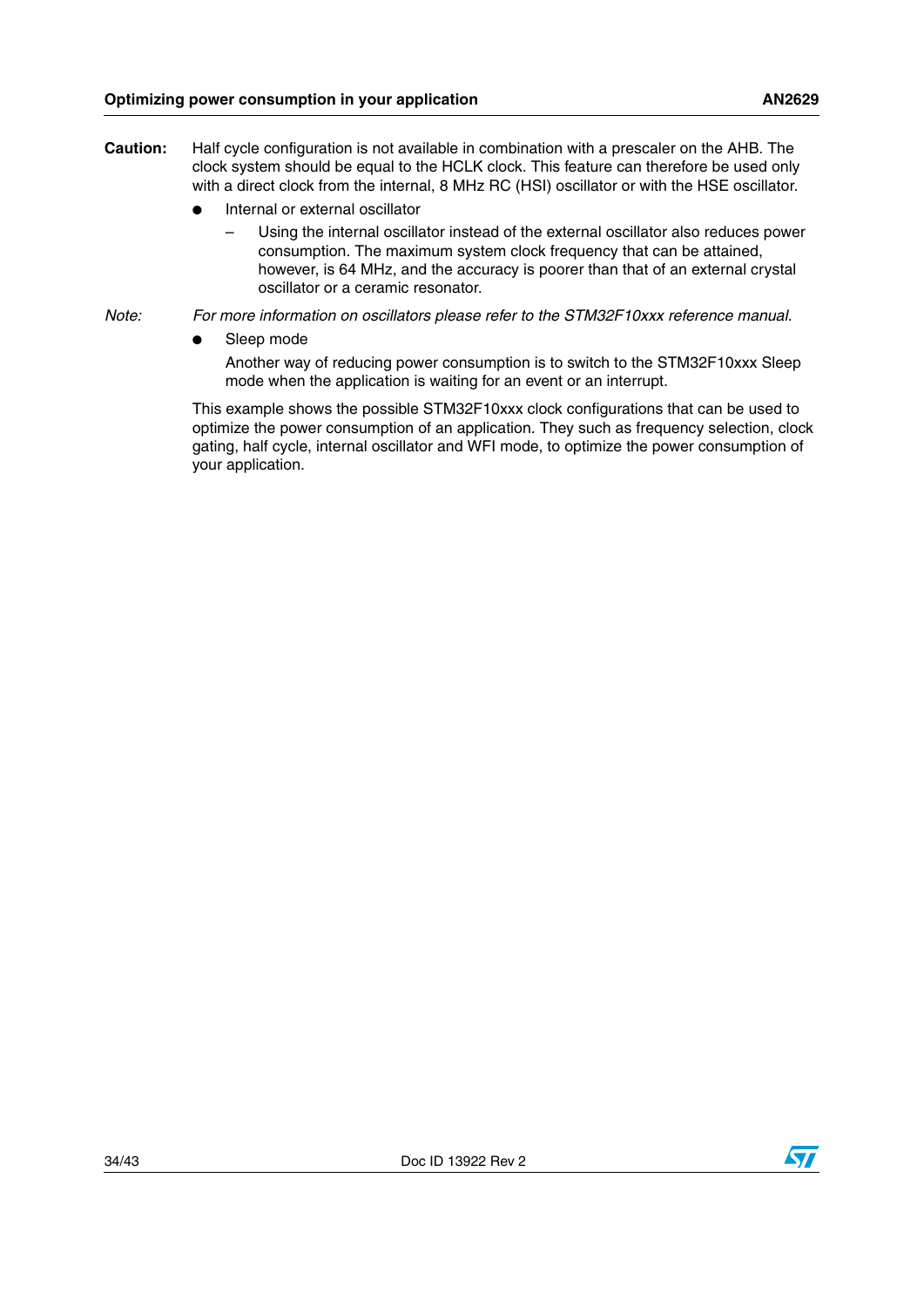## <span id="page-34-0"></span>**7 Using the Stop and Standby mode in batteryoperated applications**

## <span id="page-34-1"></span>**7.1 Introduction**

Some applications powered by a standard battery are not running all the time. For example, industrial applications wait for information from a sensor to wake up and launch processes and other tasks. In these applications, the microcontroller waits for an external event, and needs to reduce its power consumption during this phase.

The Cortex-M3 core was designed to take these constrains into account and integrate specific modes and instructions at core level.

The software provided with this application note gives two examples (WFE\_Stop\_Flash and WFE\_Stop\_RAM) of how to use the STM32F10xxx in battery-operated applications. In these examples the STM32F10xxx switches to the low-power mode as soon as the application does not require processing, instead of remaining in Run mode with a low clock frequency.

The two low-power modes are based on the Cortex-M3 core's Deep Sleep feature and WFE (Wait for Event) instruction.

## <span id="page-34-2"></span>**7.2 Using Wait For Event & Stop Wait For Event**

#### <span id="page-34-3"></span>**7.2.1 Context**

This section describes how to use the Wait for Event instruction and the Stop mode of the STM32F10xxx, using the firmware found in the Zip file delivered with this application note. The firmware are available in the following folders: **WFE\_Stop\_Flash** and **WFE\_Stop\_RAM**.

There are two projects that are exactly the same, except for the mapping in the product:

- WFE\_Stop\_Flash is strictly mapped in the Flash memory and runs from the Flash memory
- **WFE** Stop Ram is downloaded in Flash memory, but some functions are remapped in RAM at startup. How to remap code in RAM is explained in the toolset documentation.

The **WFE\_Stop\_Flash** and **WFE\_Stop\_Ram** folders contain all the subdirectories and files that make up the core of the application example:

- inc subfolder contains the example header files
- **src** subfolder contains the example source files
- *project* subfolder contains two projects that compile the example files:
	- **EWARMv5:** contains the project for the EWARM toolchain
	- *RVMDK***:** contains the project for the RVMDK toolchain
	- *RIDE***:** contains the project for the RIDE toolchain

![](_page_34_Picture_21.jpeg)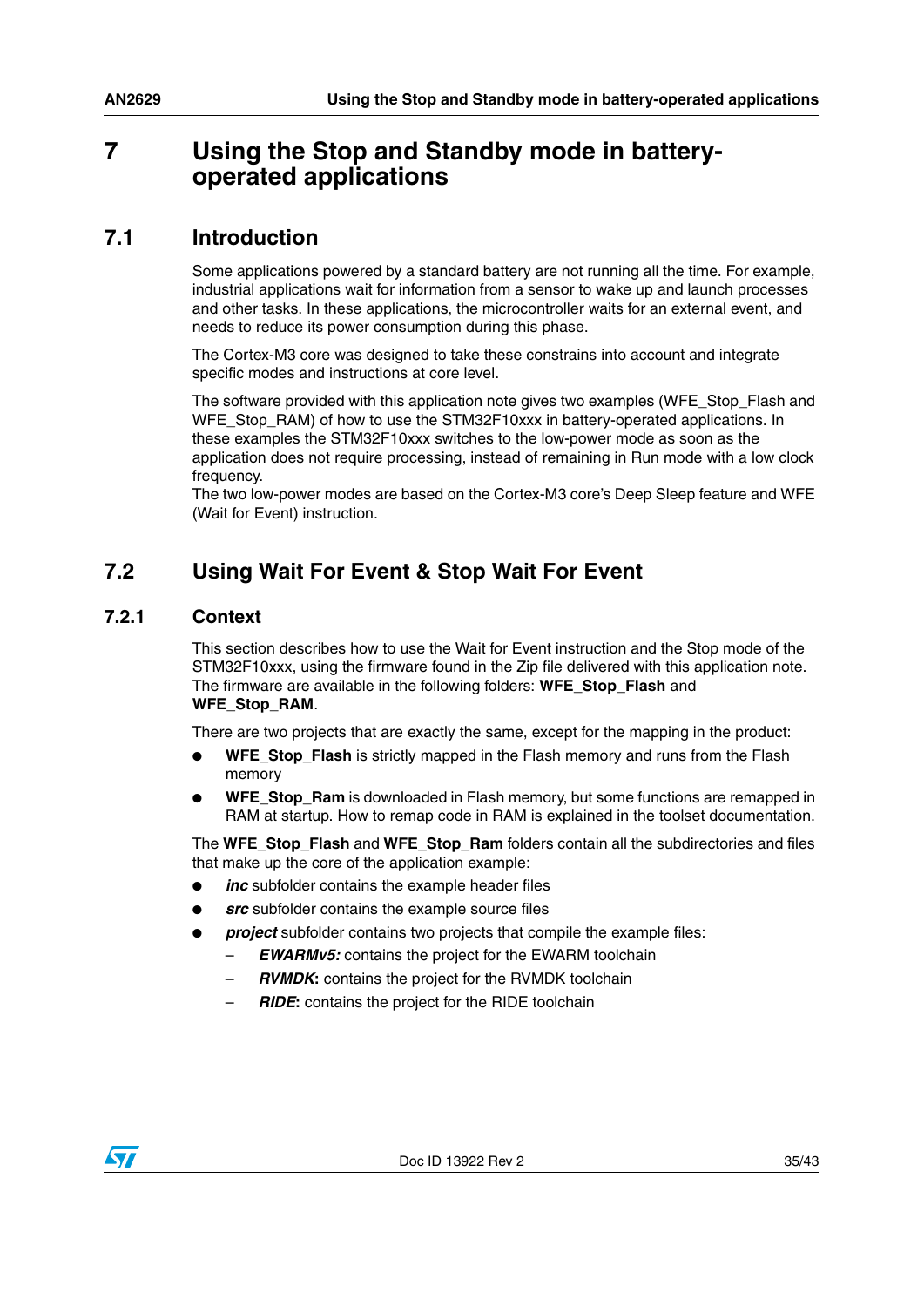#### <span id="page-35-0"></span>**7.2.2 Detailed description**

The example performs a periodic ADC conversion and stores the value in RAM buffer. It uses **Auto-Wakeup** (AWU) from low-power mode as described in *[Section 1.2.7: Auto](#page-12-1)[wakeup \(AWU\) from low-power mode on page 13](#page-12-1)*.

- At the beginning, functions configure the clock, GPIO, RTC and ADC. These functions are implemented at the end of the *main.c* and use the STM32F10xxx standard peripheral library.
- The RTC is running and, each ADC conversion and storage are gated by the RTC Alarm in the main loop.
- The RTC Alarm wakes up the STM32F10xxx from the WFE or STOP\_WFE mode.
- the PC1 I/O shows the time taken by the ADC conversion and RTC Alarm register reload.

![](_page_35_Figure_7.jpeg)

#### <span id="page-35-1"></span>**Figure 7. WFE & STOP WFE**

#### **Hardware environment**

Use this example with STM32F10xxx evaluation board: refer to the user manual UM0426: "*STM3210B-EVAL evaluation board*" to use the STM3210B-EVAL.

After connecting the power supply and JTAG tools, the power consumption can be measured by replacing Jumper JP9 by an ammeter.

#### **Firmware description**

Launch this example with the used toolchain:

The standard tools can be used to run the example.

The *.uv2* file used to launch the project with the RVMDK toolchain is contained in the RVMDK folder.

The *.eww* file, used to launch the project with the EWARM toolchain, is in the EWARM folder.

Configure the firmware

At the beginning of the *main.c*, four *#define* can be selected to parameterize the example:

- 2 *#define* select the timing of the loop: #define LOOP\_20ms #define LOOP\_200ms
- 2 more *#define* select the low-power mode: #define WFE

#define STOP\_WFE

- For the example to run, it is necessary to keep one *#define* of each type.
- After compiling the example, the STM32F10xxx Flash memory can be downloaded.

![](_page_35_Picture_25.jpeg)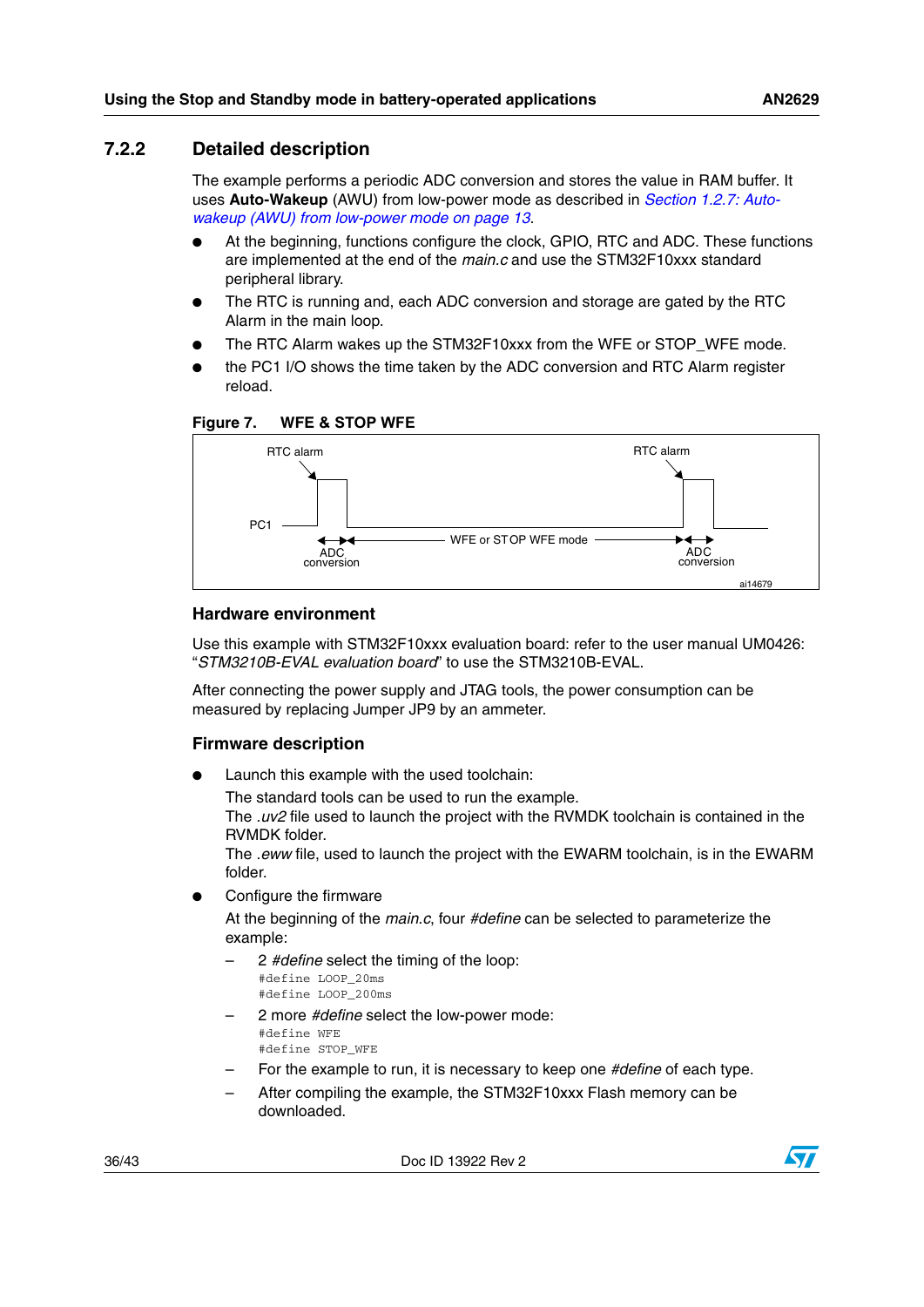**Caution:** To reload the Flash memory after launching the low-power example, the boot pin configuration must be changed from BOOT FLASH to BOOT RAM, and the reset button must be pressed. This is because the debugger cannot take the hand while the STM32F10xxx is in low-power mode. Once this has been done, the boot pin must be configured back to BOOT FLASH. Measurement is then started by disconnecting and reconnecting the power supply. The power off/ power on reset sequence is necessary to avoid internal debug module overconsumption.

## <span id="page-36-0"></span>**7.3 Using the Standby mode in an applicative way**

#### <span id="page-36-1"></span>**7.3.1 Context**

This section describes how to use the Standby mode of the STM32F10xxx, using the firmware found in the Zip file delivered with this application note. The firmware is available in the **Standby** folder.

The **Standby** folder contains all the subdirectories and files that make up the core of the application example:

- *inc* subfolder contains the example header files
- *src* subfolder contains the example source files
	- **project** subfolder contains two projects that compile the example files:
		- **EWARMv5:** contains the project for the EWARM toolchain
		- *RVMDK***:** contains the project for the RVMDK toolchain

#### <span id="page-36-2"></span>**7.3.2 Detailed description**

This example performs a periodic ADC conversion and stores the value in RAM buffer. It uses **Auto-Wakeup** (AWU) from low-power mode as described in *[Section 1.2.7: Auto](#page-12-1)[wakeup \(AWU\) from low-power mode on page 13](#page-12-1)*.

- At the beginning, functions configure the clock, GPIO, RTC and ADC. These functions are implemented at the end of the *main.c* and use the STM32F10xxx standard peripheral library.
- The RTC is running and the RTC Alarm wakes up the STM32F10xxx from Standby mode.
- After each wakeup from Standby mode, the STM32F10xxx restarts from the reset state and each ADC conversion is performed after the STM32F10xxx has been configured.
- the PC1 I/O shows the time taken by the ADC conversion and RTC Alarm register reload but not the time taken by the STM32F10xxx to restart.

<span id="page-36-3"></span>![](_page_36_Figure_17.jpeg)

![](_page_36_Figure_18.jpeg)

![](_page_36_Picture_19.jpeg)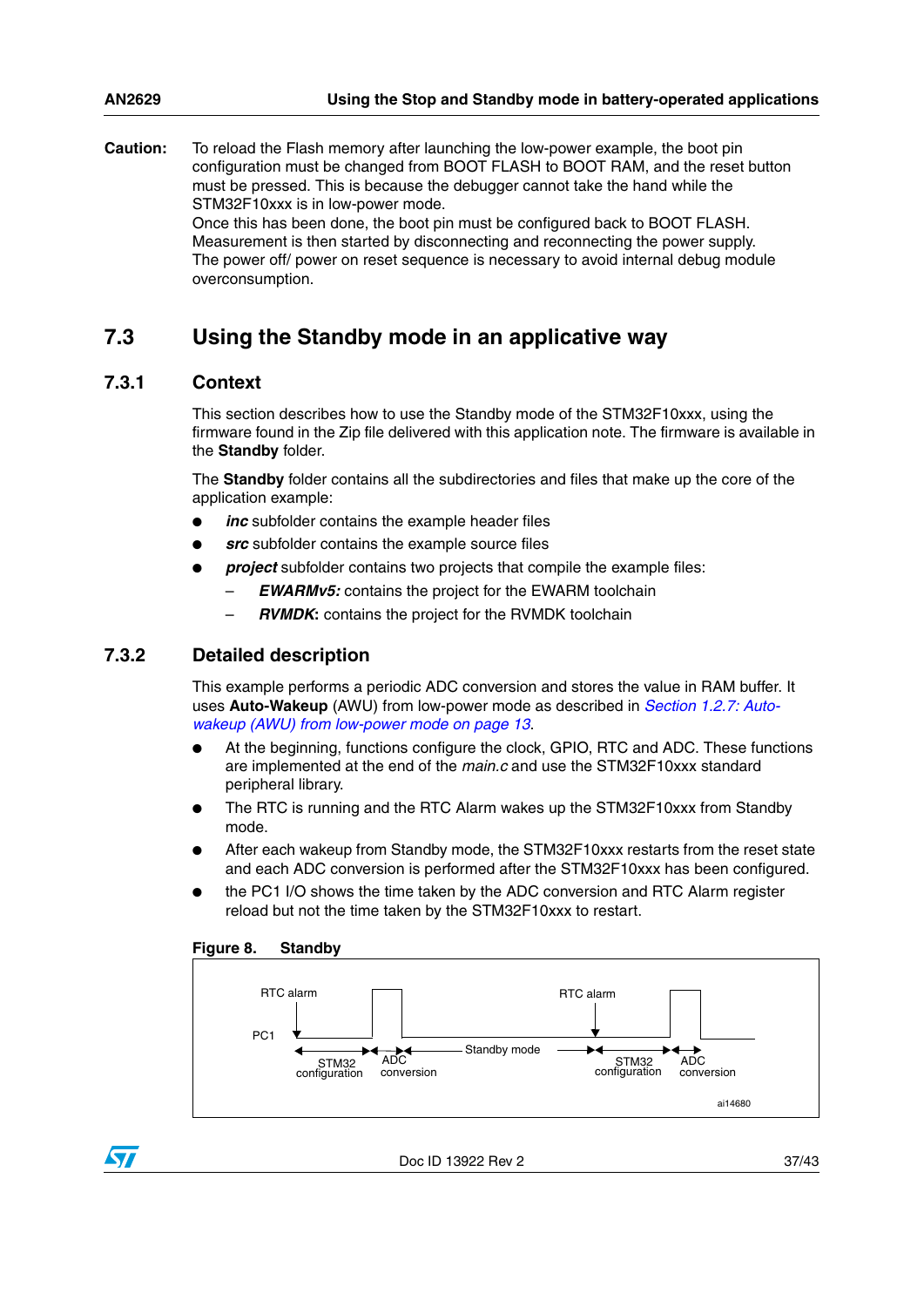#### **Hardware environment**

Use this example with STM32F10xxx evaluation board: refer to the user manual UM0426: "*STM3210B-EVAL evaluation board*" to use the STM3210B-EVAL.

After connecting the power supply and JTAG tools, the power consumption can be measured by replacing Jumper JP9 by an ammeter.

#### **Firmware description**

Launch this example with the used toolchain:

The standard tools can be used to run the example.

The *.uv2* file used to launch the project with the RVMDK toolchain is contained in the RVMDK folder.

The *.eww* file, used to launch the project with the EWARM toolchain, is in the EWARM folder.

Configure the firmware

At the beginning of the *main.c*, two *#define* can be selected to parameterize the example:

– 2 *#define* select the timing of the loop:

```
#define LOOP_20ms
#define LOOP_200ms
```
- For the example to run, it is necessary to keep one *#define* of each type.
- After compiling the example, the STM32F10xxx Flash memory can be downloaded.
- **Caution:** To reload the Flash memory after launching the low-power example, the boot pin configuration must be changed from BOOT FLASH to BOOT RAM, and the reset button must be pressed. This is because the debugger cannot take the hand when the STM32F10xxx is in low-power mode.

Once this has been done, the boot pin must be configured back to BOOT FLASH. Measurement is then started by disconnecting and reconnecting the power supply. The power off/ power on reset sequence is necessary to avoid internal debug module overconsumption.

## <span id="page-37-0"></span>**7.4 Typical measurement results**

*[Table 10](#page-37-1)* shows the measurements made with these examples.

| #define mode                                 | Consumption with $T_A = +25$ °C |               |  |
|----------------------------------------------|---------------------------------|---------------|--|
|                                              | 20 <sub>ms</sub>                | <b>200 ms</b> |  |
| <b>WFE</b>                                   | 1 mA                            | 970 µA        |  |
| STOP_WFE code loop running from Flash memory | $58 \mu A$                      | $18.5 \mu A$  |  |
| STOP_WFE code loop remap in RAM              | 34.7 µA                         | 16.2 $\mu$ A  |  |
| Standby                                      | $106 \mu A$                     | 14 µA         |  |

#### <span id="page-37-1"></span>Table 10. **Example measurements**

![](_page_37_Picture_23.jpeg)

![](_page_37_Picture_24.jpeg)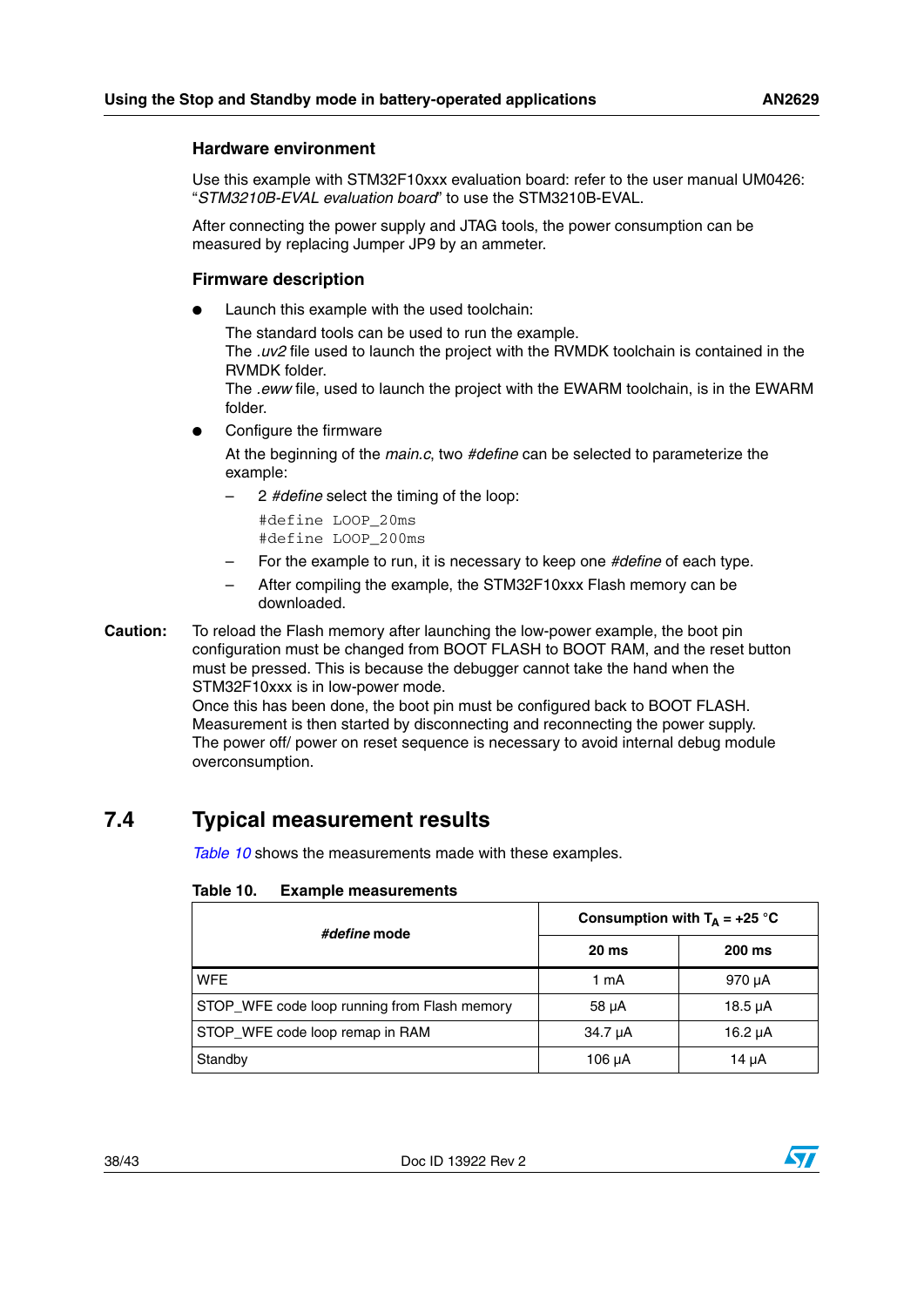## <span id="page-38-0"></span>**7.5 Conclusion**

These examples show that the Cortex-M3 integrates the very efficient Core-level instructions for low-power applications (Sleep mode and Deepsleep mode), associated with the low-power features of the STM32F10xxx (AWU, Stop, Low-power and Standby).

Measurements show that the trade-off between wakeup time and power consumption must be taken into account:

- The Standby mode is more efficient in terms of power saving  $(3.6 \mu A)$ , but the application restarts each time from the reset states and the time to reinitialize the application is not negligible. Indeed the initialization phase is done at 8 MHz and draws power. If the repeated time loop is too short (20 ms), this mode is less efficient than the Stop mode (106 µA versus 34.7 µA).
- The Stop mode is less efficient than the Standby mode in terms of low-power consumption, but it has the advantage of keeping the context and the RAM contents. In this example, if the repeated time loop is shorter than 200 ms, the Stop mode is more efficient, especially if the loop code is remapped to run in RAM. If the loop lasts 200 ms or more, however, the Standby mode becomes more advantageous.

![](_page_38_Picture_7.jpeg)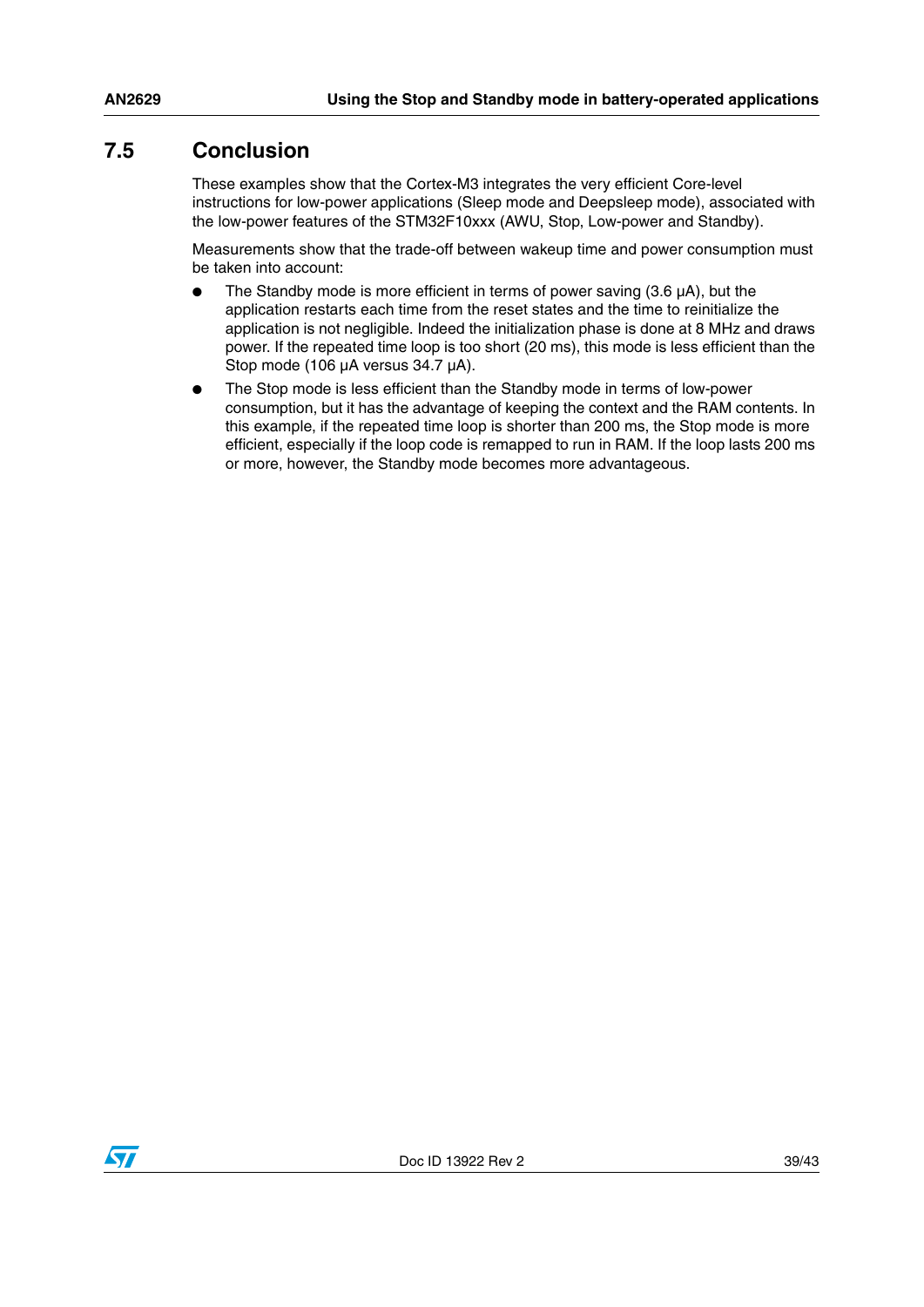## <span id="page-39-0"></span>**8 Using the Backup domain in very low-power applications**

### <span id="page-39-1"></span>**8.1 Introduction**

This section describes how to use the STM32F10xxx backup registers and keep the benefit of the low-power consumption of the Backup domain.

## <span id="page-39-2"></span>**8.2 Using the Backup domain in an applicative way**

#### <span id="page-39-3"></span>**8.2.1 Context**

This section describes how to use the STM32F10xxx backup registers, using the same firmware as the one used in *[Section 6.2](#page-29-2)* of this application note. It can be found in the Zip file delivered with the application note, in the **Run\_Mode** folder.

The **Run\_Mode** folder contains all the subdirectories and files that make up the core of the application example:

- inc subfolder contains the example header files
- **src** subfolder contains the example source files
- *project* subfolder contains two projects that compile the example files:
	- *EWARMv5:* contains the project for the EWARM toolchain
	- *RVMDK***:** contains the project for the RVMDK toolchain
	- *RIDE***:** contains the project for the RIDE toolchain

#### <span id="page-39-4"></span>**8.2.2 Detailed description**

The program is a basic application that sends the time from the RTC on a serial line (USART). Every second, the time is stored into the backup registers. After a power on reset, the contents of the backup registers are sent through the USART.

The time at which the power-off event occurred is displayed on the HyperTerminal as shown in *[Figure 9](#page-39-5)*.

<span id="page-39-5"></span>**Figure 9. HyperTerminal display of time**

![](_page_39_Figure_19.jpeg)

40/43 Doc ID 13922 Rev 2

![](_page_39_Picture_21.jpeg)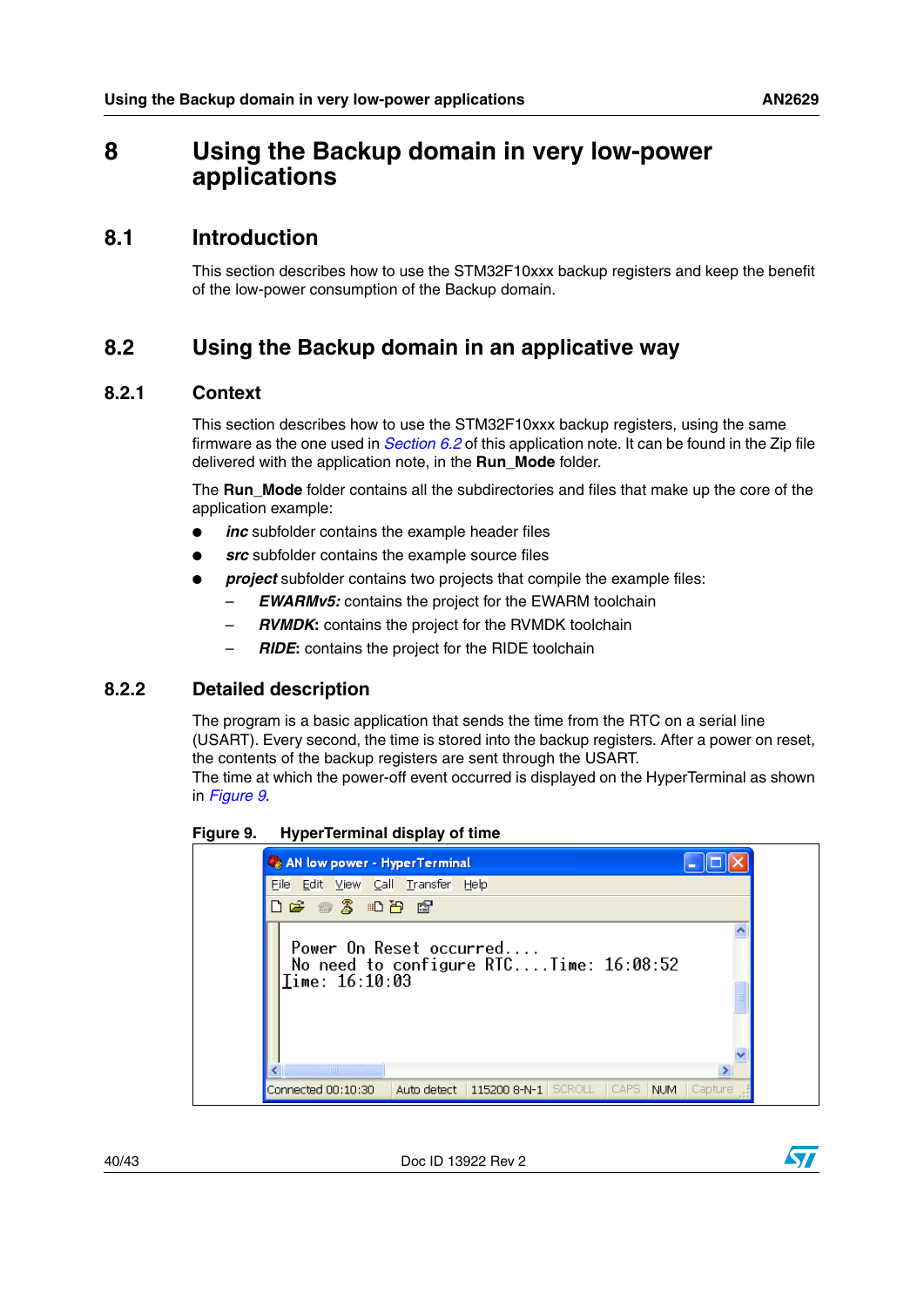For an exhaustive description see *[Chapter 6.2.2: Detailed description on page 30](#page-29-4)*.

#### **Hardware environment**

Use this example with STM32F10xxx evaluation board: refer to the user manual UM0426: "*STM3210B-EVAL evaluation board*" to use the STM3210B-EVAL.

- The USART1 signals (RX, TX) must be connected to a DB9 connector using an RS232 transceiver.
- A null-modem female/female RS232 cable must be connected between the DB9 connector (CN6 on STM3210B-EVALboard) and a PC serial port.
- RTC powered by  $V_{BAT}$ : replace jumper J11 by a serial ammeter (in order to measure the power consumption) or connect a 3 V battery on the  $V_{BAT}$  pin (already mounted on the STM3210B-EVAL board) with this jumper.

#### **Firmware description**

Launch this example with the used toolchain:

The standard tools can be used to run the example. The *.uv2* file used to launch the project with the RVMDK toolchain is contained in the RVMDK folder.

The *.eww* file, used to launch the project with the EWARM toolchain, is in the EWARM folder.

- Configure HyperTerminal on your PC
	- $-$  word length  $= 8$  bits
	- one Stop bit
	- no parity
	- baudrate =  $115200$  baud
	- flow control: none

### <span id="page-40-0"></span>**8.3 Conclusion**

The Backup domain feature is used to switch off the STM32F10xxx while keeping the RTC and the contents of ten 16-bit registers, thus saving some information useful to restart the application. In this example, the time when the power-off event occurred is recorded. The application context may also be kept.

![](_page_40_Picture_20.jpeg)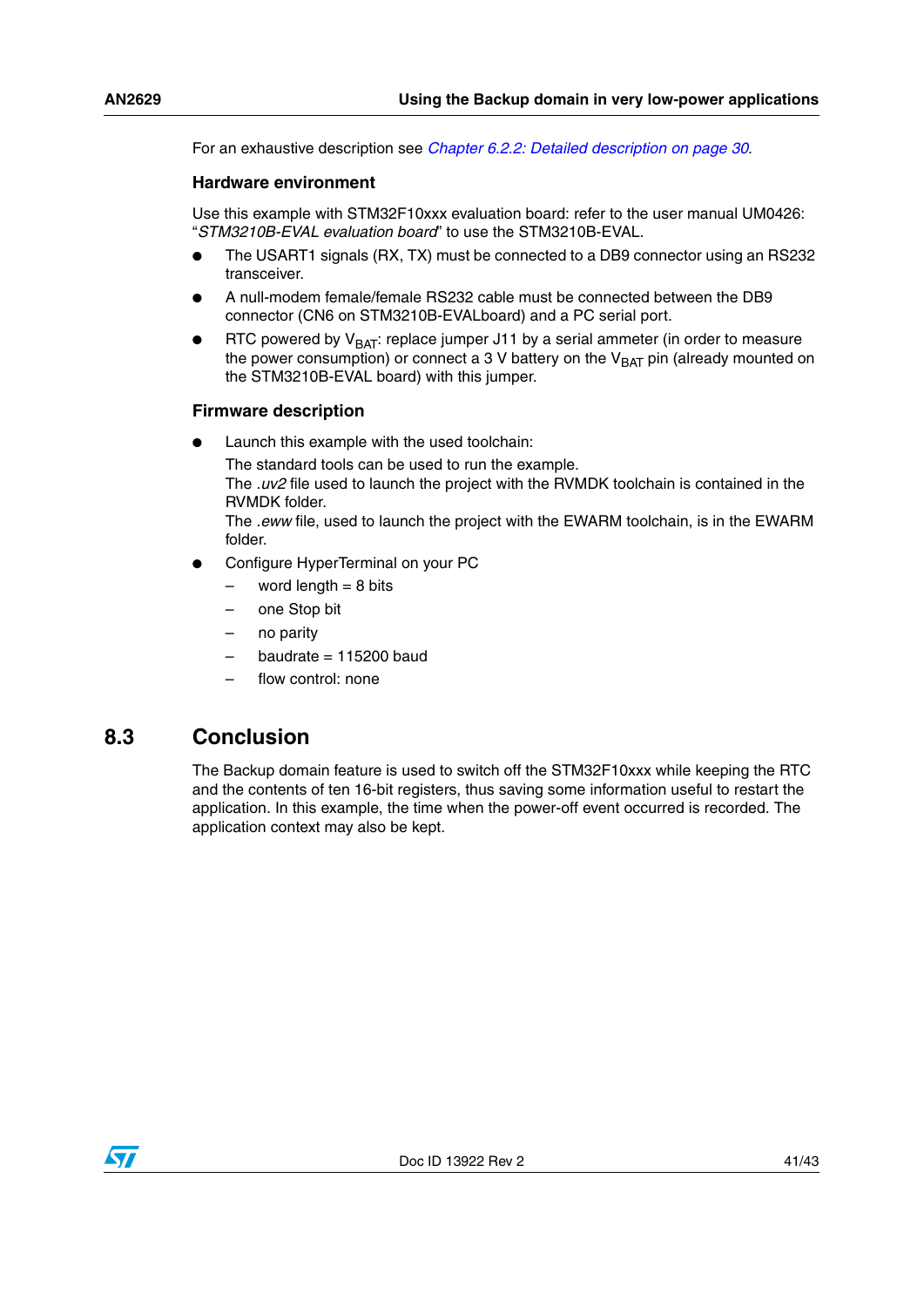## <span id="page-41-0"></span>**9 Revision history**

<span id="page-41-1"></span>

| <b>Document revision history</b> |
|----------------------------------|

| <b>Date</b> | <b>Revision</b> | <b>Changes</b>                                                                                                                                                                                                                                                                                                                                                                                                                                                                                                                                                                |
|-------------|-----------------|-------------------------------------------------------------------------------------------------------------------------------------------------------------------------------------------------------------------------------------------------------------------------------------------------------------------------------------------------------------------------------------------------------------------------------------------------------------------------------------------------------------------------------------------------------------------------------|
| 5-Oct-2007  |                 | Initial release.                                                                                                                                                                                                                                                                                                                                                                                                                                                                                                                                                              |
| 30-Apr-2009 | 2               | Document updated to take into account the move from the<br>STM32F10xxx firmware library to the STM32F10xxx standard<br>peripheral library V3.0.0. EWARM updated to EWARMv5.<br>Low-speed internal RC (LSI RC) frequency changed from 32 kHz to<br>$40$ kHz.<br>Section 1.2: Low-power modes updated to be in line with the<br>STM32F10xxx reference manual.<br>Section 2: Clock updated.<br>Section 5.2.2: Detailed description updated.<br>Firmware description modified in <i>Section 5.3.2: Detailed description</i> .<br>Values updated in Table 9: Example measurements. |
|             |                 | Small text changes.                                                                                                                                                                                                                                                                                                                                                                                                                                                                                                                                                           |

![](_page_41_Picture_7.jpeg)